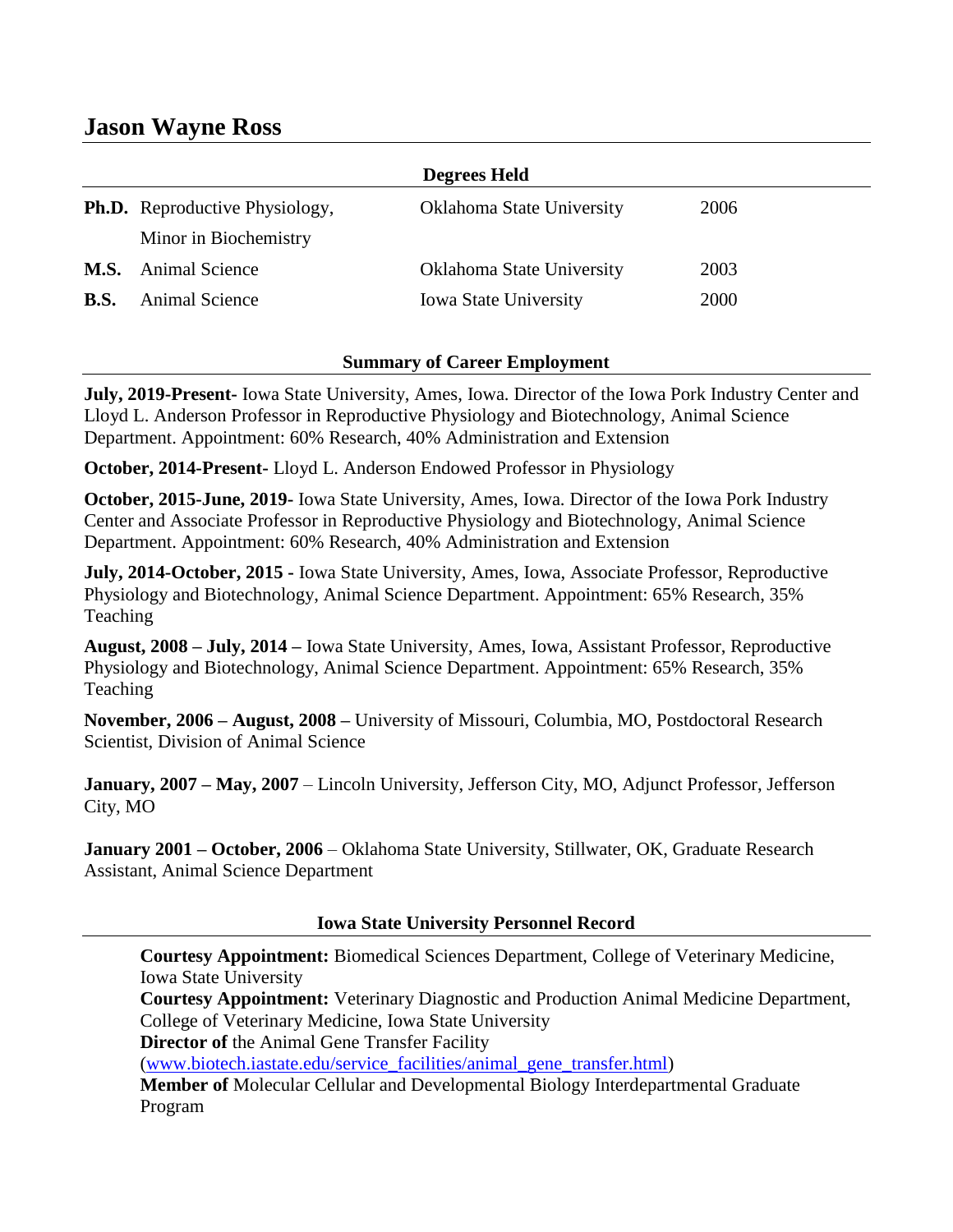**Member of** Interdepartmental Genetics Graduate Program **Member of** Interdepartmental Neuroscience Graduate Program **Section Leader for** Physiology Section of Animal Science Department

# **Professional Affiliations and Activities**

Society for the Study of Reproduction- Member 2002-Present

American Society for Animal Science-Member 2009-Present

Midwest Section of the American Society for Animal Science- Member 2009-Present

### **Awards and Honors**

**2015:** Recipient of the Iowa State University Early Achievement in Research Award.

**2014:** Inaugural holder of the Lloyd L. Anderson Professorship in Physiology.

**2014:** Recipient of the American Society of Animal Science Early Career Achievement Award.

**2012:** Recipient of the Iowa State University College of Agriculture and Life Sciences Early Achievement in Research Award.

**2006:** Recipient of Food for the 21<sup>st</sup> Century Postdoctoral Fellowship in the Department of Animal Science, University of Missouri.

**2006:** Oklahoma State University department of Animal Science Outstanding Doctor of Philosophy Graduate Student Award.

**2004 – 2006:** Recipient of Robert Glenn Rapp Foundation Distinguished Graduate Fellowship from the Graduate College at Oklahoma State University.

**2004:** Recipient of the Oklahoma State University College of Agricultural Sciences and Natural Resources McAlister Scottish Rite Scholarship for academic achievement and leadership.

**2004:** Recipient of the Oklahoma State University College of Agricultural Sciences and Natural Resources William's Outstanding Thesis Award for thesis entitled, "Identification and Analysis of Genes Regulating Early Conceptus Development, Maternal Recognition of Pregnancy and Implantation in the Pig".

**2003-2005:** Recipient of the Oklahoma State University College of Agricultural Sciences and Natural Resources Sitlington Enriched Graduate Scholarship.

**2003 – 2004:** Selected as a graduate student mentor for the College of Agriculture's Critical Thinking in the Biological Sciences program funded by the Howard Hughes Medical Institute.

**2003:** 1st Place Oral Presentation in the Animal Science Whiteman Graduate Competition for Outstanding Research Paper during the OSU 14th Annual Graduate Student Research Symposium.

**2003:** Oklahoma State University department of Animal Science Outstanding Master of Science Graduate Student Award.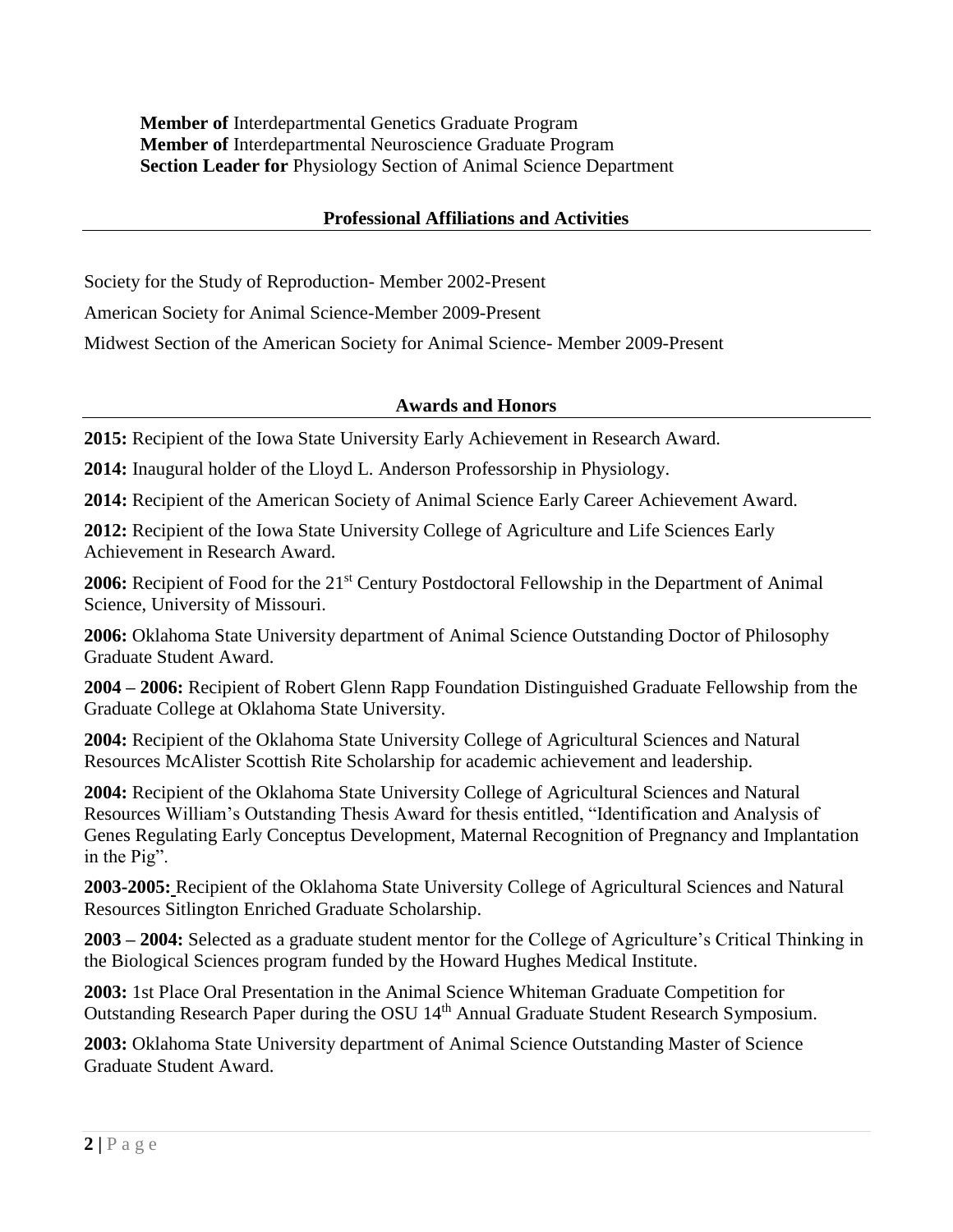# **PUBLICATIONS**

### *Peer Reviewed Journal Articles*

- **1. Ross J.W**., Ashworth M.D., Hurst A.G., Malayer J.R. and Geisert R.D. Analysis and characterization of differential gene expression during rapid trophoblastic elongation in the pig using suppression subtractive hybridization. Reproductive Biology and Endocrinology 2003; 1:23.
- **2. Ross J.W**., Malayer J.R., Ritchey J.W. and Geisert R.D. Involvement of the interleukin-1 system in porcine trophoblastic elongation and at the fetal-maternal interface during periimplantation development. Biology of Reproduction 2003; 69:1251-1259.
- **3.** Vonnahme K.A., Ferando S.C., **Ross J.W.**, Ashworth M.D., DeSilva U., Malayer J.R. and Geisert R.D. Porcine endometrial and conceptus expression of kininogen, plasma kallikrein and factor XII in cyclic and pregnant gilts. Biology of Reproduction 2004; 70:132-138.
- **4. Ross J.W.**, Smith, T.K., Krehbiel C.R., Geisert R.D., Malayer J.R., DeSilva U., Morgan J.B. and White F.J. Effects of grazing management and subsequent finishing on gene expression in adipose tissue from steers. Journal of Animal Science 2005; 83:1914-1923.
- **5.** Ashworth, M.D., **J.W. Ross**, D.T. Allen, D.R. Stein, L.J. Spicer, U. DeSilva, and R.D. Geisert. Endocrine disruption of uterine insulin-like growth factor (IGF) expression in the pregnant gilt. Reproduction 2005; 130:545-551.
- **6.** White F.J., **J.W. Ross**, M.M. Joyce, R.D. Geisert, R.C. Burghardt and G.A. Johnson. 2005. Steroid regulation of cell specific osteopontin expression in the pregnant porcine uterus. Biology of Reproduction 2005; 73:1294-1301.
- **7.** Ashworth, M.D., **J.W. Ross,** J. Hu, F.J. White, D.R. Stein, U. DeSilva, G.A. Johnson, T.E. Spencer and R.D. Geisert. Characterization of endometrial cyclooxygenase expression during the porcine estrous cycle, early pregnancy and following endocrine disruption of pregnancy. Biology of Reproduction 2006; 74:1007-1015
- **8.** Spencer D. S., **J.W. Ross**, M. D. Ashworth, R. D. Geisert, L. S. Rickords. Porcine conceptus Oct-4 mRNA expression during peri-implantation development. Reproduction in Domestic Animals 2006; 41:571-572.
- **9.** Fernando S.C., M.S. Ashworth, **J.W. Ross**, U. DeSilva and R.D. Geisert. Porcine endometrial and conceptus tissue kallkrein 1, 4, 11 and 14 gene expression. Reproduction 2006; 132:939-947.
- **10.** Joyce M.M., Burghardt R.C., Geisert R.D., Burghardt J.R., Hooper R.N., **Ross J.W.**, Ashworth M.D., Johnson G.A. Pig conceptuses secrete estrogen and interferons to differentially regulate uterine STAT1 in a temporal and cell-type specific manner. Endocrinology 2007; 148:4420-4431.
- **11. Ross J.W.**, Ashworth M.D., White F.J., Johnson G.A., Ayoubi P.J., DeSilva U., Whitworth K.M., Prather R.S., Geisert R.D. Premature estrogen exposure alters endometrial gene expression to disrupt pregnancy in the pig. Endocrinology 2007; 148:4761-4773.
- **12. Ross J.W.**, Ashworth M.D., Stein D.R., Couture, O.C., Tuggle C.K., Geisert R.D. Identification of differential gene expression during porcine conceptus rapid trophoblastic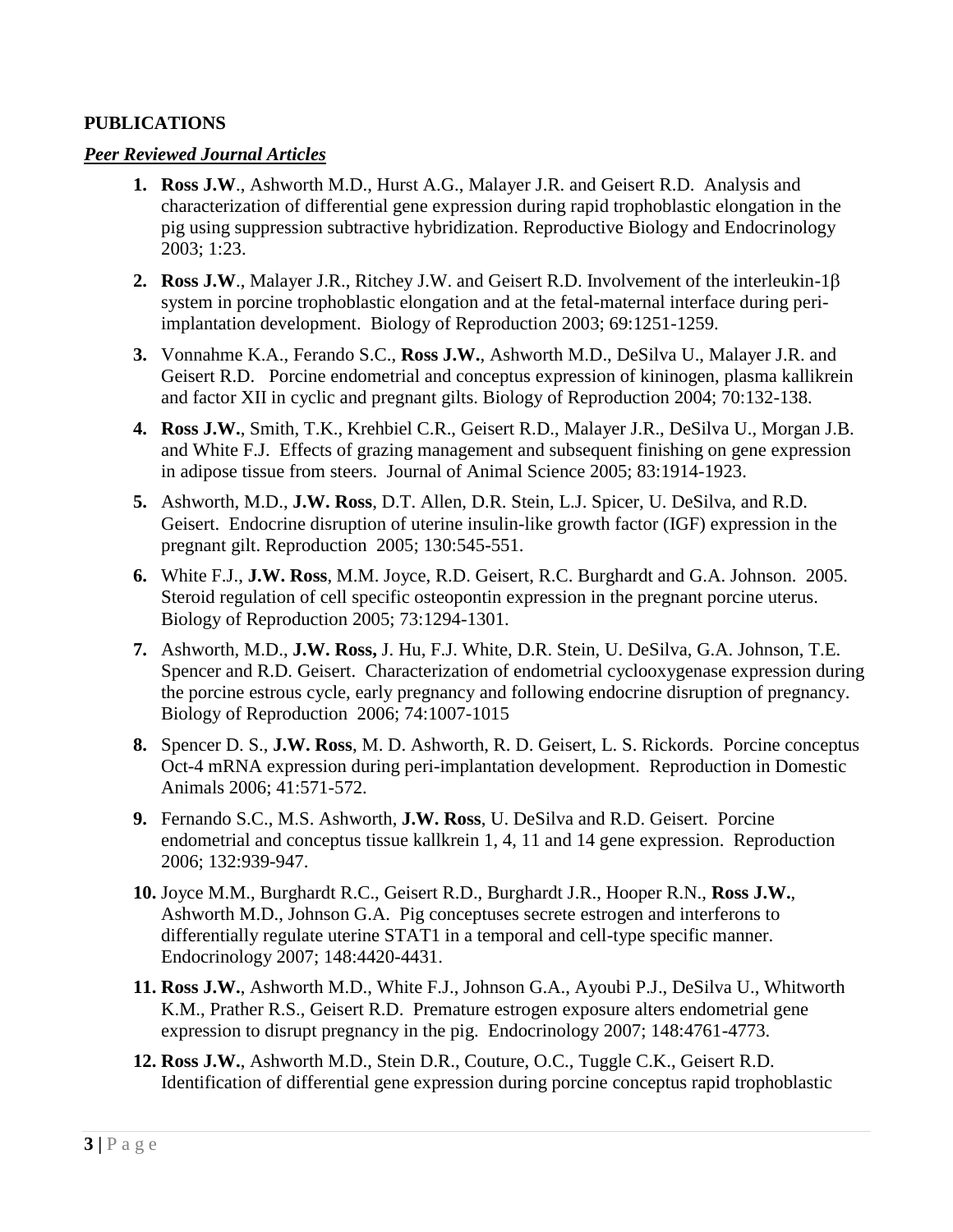elongation and attachment to the uterine luminal epithelium. Physiological Genomics 2009; 36:140-148.

- **13.** Hao Y., Wax D., Zhong Z., Murphy C.N., **Ross J.W**., Rieke A., Samuel M.S., Spate L., Dyce P., Li J., Sutuvsky P., Prather R.S. Skin-derived stem cells may be useful for cloning pigs and transgenesis. Cloning and Stem Cells 2009; 11:101-110.
- **14.** Zhao J., **Ross J.W.,** Hao Y., Wax D.M., Spate L.D., Walters E.M., Samuel M.S., Rieke A., Murphy C.N., Prather R.S Significant improvement in cloning efficiency of an inbred miniature pig by histone deacetylase inhibitor treatment after somatic cell nuclear transfer. Biology of Reproduction 2009; 81:525-530.
- **15.** Zhao J., Hao Y., **Ross J.W.,** Spate L., Walters E., Samuel M.S., Rieke A., Murphy C.N., Prather R.S. Histone deacetylase inhibitors improve in vitro and in vivo developmental competence of somatic nuclei nuclear transfer porcine embryos. Cellular Reprogramming 2010; 12:75-83.
- **16.** Ashworth, M.D., **Ross J.W**., Stein D.R., DeSilva U., White F., Geisert R.D. Endometrial caspase 1 and interleukin-18 expression during the porcine estrous cycle and peri-implantation period of pregnancy and response to early exogenous estrogen administration. Reproductive Biology and Endocrinology 2010; 8:33.
- **17. Ross J.W.**, Ashworth M.D., Mathew D., Regan P., Ritchey J.W., Hayashi K., Spencer T.E., Lucy M., Geisert R.D. Activation of nuclear factor kappa B during the opening of the implantation window in the pig. Reproductive Biology and Endocrinology 2010; 8:39.
- **18. Ross J.W.**, Whyte J.J., Zhao J., Samuel M., Wells K.D., Prather R.S. Optimization of squarewave electroporation for transfection of porcine fetal fibroblasts. Transgenic Research 2010; 19:611-620.
- **19.** Ashworth M.D., **Ross J.W.**, Stein D., White F.J., Geisert R.D. Porcine endometrial Gene expression of acute phase extracellular matrix components following estrogen disruption of pregnancy. Animal Reproduction Science 2010; 122:215-221.
- **20.** Ross J.W., Fernandez Castro J., Zhao J., Samuel M., Walters E., Rios C., Bray-Ward P., Wang W., Zhou L., Noel J., McCall M., DeMarco P., Prather R.S., Kaplan H.J. Generation of an inbred miniature pig model of retinitis pigmentosa. Investigative Ophthalmology and Visual Science 2012 53:501-7. (Monthly Research Highlight for the Journal).
- **21.** Ashworth M.D., Ross J.W., Ritchey J. R., DeSilva U., Stein D.R, Geisert R.D., White F.J. Effects of Aberrant Estrogen on the Endometrial Transcriptional Profile in Pigs. Reproductive Toxicology 2012 34:8-15.
- **22.** Yang C.X., Du Z.Q., Wright E.C., Prather R.S., Rothschild M.F., **Ross J.W.** 2012 Small RNA Profile of Cumulus Oocyte Complex and Early Embryos by Deep Sequencing in the Pig. Biology of Reproduction 87:117.
- **23.** Yang C.X., Wright E.C., **Ross J.W.** 2012 Expression of RNA binding proteins DND1 and FXR1 in the porcine ovary and during oocyte maturation and early embryo development. Molecular Reproduction and Development 79:541-52
- **24.** Pearce, S.C., Mani, V., Boddicker, R.L., Johnson, J.S., Weber, T.E., **Ross, J.W.,**  Baumgard, L.H., Gabler, N.K. 2013 Heat stress reduces barrier function and alters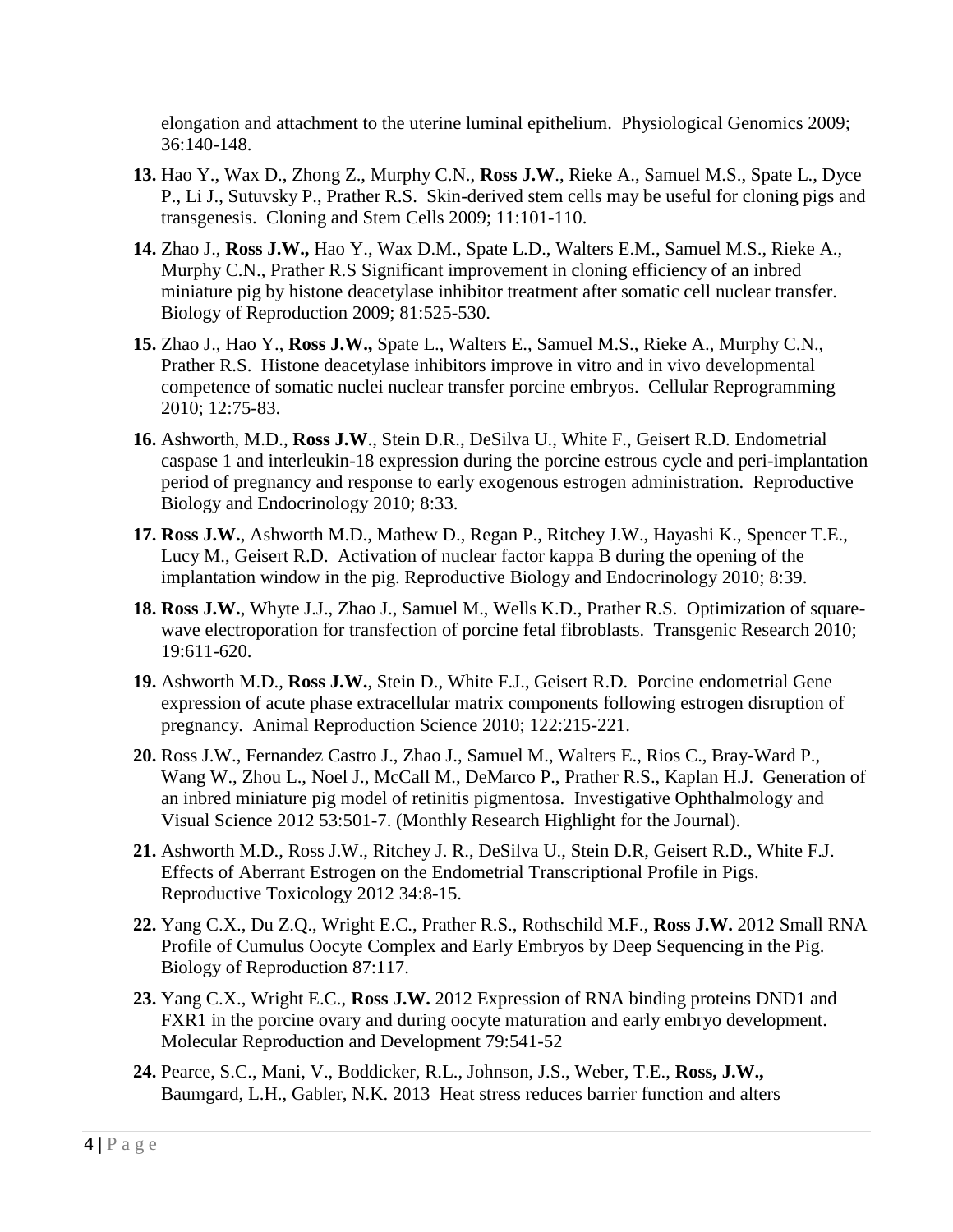intestinal metabolism in growing pigs. Journal of Animal Science 90 Supplement 4:257-259.

- **25.** Du Z.Q., Yang C.X., Rothschild M.F., **Ross J.W.** 2013 Novel microRNA Families Expanded in the Human Genome. BMC Genomics 14:98.
- **26.** Pearce S.C., Gabler, N.K., **Ross, J.W.,** Escobar, J., Patience, J.F., Rhoads, R.P., Baumgard, L.H. 2013 The effects of heat stress and plane of nutrition on metabolism in growing pigs. Journal of Animal Science 91:2108-2118.
- **27.** Nteeba, J., Perfield, J.W., **Ross, J.W.,** Keating, A.F. 2013 High fat diet induced obesity alters ovarian phosphatidylinositol-3 kinase signaling gene expression. Reproductive Toxicology 42: 68-77.
- **28.** Pearce, S.C., Mani, V., Boddicker, R.L., Johnson, J.S., Weber, T.E., **Ross, J.W.,** Rhoads, R., Baumgard, L.H., Gabler, N.K. 2013 Heat stress reduces intestinal barrier integrity and favors intestinal glucose transport in growing pigs. PLOS One 8: e70215.
- **29.** Johnson, J.S., Boddicker, R.L., Sanz-Fernandez, V., **Ross, J.W.,** Selsby, J.T., Lucy, M.C., Safranski, T.S., Rhoads, R., Baumgard, L.H. 2013 Effects of mammalian in-utero heat stress on adolescent body temperature. International Journal of Hyperthermia 29: 696-702.
- **30.** Hollinger, K., Yang, C.X., Nonneman, D., **Ross, J.W.,** Selsby, J.T. 2014 Dystrophin insufficiency causes selective muscle injury and loss of dystrophin-glycoprotein complex assembly in pig skeletal muscle. FASEB Journal 28:1600-1609.
- **31.** Du Z.Q., Eisley, C.J., Onteru, S.K., Madsen, O., Groenen, M.A.M., **Ross J.W.**, Rothschild M.F. 2014 Identification of species-specific novel transcripts in pig reproductive tissues using RNA-seq. Animal Genetics 45:198-204.
- **32.** Gu T., Zhu, M.J.,Schroyen, M., Qu, L., Nettleton D., Kuhar, D., Lunney, J.K., **Ross J.W.,**  Zhao, S.H., Tuggle, C.K. 2014 Endometrial gene expression profiling in pregnant Meishan and Yorkshire pigs during peri-implantation. BMC Genomics 15:156.
- **33.** Rosado, S., Johnson, T., Pearce S.C., Gardan-Salmon, D., Gabler, N.K., **Ross, J.W.,** Rhoads R.P., Baumgard L.H., Lonergan, S., Selsby, J.T. 2014 Heat stress causes oxidative stress but not inflammatory signaling in porcine skeletal muscle. Temperature 1:1-9.
- **34.** Fortunato, M.J., Ball, C.E., Hollinger, K., Patel, N.B., Modi, J.N., Rajasekaran, V., Nonneman, D.N., Ross, J.W., Kennedy, E.J., Selsby, J.T., Beedle, A.M. 2014 Development of rabbit monoclonal antibodies for detection of alpha-dystroglycan in normal and dystrophic tissue. PLOS One 9:e97567.
- **35.** Boddicker, R.L., Siebert, J.T., Johnson, J.S., Pearce, S.C., Selsby, J.T., Gabler, N.K., Lucy, M.C., Safranksi, T.J., Rhoads, R.P., Baumgard, L.H., **Ross, J.W.** 2014 Gestational heat stress alters postnatal offspring body composition indices and metabolic parameters in pigs. PLOS One 9:e110859.
- **36.** Johnson, J.S., Sanz-Fernandez, M.V., Patience, J.F., Ross, J.W., Gabler, N.K., Lucy M.C., Safranski, T.J., Rhoads, R.P., Baumgard, L.H. 2015 Effects of in utero heat stress on postnatal body composition in pigs: I. Growing Phase. Journal of Animal Science; 93:71-81.
- **37.** Johnson, J.S., Sanz-Fernandez, M.V., Gutierrez, N.A., Patience, J.F., Ross, J.W., Gabler, N.K., Lucy M.C., Safranski, T.J., Rhoads, R.P., Baumgard, L.H. 2015 Effects of in utero heat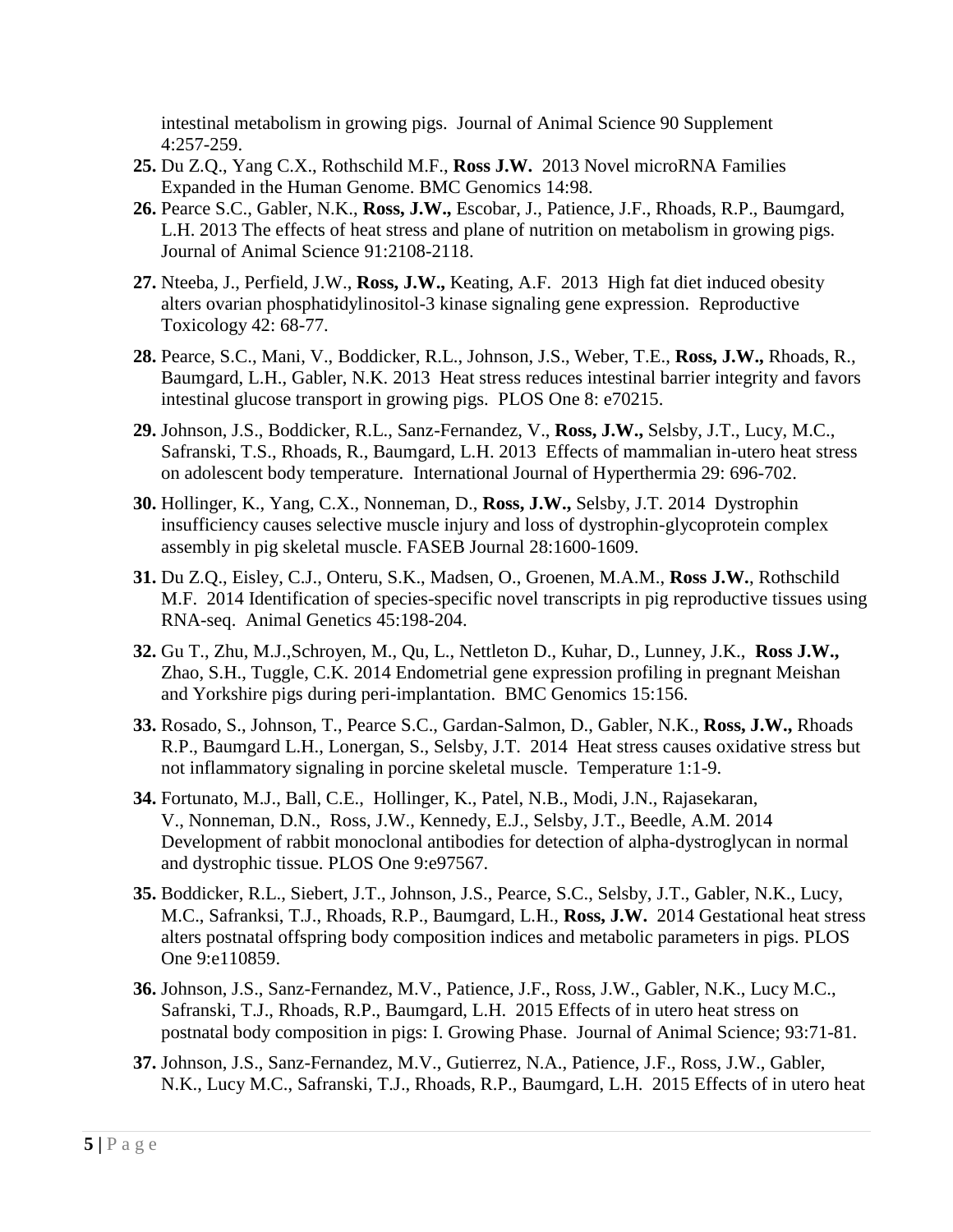stress on postnatal body composition in pigs: II. Finishing Phase. Journal of Animal Science; 93:82-92.

- **38.** Sanz Fernandez, M.V., Johnson, J.S., Abuajamieh, M., Stoakes, S.K., Seibert, J.T., Cox, L., Kahl, S., Elsasser, T.H., **Ross, J.W.,** Isom, S.C., Rhoads, R.P., Baumgard, L.H.. 2015. Effects of heat stress on carbohydrate and lipid metabolism in pigs. Physiological Reports; 3: e12315.
- **39.** Nteeba, J., Sanz-Fernandez, M.V., Rhoads, R.P., Baumgard, L.H., **Ross J.W.,** Keating, A.F. 2015 Heat stress alters ovarian insulin mediated phosphatidylinositol-3 kinase and steroidogenic signaling in gilt ovaries. Biology of Reproduction; 92:148.
- **40.** Cruzen, S.M., Boddicker, R.L., Graves, K., Johnson, T.P., Arkfeld, E.K., Baumgard, L.H., Ross, J.W., Safranski, T.J., Lucy, M.C., Lonergan, S.M. 2015 Carcass composition of market weight pigs subjected to heat stress in utero and during finishing. Journal of Animal Science; 93:2587-2596.
- **41.** Zhao,J., W. Xu, W., **Ross, J. W.,** Walters, E.M., Butler, S.P., Whyte, J.J., Kelso, L., Fatemi, M., Vanderslice, N.C., Giroux, K., Spate, L.D., Samuel, M.S., Murphy, C.N., Wells, K., Prather, R.S., Masiello, N., Velander, W.H. 2015 Tissue engineering of the mammary gland to produce abundant hemophilia B therapy in milk. Scientific Reports 5:14176.
- **42.** Waide, E.H., Dekkers, J.C.M**., Ross, J.W.,** Rowland, R.R.R., Wyatt, C.R., Ewen, C.L., Thekkoot, D.M. Boddicker, N.J., Tuggle, C.K. 2015. Not all SCID pigs are created equally: Two independent mutations in the *Artemis* gene cause Severe Combined Immune Deficiency (SCID) in pigs. Journal of Immunology 195:3171-3179.
- **43.** Johnson, J.S., M. Abuajamieh, M.V. Sanz Fernandez, J.T. Seibert, S.K. Stoakes, A.F. Keating, **J.W. Ross**, J.T. Selsby, R.P. Rhoads, and L.H. Baumgard. 2015 The impact of in utero heat stress and nutrient restriction on progeny body composition. Journal of Thermal Biology; 53; 143-150.
- **44.** Wang W, Lee, S.J., Scott, P.A., Lu, X., Emery, D., Liu Y, Ezashi T., Roberts, M.R., **Ross J.W.,** Kaplan, H.J., Dean, D.C. 2016. Two-Step reactivation of dormant cones in retinitis pigmentosa. Cell Reports 15:372-385. PMID:2705017
- **45.** Boddicker, R.L., Koltes, J.E., Fritz-Waters, E.R., Koesterke, L., Weeks, N., Yin, T., Mani, V., Nettleton, D., Reecy, J.M., Baumgard, L.H., Spencer, J.D., Gabler, N.K., **Ross, J.W.** 2016 Genome-Wide Methylation Profile Following Prenatal and Postnatal Dietary n-3 Fatty Acid Supplementation in Pigs.Animal Genetics 47:658-671.
- **46.** Selsby, J.T., Ballmann, C.G., Spaulding, H.R., Ross, J.W., Quindry, J.C. 2016. Oral quercetin administration transiently protects respiratory function in dystrophin deficient mice. Journal of Physiology 594:6037-6053.
- **47.** Wright, E.C., Hale, B.J., Yang, C.X., Njoka, J.G., Ross, J.W. 2016 MicroRNA-21 and PDCD4 expression during *in vitro* oocyte maturation in pigs. Reproductive Biology and Endocrinology 14:21.
- **48.** Scott, P.A., Fernandez de Castro, J.P., DeMarco P.J., Ross, J.W., Njoka, J.G., Walters, E., Prather, R.S., McCall, M.A., Kaplan, H.J. 2017 Progression of Pro23His Retinopathy in a Miniature Swine Model of Retinitis Pigmentosa. Translational Vision Science and Technology 6:4. PMID 28316877.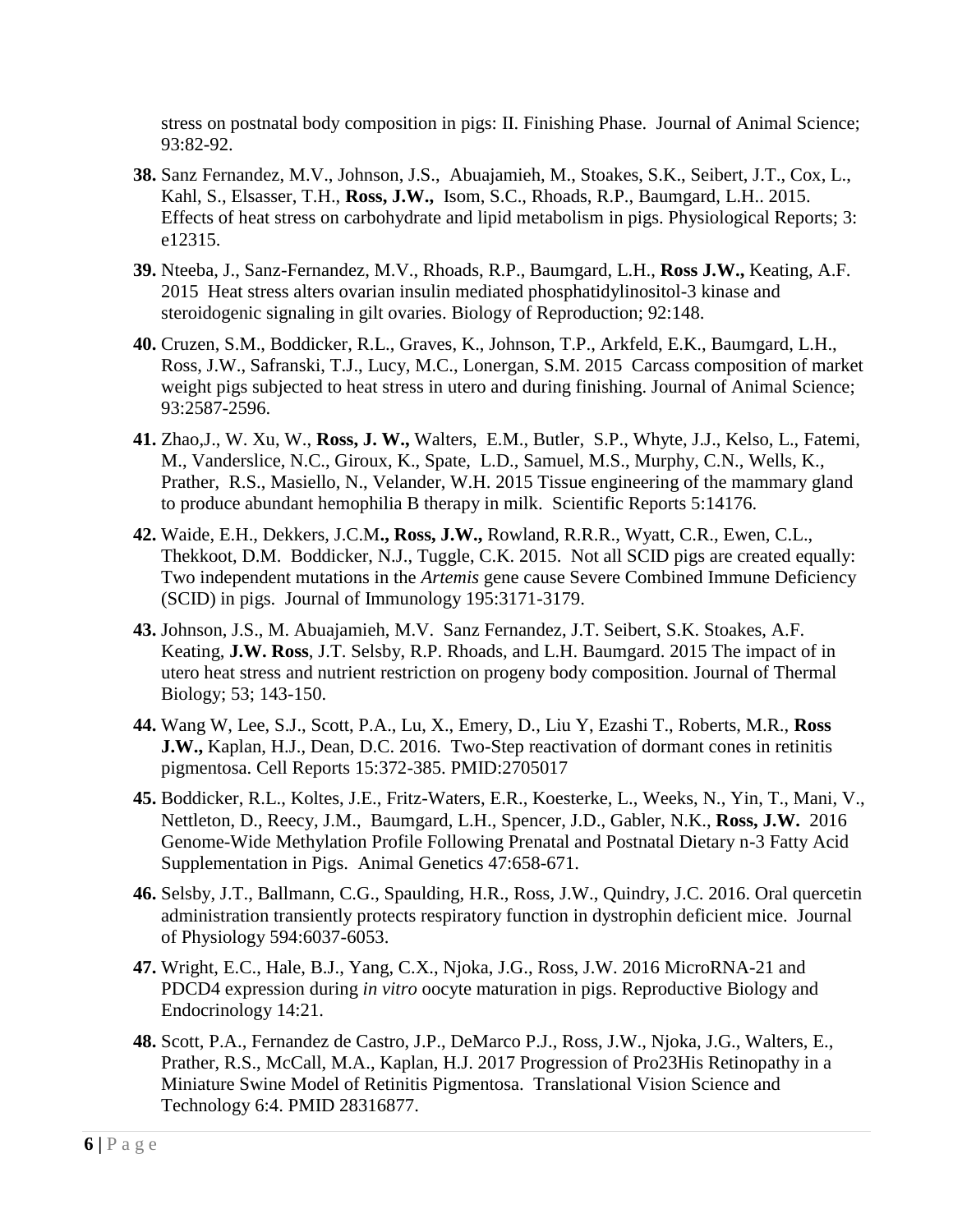- **49.** Brownstein, A.J., Summers,C., Ganesan, S., Pearce, S., Hale, B.J., Ross, J.W., Gabler, N.K., Rhoads, R.P., Baumgard, L.H., Selsby, J.T. 2017. Prolonged heat stress causes dysfunctional autophagy in oxidative skeletal muscle. Physiological Reports 5: e13317. PMID: 28646096
- **50.** Powell, E.J., Graham, J., Ellinwood, N.M., Hostetter, J., Yaeger, M., Ho, S., Gault, L., Norlin, V., Snella, E.N., Jens, J., Waide E.H., Boettcher, A., Kerrigan, M., Rowland, R.R.R., Ross, J.W., Dekkers, J.C.M., Tuggle, C.K. 2017 Cases of T-cell lymphoma and leukemia in Severe Combined Immunodeficiency (SCID) pigs following bone marrow transplantation. Frontiers in Immunology 8:813. PMID: 28747915.
- **51.** Hale, B.J., Hager, C.L., Seibert, J.T., Selsby, J.T., Baumgard, L.H., Keating, A.F., Ross, J.W. 2017 Heat Stress Induces Autophagy in Pig Ovaries during Follicular Development. Biology of Reproduction 97:429-437. PMID: 29025092.
- **52.** Chapel, N.M., Byrd, C.J., Lugar, D.W., Morello, G.M., Baumgard, L.H., Ross, J.W., Safranski, T.J., Lucy, M.C., Johnson, J.S. 2017 *In utero* heat stress increases postnatal fasting heat production in growing pigs. Journal of Animal Science 95:3914-3921. PMID: 28992016.
- **53.** Burnight, E.R., Gupta, M., Wiley, L.A., Anfinson, K.R., Tran, A., Triboulet, R., Hoffman, J.M., Klaahsen, D.L., Adorf, J.L., Jiao, C., Sohn, E.H., Adur, M.K., Ross, J.W., Mullins, R.F., Daley, G.Q., Schlaeger, T.M., Stone, E.M., Tucker, B.A. 2017 Using CRISPR-Cas9 to Generate Gene-Corrected Autologous iPSCs for the Treatment of Inherited Retinal Degeneration. Molecular Therapy 25:1999-2013. PMID: 28619647.
- **54.** Powell, E.J., Charley, S., Boettcher, A., Varley, L., Brown, J., Schroyen, M., Adur, M.K., Dekkers, S., Isaacson, D., Sauer, M, Cunnick, J., Ellinwood, N.M., **Ross, J.W.,** Dekkers, J.C.M., Tuggle, C.K. 2018. Creating Effective BioContainment Facilities and Maintenance Protocols for Raising Specific Pathogen Free, Severe Combined ImmunoDeficient (SCID) Swine. Laboratory Animals 1:23677217750691 PMID: 29325489.
- **55.** Seibert J.T., Abuajamieh M., Sanz Fernandez M.V., Johnson J.S., Kvidera S.K., Horst E.A., Mayorga E.J., Lei S., Patience J.F., **Ross J.W**, Rhoads R.P., Johnson R.C., Lonergan S.M., Perfield J.W. 2nd, Baumgard L.H. 2018. Effects of heat stress and insulin sensitizers on pig adipose tissue. Journal of Animal Science 2018 96:510-520. PMID: 29385474.
- **56.** Seelenbinder K.M., Zhao, L.D., Hanigan M.D., Hulver, M.W., McMillan, R.P., Baumgard, L.H., Selsby, J.T., **Ross, J.W.,** Gabler, N.K., Rhoads, R.P. 2018. Effects of Heat Stress During Porcine Reproductive and Respiratory Syndrome Virus Infection on Metabolic Responses in Growing Pigs. Journal of Animal Science. 2018 96:1375-1387. PMID: 29474563.
- **57.** Seibert, J.T., Graves, K.L., Hale, B.J., Keating, A.F., Baumgard, L.H., Ross, J.W. 2018. Characterizing the acute heat stress response in gilts: I. Thermoregulatory and production variables. Journal of Animal Science 96:941-949. PMID: 2961763.
- **58.** Graves, K.L., Seibert, J.T., Keating, A.F., Baumgard, L.H., Ross, J.W. 2018. Characterizing the acute heat stress response in gilts: II. Assessing repeatability and association with fertility. Journal of Animal Science 96:2419-2426. PMID: 29788126.
- **59.** Kim, K.S., Seibert, J.T., Edea, Z., Graves, K.L., Kim, E.-S. Keating, A.F., Baumgard, L.H., Ross, J.W. Rothschild, M.F. 2018. Characterizing the acute heat stress response in gilts: III. Identification of underlying genomic control. Journal of Animal Science 96:2074-2085. PMID: 29669012.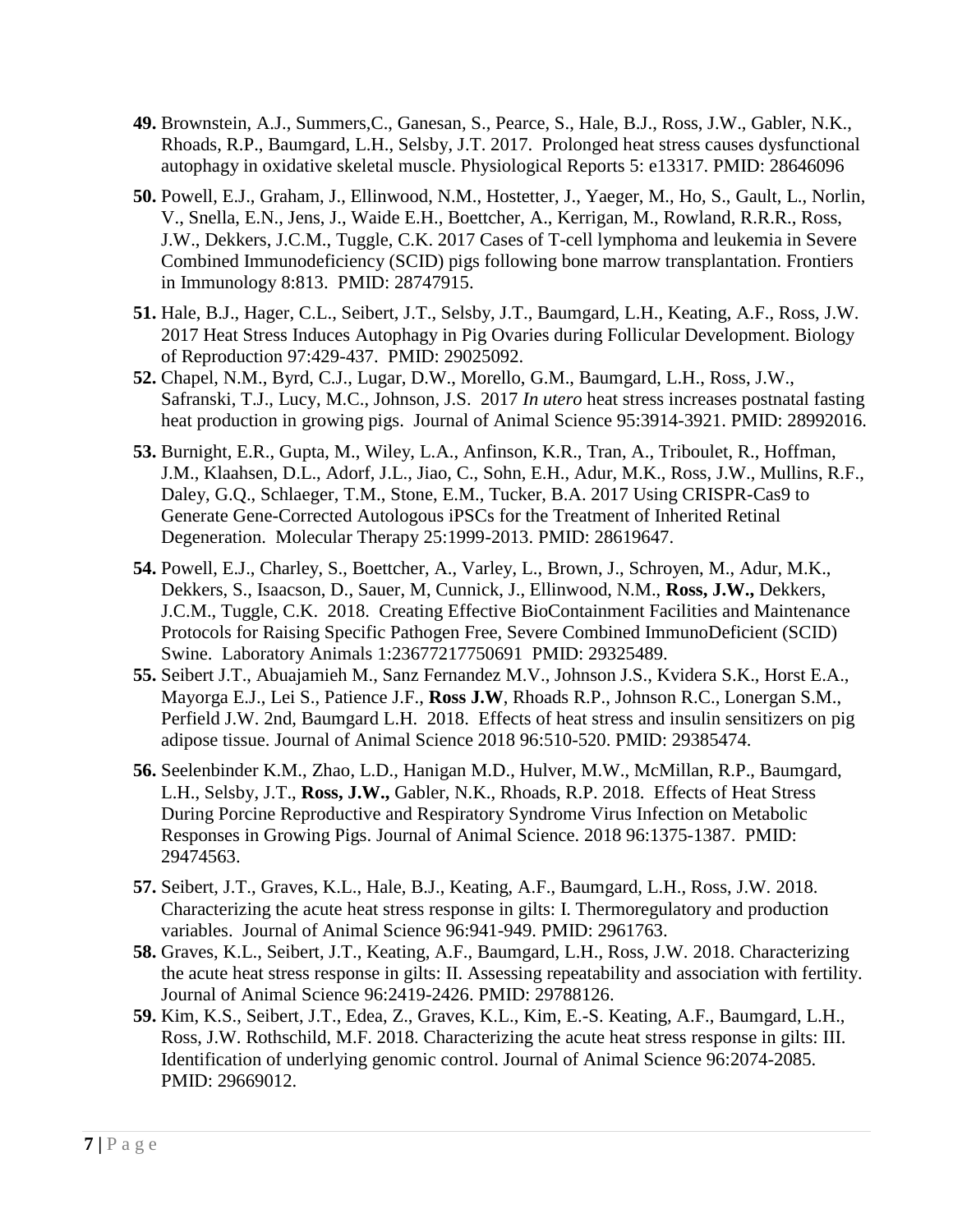- **60.** Dickson, M., Hager, C.L., Al-Shaibi, A., Thomas, P., Baumgard, L.H., Ross J.W., Keating, A.F. 2018 Impact of Heat Stress during the Follicular Phase on Porcine Ovarian Steroidogenic and Phosphatidylinositol-3 Signaling. Journal of Animal Science 96:2162-2174. PMID: 29684161.
- **61.** Bidne K.L., Kvidera, S.S., **Ross, J.W.,** Baumgard, L.H., Keating, A.F. 2018 Impact of repeated lipopolysaccharide administration on ovarian signaling during the follicular phase of the estrous cycle in post-pubertal pigs. Journal of Animal Science 10.1093/jas/sky226. [Epub ahead of print]. PMID: 29982469.
- **62.** Abuajamieh, M., Kvidera, S.K., Mayorga, E.J., Kaiser, A., Lei, S.M., Seibert, J.T., Horst, E.A., Sanz Fernandez, M.V., **Ross, J.W.**, Selsby, J.T., Keating, A.F., Rhoads, R.P., Baumgard, L.H. 2018 The effect of recovery from heat stress on circulating bioenergetics and inflammatory biomarkers. Journal of Animal Science 96:4599-4610. PMID: 30476152
- **63.** Zhao, L., McMillan, R., Xie, G., Giridhar, S., Baumgard, L.H., El-Kadi, S., Selsby, J.T., **Ross, J.W.,** Gabler, N.K., Hulver, M., Rhoads, R. 2018. Am J Physiol Regul Integr Comp Physiol; 315:R1096-R1106 doi: 10.1152/ajpregu.00404.2017. PMID: 30256682.
- **64.** Mayorga EJ, Kvidera SK, Horst EA, Al-Qaisi M, Dickson MJ, Seibert JT, Lei S, Keating AF, **Ross JW**, Rhoads RP, Rambo ZJ, Wilson ME, Baumgard LH. 2019 Effects of zinc amino acid complex on biomarkers of gut integrity and metabolism during and following heat stress or feed restriction in pigs. Journal of Animal Science 96:4173-4185. PMID: 30256966.
- **65.** Boettcher AN, Kiupel M, Adur MK, Cocco E, Santin AD, Bellone S, Charley SE, Blanco-Fernandez B, Risinger JI, Ross JW, Tuggle CK, Shapiro EM. Human Ovarian Cancer Tumor Formation in Severe Combined Immunodeficient (SCID) Pigs. Front Oncol. 2019 Jan 22;9:9. doi: 10.3389/fonc.2019.00009. eCollection 2019. PMID: 30723704.
- **66.** Mayorga EJ, Kvidera SK, Seibert JT, Horst EA, Abuajamieh M, Al-Qaisi M, Lei S, Ross JW, Johnson CD, Kremer B, Ochoa L, Rhoads RP, Baumgard LH. 2019. Effects of dietary chromium propionate on growth performance, metabolism, and immune biomarkers in heatstressed finishing pigs1. J Anim Sci. 97:1185-1197. doi: 10.1093/jas/sky484. PMID: 30590717
- **67.** Hines EA, Romoser MR, Kiefer ZE, Keating AF, Baumgard LH, Niemi J, Gabler NK, Patience JF, Haberl B, Williams NH, Kerr BJ, Touchette KJ, Ross JW. 2019. The impact of dietary supplementation of arginine during gestation in a commercial swine herd: I. Gilt reproductive performance. J Anim Sci. 97:3617-3625. doi: 10.1093/jas/skz233.
- **68.** Hines EA, Romoser MR, Kiefer ZE, Keating AF, Baumgard LH, Niemi J, Haberl B, Williams NH, Kerr BJ, Touchette KJ, Ross JW. 2019. The impact of dietary supplementation of arginine during gestation in a commercial swine herd: II. Offspring performance. J Anim Sci. 97:3626-3635. doi: 10.1093/jas/skz214.
- **69.** Ramirez, B.C., Xin, H., Halbur, P.G., Beermann, D.H., Hansen, S.L., Linhares, D.C.L., Peschel, J.M., Rademacher, C.J., Reecy, J.M., Ross, J.W., Shepherd, T.A., Koltes, J.E. 2019. At the intersection of industry, academia, and government: How do we facilitate productive precision livestock farming in practice? Animals (Basel) 9(9). pii: E635. doi: 10.3390/ani9090635.
- **70.** Bidne KL, Romoser MR, Ross JW, Baumgard LH, Keating AF. 2019. Heat stress during the luteal phase decreases luteal size but does not affect circulating progesterone in gilts1. J Anim Sci. 97:4314-4322. doi: 10.1093/jas/skz251.
- **71.** Seibert, J.T., Adur, M.K., Schultz, R.B., Thomas, P.Q., Kiefer, Z.K., Keating, A.F., Baumgard, L.H., Ross, J.W. 2019. Differentiating between the effects of heat stress and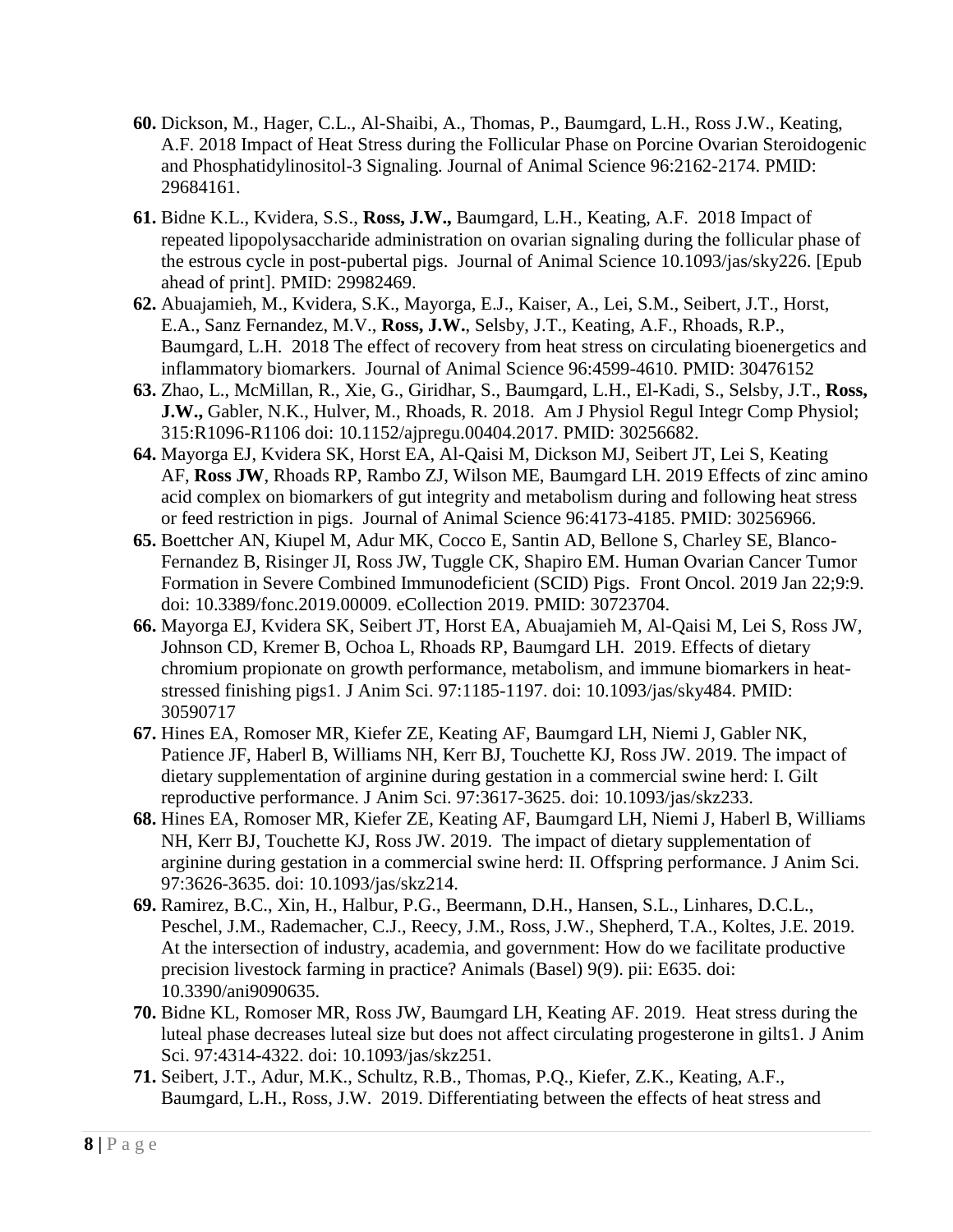lipopolysaccharide on the porcine ovarian heat shock protein response. J Anim Sci. 97:4965- 4973. doi: 10.1093/jas/skz343. PMID: 31782954.

- **72.** Akin EE, Johnson AK, Ross JW, Millman ST, Jass CD, Stinn JP, Stalder KJ. 2019. Modified wean-to-finish mat as an alternative handling tool for moving grow-finish pig cadavers: A pilot study. *J Swine Health Prod.* 27(5):278-283.
- **73.** Romoser, M.R., Hale, B.J., Seibert, J.T., Gall, T., Rademacher, C.J., Stalder, C.J., Baumgard, L.H., Keating, A.F., Ross, J.W. 2019. Methods for reproductive tract scoring as a tool for improving sow productivity. Translational Animal Science.
- **74.** Graves, K.L., Mordhorst, B.R., Wright, E.C., Hale, B.J., Stalder, K.J., Keating, A.F., Ross J.W. 2019. Identification of measures predictive of age of puberty onset in gilts. Translational Animal Science.
- **75.** Boettcher, A.N., Li, Y., Ahrens, A.P., Kiupel, M., Byrne, K.A., Loving, C.L., Cino-Ozuna, A.G., Wiarda, J.E., Adur, M., Schultz, B., Swanson, J.J., Snella, E.M., Ho, C., Charley, S., Kiefer, Z.E., Cunnick, J.E., Putz, E.J., Dell'Anna, G, Jens, J., Sathe, S., Goldman, F., Westin, E.R., Dekkers, J.C.M., Ross, J.W., Tuggle. C.K. 2020. Novel engraftment and T Cell differentiation of human hematopoietic cells in  $ART^{-/-}$  IL2RG $^{-/Y}$  SCID pigs. Frontiers in Immunology, 20; (proofs submitted).
- *76.* Hale, B.J., Li, Y., Adur, M.K., Ross, J.W. 2020. Inhibition of Germinal Vesicle Breakdown using IBMX Increases microRNA-21 in the Porcine Oocyte. Submitted to Reproductive Biology and Endocrinology (resubmission on Feb1, 2020).

# *Peer-Reviewed Book Chapters*

- 1. Geisert R.D., **J.W. Ross**, M.D. Ashworth, F.J. White, G.A. Johnson, and U. DeSilva. 2005. Maternal recognition of pregnancy signal or endocrine disruptor: The two faces of oestrogen during establishment of pregnancy in the pig. In: Control of Pig Reproduction VII., Eds. R. Kraeling and C. Ashworth. Society for Reproduction and Fertility Supplement 66, pp 131-145.
- 2. White F.J., Kimball E.M., Wyman G., Stein D.R., **Ross J.W.**, Ashworth M.D., Geisert R.D. 2009 Estrogen and Interleukin-1 $\Box$  regulation of trophinin, osteopontin, cyclooxygenase-1, cyclooxygenase-2, and interleukin  $-1 \Box$  system in the porcine uterus. In: Control of Pig Reproduction VIII. Eds. H Rodriguez-Martinez, J.L. Vallet and A.J. Ziecik. Society for Reproduction and Fertility Supplement 66, pp. 203-204.
- 3. Onteru S.K., **Ross J.W.**, Rothschild M.F. 2009 The role of gene discovery, QTL analyses, and gene expression in reproductive traits in the pig. In: Control of Pig Reproduction VIII. Eds. H Rodriguez-Martinez, J.L. Vallet and A.J. Ziecik. Society for Reproduction and Fertility Supplement 66, pp. 87-102.
- 4. Prather R.S., **Ross J.W.**, Isom S.C., Green J.A. 2009 Transcriptional, post-transcriptional and epigenetic control of porcine oocyte maturation and embryogenesis. In: Control of Pig Reproduction VIII. Eds. H Rodriguez-Martinez, J.L. Vallet and A.J. Ziecik. Society for Reproduction and Fertility Supplement 66, pp. 165-176.
- 5. **Ross J.W.**, Prather R.S. 2010. Transgenics and Modern Reproductive Technologies. In: Genetics of the Pig, 2<sup>nd</sup> Edition Eds A. Ruvinsky and M.F. Rothschild. CAB International pp 242-262.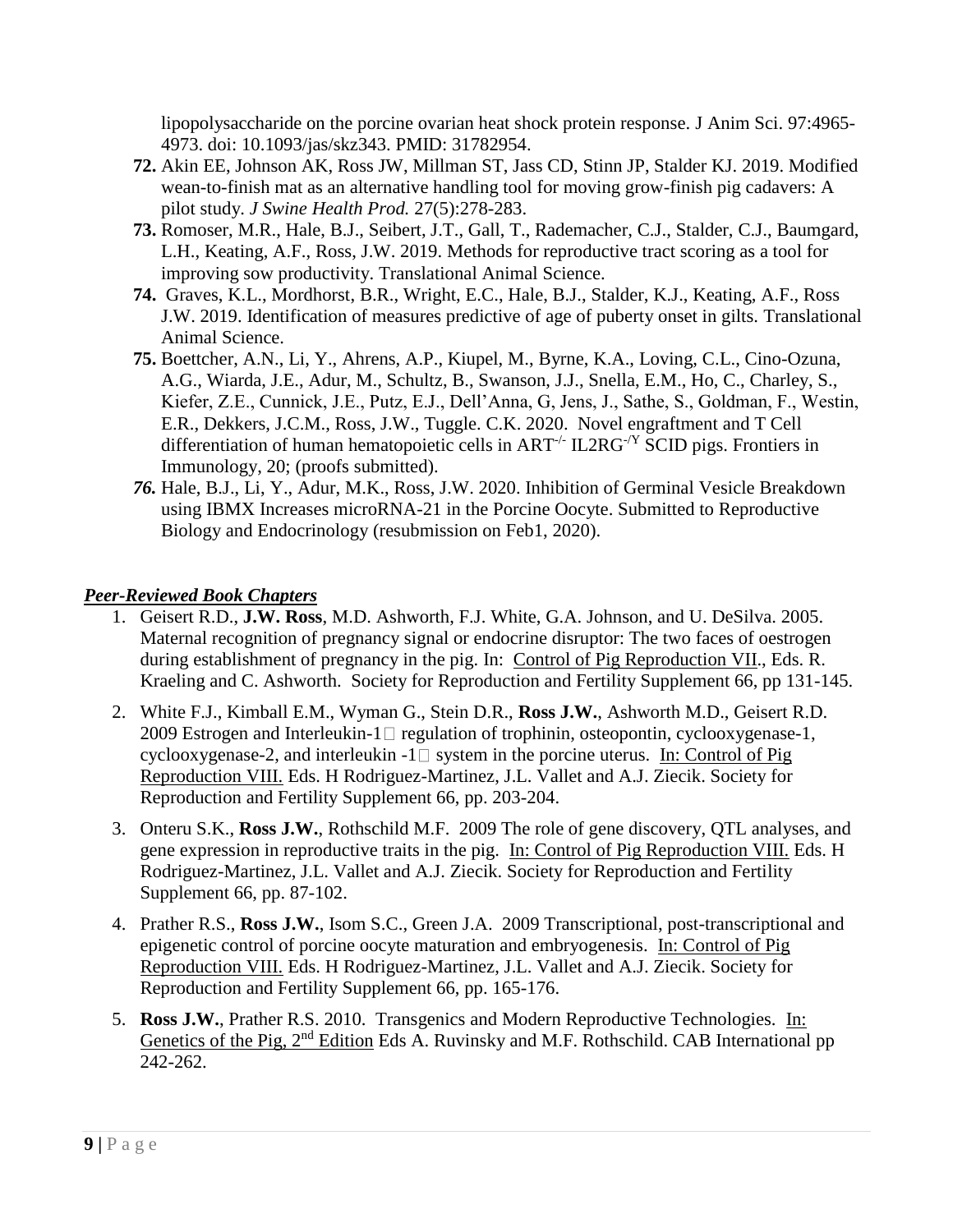- 6. Yang C.X. and **Ross J. W.** 2012 Genetic Modification of Domestic Animals for Agriculture and Biomedical Applications. In: Biomedical Science, Engineering and Technology. Ed. D.N Ghista. InTech Publishing, pp 697-726.
- 7. **Ross, J.W.** and Keating A.F. 2012 Mechanisms of ovarian atresia induced by xenobiotic exposures. In: Gynecology. Ed. A. Darwish. InTech Publishing, pp 77-96.
- 8. Baumgard, L.H., R.P. Rhoads, M.L. Rhoads, N.K. Gabler, J.W. Ross, A.F. Keating, R.L. Boddicker, S. Lenka and V. Sejian. 2012. Impact of climate change on livestock production. Chapter 15. Environmental Stress and Amelioration in Livestock Production. Eds. V. Sejian, S.M.K. Naqvi, T. Ezeji, J. Lakritz, and R. Lal. Springer Publishing, pp 413-468.
- 9. Johnson, J.S., Abuajamieh, M., Sanz Fernandez, M.V., Seibert, J.T., Stoakes, S.K., Nteeba, J., Keating, A.F., Ross, J.W., Rhoads, R.P., and Baumgard, L.H. 2015 Thermal stress alters postabsorptive metabolism during pre- and postnatal development. In: Climate Change Impact on Livestock: Adaptation and Mitigation. Eds. V. Sejian, J.Gaughan, L. Baumgard, and C. Prasad. Springer Publishing.
- 10. Hale, B.J., Keating A.F., Yang, C.X., **Ross J.W.** 2015 Small RNAs: Their possible roles in reproductive failure. In: The Male Role in Pregnancy Loss and Embryo Implantation Failure. Ed. Richard Bronson. Springer Publishing.
- 11. Adur, M.K., Hale, B.J., **Ross, J.W.** 2017 Detection of miRNA in mammalian oocytes and embryos. In: Zygotic Genome Activation: Methods and Protocols. Ed. Kiho Lee. Methods in Molecular Biology, 1605:63-81. Springer Publishing.
- 12. Li, Y., Adur, M.K., Hale, B.J., **Ross, J.W.** 2018 Regulation of Oogenesis by Noncoding RNAs. In: Encyclopedia of Reproduction. Eds. Ernst Knobil, Michael A. Skinner and Jimmy Neill.
- 13. Schultz, R., Serao, N.L., **Ross, J.W.** 2019. Genetic improvement of livestock, from conventional breeding to biotechnological approaches. In: Animal Agriculture: Sustainability, Challenges and Innovations. Eds. Bazer, F.W., Wu, G. In Press (Elsevier).

# *Peer Review, Invited Review Articles*

- 1. Geisert R. D., **Ross J.W.**, and Malayer J.R. 2004 Estrogen: regulator and/or endocrine disruptor in establishment of pregnancy. Current Topics in Steroid Research; 4:69-84.
- 2. **Ross J.W.**, Prather R.S., Whyte J.J., Zhao J. 2009 Cloning and transgenics: progress and new approaches. CAB Reviews: Perspectives in Agriculture, Veterinary Science, Nutrition and Natural Resources; 4, No. 038, 13 pp.
- 3. Prather R.S., Lorson, M., **Ross J.W.**, Whyte J.J., Walters, E. 2013 Genetically Engineered Pig Models for Human Diseases. Annual Reviews in Animal Biosciences. 1:203-220.
- 4. Rivera R.M. and **Ross J.W.** 2013 Epigenetics in fertilization and preimplantation embryo development. Progress in Biophysics and Molecular Biology; 113:423-32.
- 5. Hale B.J., Yang C.X., **Ross J.W.** 2014 Small RNA Regulation of Reproductive Function. Molecular Reproduction and Development; 81:148-5.
- 6. Geisert R.D., Lucy, M.C., Whyte, J.J. **Ross, J.W.**, Mathew, D.J. 2014 Cytokines from the pig conceptus: Roles in conceptus development in pigs. Journal of Animal Science and Biotechnology; 5:51.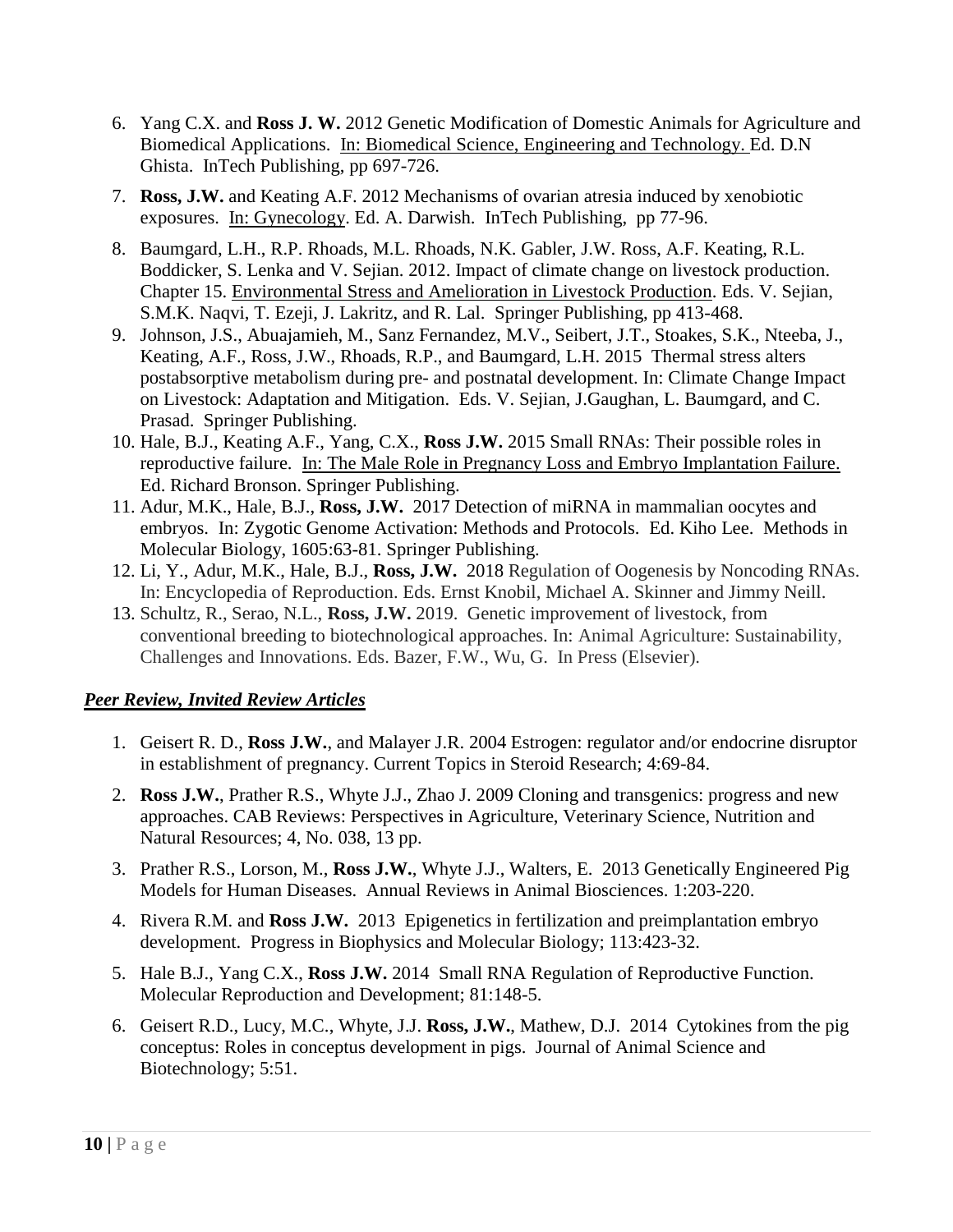- 7. Selsby J.T., **Ross J.W.,** Nonneman, D., Hollinger, K. 2015 Porcine models of muscular dystrophy. ILAR Journal; 56:116-126.
- 8. **Ross J.W.,** Hale B.J., Gabler N.K., Rhoads R.P., Keating A.F., Baumgard L.H. 2015 Physiological consequences of heat stress in pigs. Animal Production Science 55;1381-1390.
- 9. **Ross, J.W.,** Hale, B.J., Seibert, J.T., Romoser, M., Adur, M.K., Keating A.F., Baumgard, L.H. 2017 Physiological mechanisms through which heat stress compromises reproduction in pigs. Molecular Reproduction and Development 84:934-945. PMID: 28667793
- 10. Bidne, K.L., Dickson, M.J., **Ross, J.W.,** Baumgard, L.H., Keating, A.F. 2018 Disruption of reproductive function by gut permeability to endotoxins. Reproduction 155:R169-R181. PMID:29363567.
- 11. Mayorga E.J., Renaudeau, D., Ramirez, B.C., **Ross, J.W.**, Baumgard, L.H. 2019. Heat stress adaptation in pigs. Animal Frontiers 9:54-61.
- 12. Johnson, J.S., Stewart, K.R., Safranski, T.J., **Ross, J.W.,** Baumgard, L.H. 2020. *In utero* heat stress alters postnatal phenotypes in swine**.** Submitted January, 2020.
- 13. Mayorga E.J., **Ross, J.W.**, Keating, A.F., Rhoads, R.P. Baumgard, L.H. 2020. Biology of heat stress; the nexus between intestinal hyperpermeability and reproduction in swine. Submitted March, 2020.

### *Published Abstracts*

- 1. Ashworth, M.D., **Ross J.W.**, Malayer J.R. and Geisert R.D. 2002. Effect of Estrogen Administration on Endometrial Acute Phase Protein Gene Expression in Pregnant Gilts. Biol. Reprod. 66, Suppl. 1, 315.
- 2. **Ross, J.W.**, Ashworth M.D., Hurst A.G., Malayer J.R. and Geisert R.D. 2002. Differential Gene Expression during Trophoblastic Elongation of Porcine Conceptuses. Biol. Reprod. 66, Suppl. 1, 20.
- 3. Ashworth, M.D., **Ross J.W.**, Ritchey J.W., Malayer J.R. and Geisert R.D. 2003. Tumor Necrosis Factor alpha Gene and Protein Expression in the Uterus and Conceptuses Following Estrogen Treatment on Days 9 and 10 of Pregnancy. Biol. Reprod. 68, Suppl. 1, 324.
- 4. Smith, T.K., **Ross J.W.**, Krehbiel C.R., Geisert R.D., Malayer J.R., DeSilva U., Morgan J.B., White F.J. and Ashworth M.D. 2003. Effects of grazing management and subsequent finishing on gene expression in adipose tissue from steers. Plains Nutr. Council Spring Conf. Publ. No. AREC 03-13. p. 118. Texas A&M Research and Extension Center, Amarillo, TX.
- 5. Ross, J.W., Malayer J.R. and Geisert R.D. 2003. Interleukin-1 $\beta$  Signaling During Peri-Implantation Development in the Pig. Biol. Reprod. 68, Suppl. 1, 537.
- 6. Roberts, J.L., **Ross J.W.**, Ashworth M.D., Malayer J.R. and Geisert R.D. 2004. Porcine endometrial nitric oxide synthase gene expression and uterine nitric oxide content during the estrous cycle and early pregnancy. American Society of Animal Science Southern Meeting. Abstract #67.
- 7. Spencer D.B., **Ross J.W.**, Geisert R.D., and Rickords L.F. 2004. Detection of Oct-4 gene expression in porcine conceptuses during preimplantation development.  $37<sup>th</sup>$  Annual Meeting Society for the study of Reproduction, Vancouver, British Columbia, August 1-4.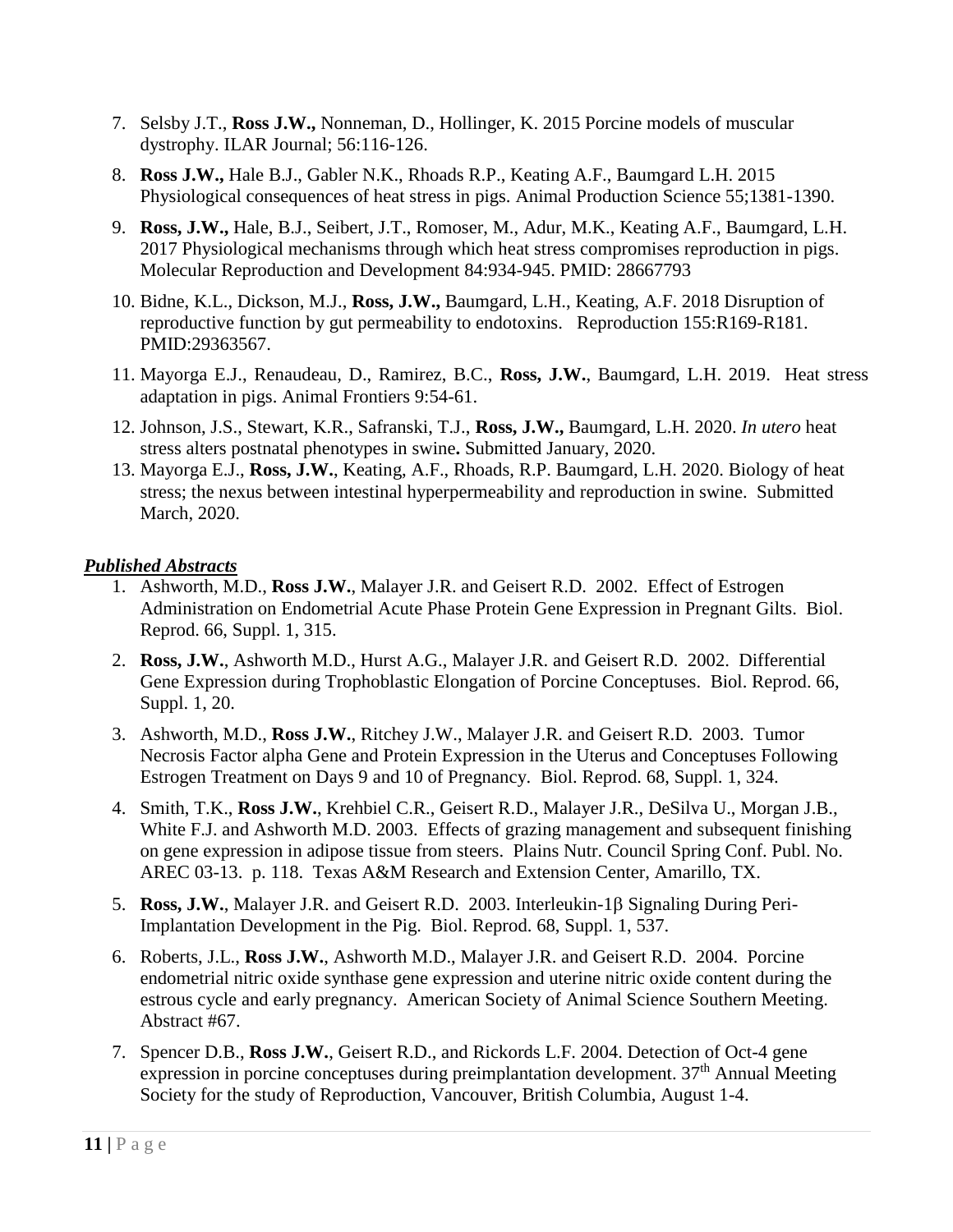- 8. Ashworth M.D., **Ross J.W.**, Roberts J.L., Malayer J.R., Day A.J., and Geisert R.D. 2004. Endometrial tumor necrosis factor stimulated gene-6 protein and gene expression after estrogen administration on days 9 and 10 of pregnancy in the gilt. 37<sup>th</sup> Annual Meeting Society for the Study of Reproduction, Vancouver, British Columbia, August 1-4.
- 9. Wier L.M., Hurst A.G., **Ross J.W.**, Ashworth M.D., Malayer J.R., and Geisert R.D. 2004. Evaluation of gene expression in neonatal porcine uterus using suppressive subtractive hybridization. 37<sup>th</sup> Annual Meeting Society for the Study of Reproduction, Vancouver, British Columbia, August 1-4.
- 10. Hersom M.J., **Ross J.W.**, Stein D.R., McBeth L., Geisert R.D., DeSilva U., Krehbiel C.R., Malayer J.R. 2004. Characterization of specific gene expression following differentiation of bovine stromal-vascular cells into adipocytes. Annual Meeting of the American Society of Animal Science, St. Louis, MO, July 25-29.
- 11. Ashworth M.D., **Ross J.W.**, Stein D.R., White F.J., Johnson G.A., and Geisert R.D. 2005. Characterization of endometrial cyclooxygenase (COX) in the pig during the estrous cycle, early pregnancy and following endocrine disruption of pregnancy. International Conference on Pig Reproduction, Rolduc, The Netherlands.
- 12. **Ross J.W.**, Ashworth M.D., Stein D.R, DeSilva U., Ayoubi P., Prather R.S., Whitworth K.M., Agca C., Kim J-G, Green J.A., White F.J., Johnson G.A., and Geisert R.D. 2005. Identification and analysis of molecular markers following endocrine disruption of pregnancy in the pig. International Conference on Pig Reproduction, Rolduc, The Netherlands.
- 13. Johnson G.A., White F.J., Joyce M.M., **Ross J.W.**, Geisert R.D., Burghardt R.C. 2005 Steroid regulation of cell specific osteopontin expression in the pregnant porcine uterus. 38<sup>th</sup> Annual Meeting Society for the Study of Reproduction, Quebec City, Quebec, July 24-27.
- 14. Joyce M.M., **Ross J.W.**, Ashworth M.D., Geisert R.D., Burghardt R.C., Johnson G.A. 2005 STAT1 is differentially regulated by conceptus estrogen and proteins in the porcine uterus.  $38<sup>th</sup>$ Annual Meeting Society for the Study of Reproduction, Quebec City, Quebec, July 24-27.
- 15. **Ross J.W.**, Ashworth M.D., Stein D.R, and Geisert R.D. 2005. Activation of nuclear factor kappa B during the opening of the implantation window in the pig. 38<sup>th</sup> Annual Meeting Society for the Study of Reproduction, Quebec City, Quebec, July 24-27.
- 16. Ashworth M.D., **Ross J.W.**, Stein D.R., Ritchey J.W., Geisert R.D. 2006 Porcine conceptus induction of endometrial caspase 1 expression and interleukin-18 release during the period of placental attachement. 39<sup>th</sup> Annual Meeting Society for the Study of Reproduction, Omaha, Nebraska, July 29-August 1.
- 17. **Ross J.W.**, Ashworth M.D., Stein D.R., DeSilva U, Ayoubi P, Prather R.S., Whitworth K.M., Green J.A., White F.J., Johnson G.A., Geisert R.D. 2006 Alteration of porcine endometrial gene expression associated with conceptus loss following endocrine disruption with exogenous estrogen. 39<sup>th</sup> Annual Meeting Society for the Study of Reproduction, Omaha, Nebraska, July 29-August 1.
- 18. Prather R.S., Hao Y, Li R, **Ross J.W.**, Whyte J.W. 2007 Heart-Healthy Pork, and Green Eggs and Ham: Genetically Modified Pigs for Medicine and Agriculture. Advantages of Agriculturally Important Domestic Species as Dual-Use Models in Animal Agriculture and Biomedicine Workshop, Washington, D.C., April 19-20.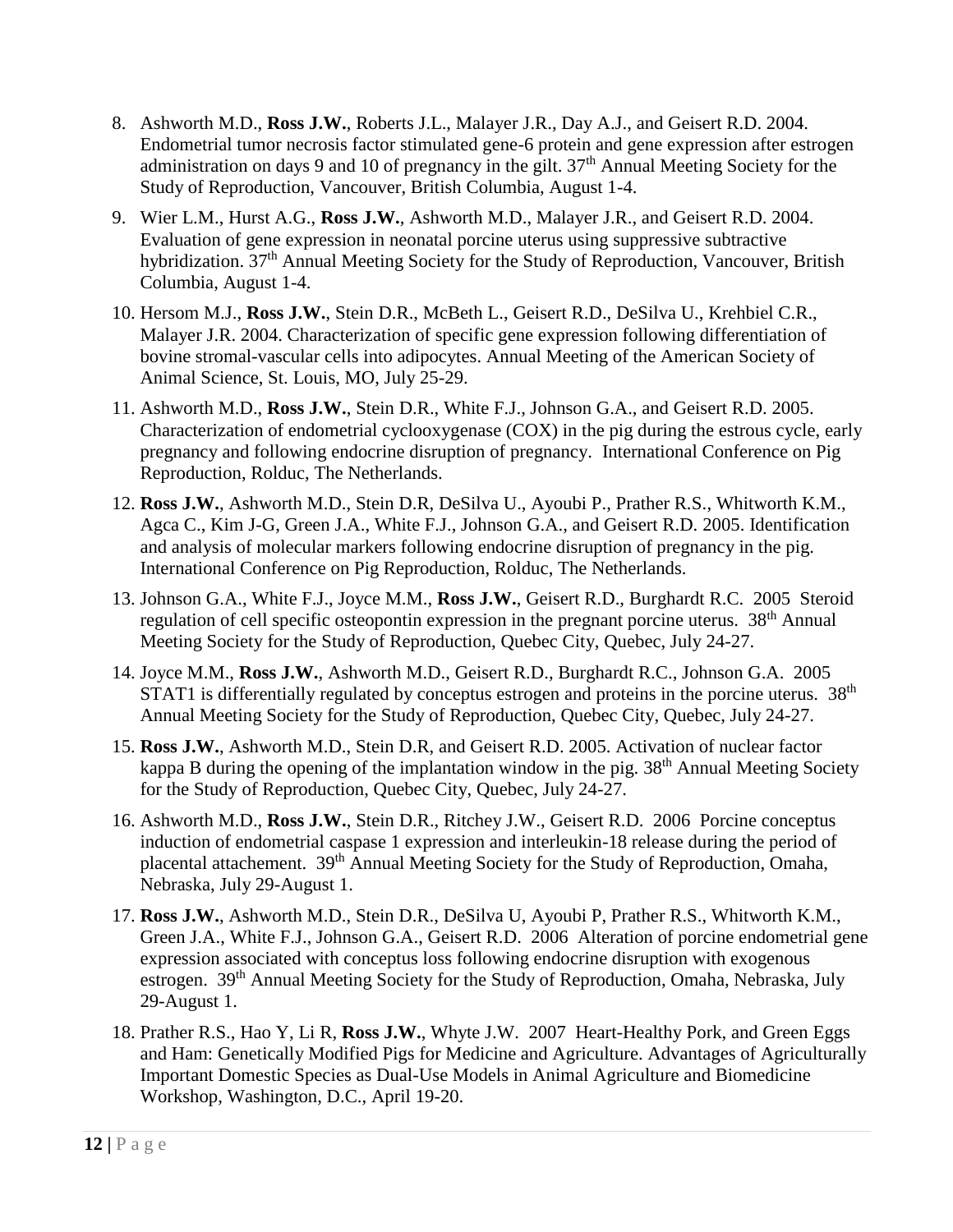- 19. Roberts R.A., Knaust T.J., **Ross J.W.**, Stein D.R., Ashworth M.D., Geisert R.D., White F.J. 2007 Estrogen and interleukin-1b regulation of osteopontin, cyclooxygenase-1, and cyclooxygenase-2 expression in the porcine uterus.  $40^{th}$  Annual Meeting Society for the Study of Reproduction, San Antonio, Texas, July 29-August 1.
- 20. Prather R.S., Li R., **Ross J.W.**, Whyte J.W., Hao Y. 2007 Genetically modified swine for medicine and agriculture. Frontiers in Transgenesis: Danforth Center International Fall Symposium. St. Louis, MO, September 26-28.
- 21. Tuggle C.K., Zhao S.-H., Qu L., Wang Y.-F., Couture O.P., Kuhar D., Lunney J. K., **Ross J.W.**, Lucy M., Dekkers J.C., Geisert R.D. 2008 Transcript profiling of porcine endometrium identifies significant differential expression between Meishan and Yorkshire breeds at the reproductive stagecritical for successful implantation. Plant and Animal Genome XVI Conference. San Diego, CA, January 12-16.
- 22. Prather R.S., **Ross J.W.**, Whyte J.J., Hao, Y., Zhao, J. 2008 Biomedical research benefits from genetically modified swine. Swine in Biomedical Research Conference. San Diego, CA, Aril 2- 3.
- 23. Zhao J., Hao Y., **Ross J.W.**, Wax D., Spate L., Walters E., Samuel M., Murphy C.N., Prather R.S. 2008 Production of transgenic pigs carrying human coagulation factor VIII, von Willebrand factor and alpha-antitrypsin by somatic cell nuclear transfer. Swine in Biomedical Research Conference. San Diego, CA, Aril 2-3.
- 24. **Ross J.W.**, White J.J., Zhao J., Samuel M., Wells K.D., Prather R.S. 2008 Optimization of square-wave electroporation for transfection of porcine fetal fibroblasts. Swine in Biomedical Research Conference. San Diego, CA, Aril 2-3.
- 25. Zhao M.T., Isom C.S., Zhao J., Hao Y., **Ross J.W.**, Whyte J., Zhang Y, Prather R.S. 2009 Cooperative expression of pluripotent related genes and neural crest marker genes in porcine GFP-transgenic skin derived progenitors. 35<sup>th</sup> Annual Conference for the International Embryo Transfer Society. San Diego, CA, January 3-7.
- 26. Hao Y., **Ross J.W.**, Sutovsky P., Wax., Zhong Z., Murphy C.N., Rieke A., Samuel M., Spate L., Dyce P., Li J., Prather R.S. 2009 Porcine skin-derived stem cells may be a superior resource to provide donor nuclei for efficient genetic modification of clones.  $35<sup>th</sup>$  Annual Conference for the International Embryo Transfer Society. San Diego, CA, January 3-7.
- 27. Zhao J., **Ross J.W.**, Hao Y., Wax D.M., Spate L.D., Samuel M.S., Walters E.M., Rieke A., Murphy C.N., Prather R.S. 2009 Histone deacetylases inhibitor -Scriptaid, is beneficial to the reprogramming of somatic nuclei following nuclear transfer. 35<sup>th</sup> Annual Conference for the International Embryo Transfer Society. San Diego, CA, January 3-7.
- 28. Sellner E.M., **Ross J.W.**, Okamura C.S., Wells K.D., Geisert R.D., Lucy M.C. 2009 Characterization of progesterone receptor (PGR) mRNA isoforms in the endometrium of cyclic and pregnant pigs. ASAS Midwestern Section Meeting. Des Moines, IA, March 16-18.
- 29. **Ross J.W.**, Zhao J., Walters E.M., Samuel M., Narfstrom K., Jeong M., DeMarco P.J., McCall M.A., Kaplan H.J., Prather R.S. 2009 Somatic cell nuclear transfer to create a miniature swine model of retinitis pigmentosa. Experimental Biology. New Orleans, LA. April 18-22.
- 30. DeMarco P.J., **Ross J.W.**, McCall M.A., Narfstrom K., Prather R.S., Samuel M., Walters E.M., Zhao J., Kaplan H.J. 2009 Development and assessment of a P23H rhodopsin transgenic mini-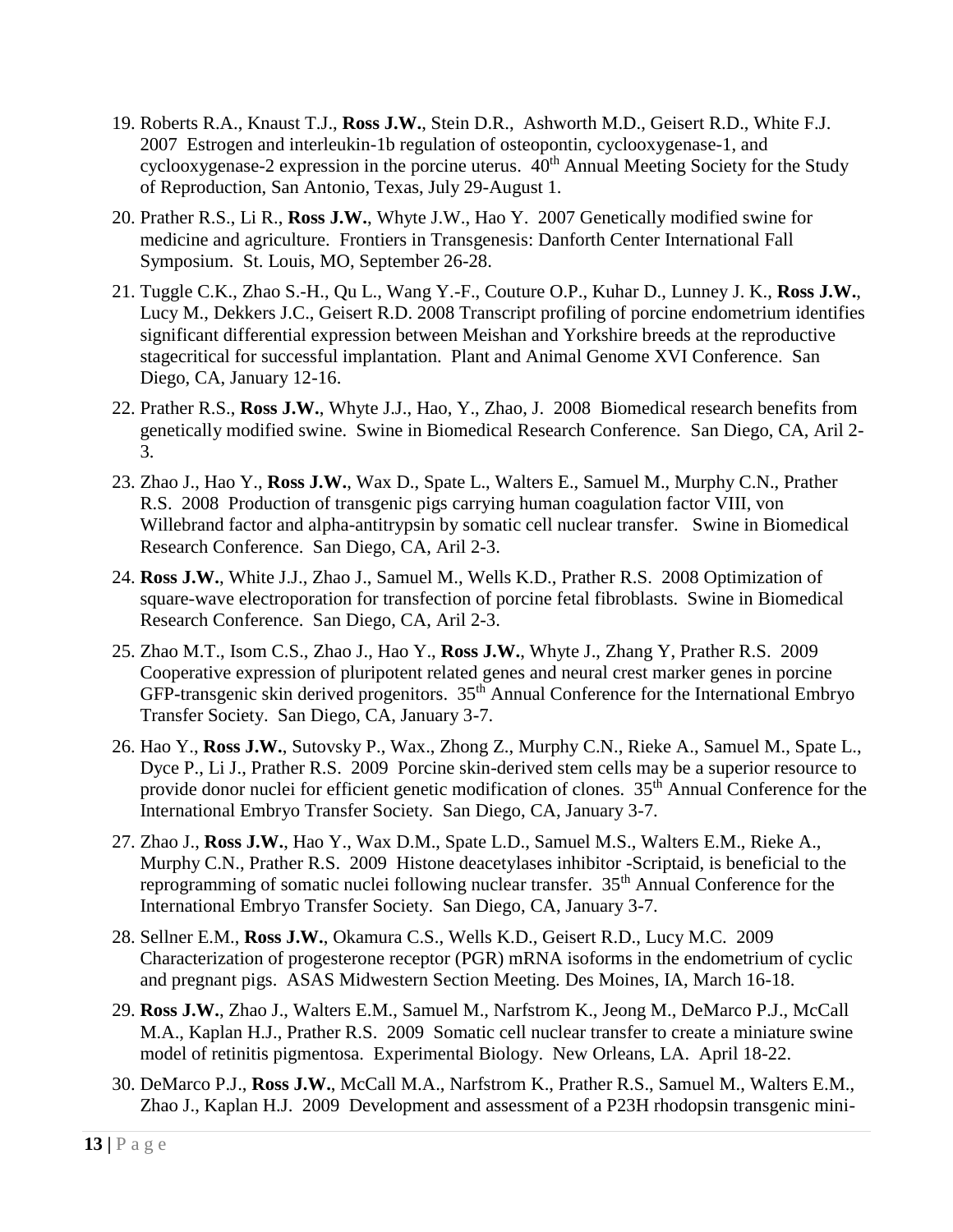swine model of retinitis pigmentosa. Association for Research in Vision and Opthamology. Fort Lauderdale, FL. May 3-7.

- 31. Sellner E., Mathew D., **Ross J.W.**, Okamura C., Wells K., Geisert R.D., Lucy M. 2009. Characterization of progesterone receptor (PGR) mRNA isoforms in the endometrium of cyclic and pregnant pigs. 8<sup>th</sup> International Conference on Pig Reproduction. Banff, Alberta, Canada, May  $31<sup>st</sup>$  -June  $4<sup>th</sup>$ .
- 32. Kimball E.M., Wyman G., Stein D.R., **Ross J.W.**, Ashworth M.D., Geisert R.D., White F.J. 2009 Estrogen and interleukin-1B regulation of trophinin, osteopontin, cyclooxygenase-1, cyclooxygenase-2, and interleukin-1B system in the porcine uterus.  $8<sup>th</sup>$  International Conference on Pig Reproduction. Banff, Alberta, Canada, May 31<sup>st</sup> -June 4<sup>th</sup>.
- 33. Zhao J., **Ross J.W.**, Whyte J.J., Wax D.M., Spate L.D., Samuel M.S., Walters E.M., Rieke A., Murphy C.N., Wells K.D., Prather R.S. 2009 Production of transgenic pigs carrying human coagulation factor IX, the furin propeptide cleavage enzyme and SERPINA1 by somatic cell nuclear transfer. 8<sup>th</sup> International Conference on Pig Reproduction. Banff, Alberta, Canada, May  $31<sup>st</sup>$  -June  $4<sup>th</sup>$ .
- 34. **Ross J.W.**, Ashworth M.D., Geisert R.D., White F.J. 2010 Factors affecting the formation of the maternal:placental interface in the pig. American Society of Animal Science Midwest Section Meeting. Des Moines, IA. March 15-17.
- 35. DeMarco P.J., Prather R.S., **Ross J.W.**, Walters E.M., McCall M.A., Kaplan H.J. 2010 Functional Assessment of a P23H Transgenic Swine Model of Retinitis Pigmentosa (RP). Association for Research in Vision and Opthamology. Fort Lauderdale, FL. May 2-6.
- 36. **Ross J.W.**, Prather R.S, Walters E.M., Rios C., Bray-Ward P., DeMarco P.J., McCall M.A., Dean D., Kaplan H.J. 2010 Germline transmission and retinal expression of the human P23H rhodopsin in a miniature swine model of retinitis pigmentosa. Association for Research in Vision and Opthamology. Fort Lauderdale, FL. May 2-6.
- 37. White F.J, Harder E.M., **Ross J.W.**, Ashworth M.D. 2010 Chemokine Ligands 9 and 11 During Successful and Endocrine Disrupted Pregnancy in the Porcine Uterus. 43<sup>rd</sup> Annual Meeting Society for the Study of Reproduction, Milwaukee, Wisconsin, July 30-August 3.
- 38. Yang C., Wright E.M., Scanlon R., Selman B., Prather R.S., **Ross J.W.** 2010 Expression of microRNAs and RNA-binding protein DND1 during oocyte maturation and early embryonic development in the pig. 43rd Annual Meeting Society for the Study of Reproduction, Milwaukee, Wisconsin, July 30-August 3.
- 39. Wright E.M., Yang C., Scanlon R., Selman B., **Ross J.W.** 2010 miRNA-21 and PDCD4 Expression during In Vitro Maturation of Porcine Oocytes. 43rd Annual Meeting Society for the Study of Reproduction, Milwaukee, Wisconsin, July 30-August 3.
- 40. Zhao J.G., Walters E.M., Calcaterra J., **Ross J.W.**, Spate L.D., Samuel M.S., Rieke A., Murphy C.N., Butler S., Velander W.H., Prather R.S. 2011 Bioengineering of the Mammary Gland of Livestock: Increased propeptide processing of Factor IX in the milk of transgenic pigs by coexpression of Furin. 37<sup>th</sup> Annual Conference for the International Embryo Transfer Society. Orlando, FL, January 8-12.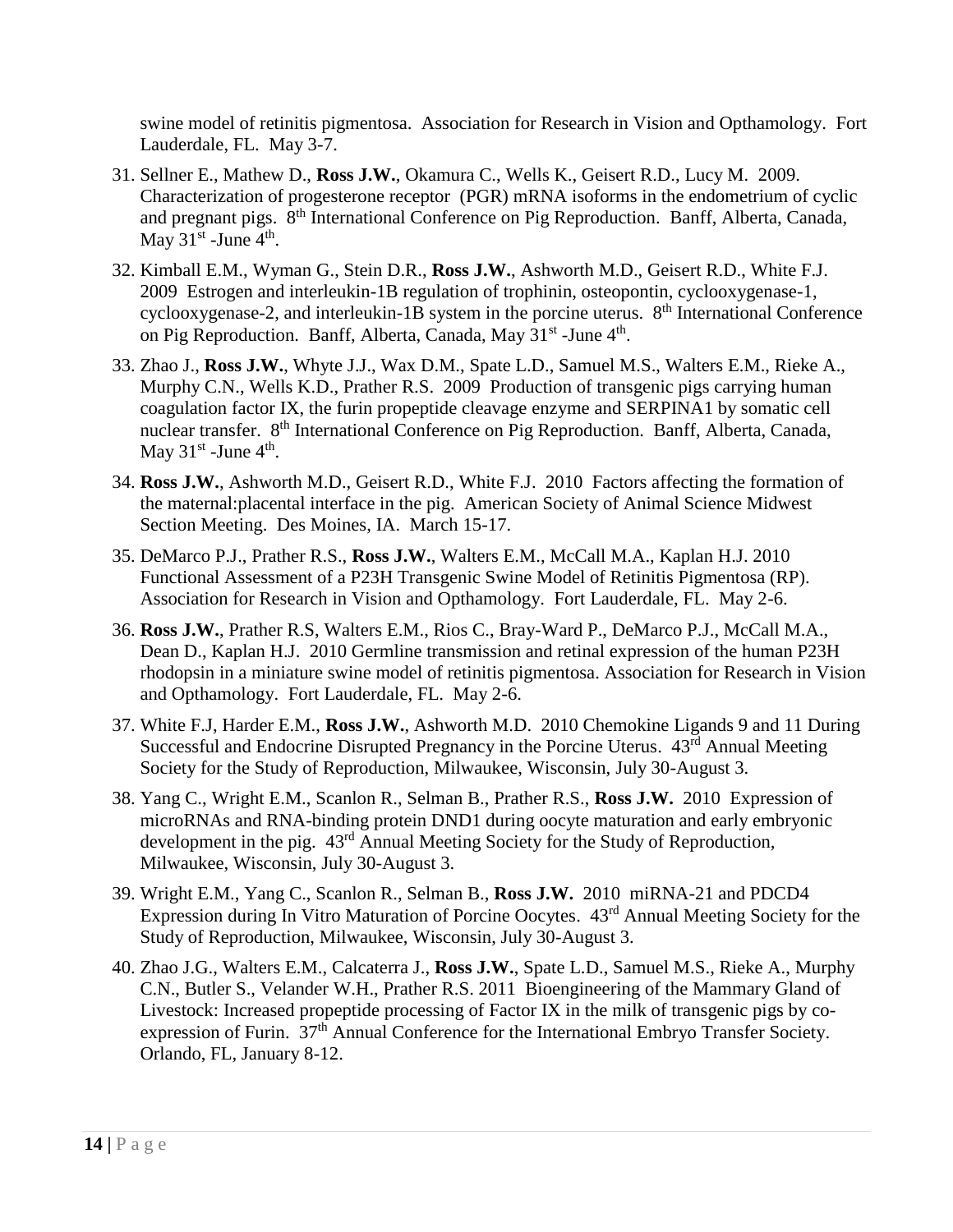- 41. Wright, E.C., Yang, C.X., Du, Z.Q., Rothschild, M.F., **Ross J.W.** 2011 MicroRNA Expression Dynamics during Rapid Trophoblastic Elongation of the Porcine Conceptus. Plant and Animal Genome XIX Conference. San Diego, CA, January 15-19.
- 42. C.X. Yang, Z.Q. Du, E.C. Wright, R. Scanlon, B. Selman, Njoka, J., M.F. Rothschild, **Ross, J.W.** 2011 Profiling of Small RNA Transcriptome in Pig Cumulus Cells, Maturing Oocytes and Early Embryos by Deep Sequencing. Plant and Animal Genome XIX Conference. San Diego, CA, January 15-19.
- 43. **Ross J.W.**, Yang C.X., Wright E.C., Hale B.J., Du Z.Q., Rothschild M.F. 2011. Porcine Endometrial miRNA Expression during the Estrous Cycle and Early Pregnancy. Plant and Animal Genome XIX Conference. San Diego, CA, January 15-19.
- 44. Pearce S.C., Upah N.C., Mani V., Harris A., Gabler N.K., **Ross J.W.**, Rhoads R.P., Baumgard L.H. 2011. Effects of heat stress on energetic metabolism in growing pigs. Experimental Biology. Washington D.C., April 9-13.
- 45. Wang W., Fernandez de Castro J.P., Vukmanic E.V., Noel J.M., Emery D.W., McCall M.A., DeMarco P.J., Dean D.C., Ross J.W., Kaplan H.J. 2011 Progressive rod degeneration in a miniature pig model of retinitis pigmentosa. Association for Research in Vision and Ophthalmology. Fort Lauderdale, FL. May 1-5.
- 46. E.M. Harder, **J.W. Ross**, M.D. Ashworth, F.J. White. 2011 Chemokine Ligand 10 Gene Expression and Localization in the Porcine Uterus during Successful and Endocrine Disrupted Pregnancy. 44<sup>th</sup> Annual Meeting Society for the Study of Reproduction, Portland, Oregon, July 31-August 4.
- 47. E.C. Wright, C.X. Yang, A.F. Keating, **J.W. Ross**. 2011 Phosphatase and tension homolog (PTEN) and MiR-21 expression during oocyte recruitment and maturation in the porcine ovary. 44<sup>th</sup> Annual Meeting Society for the Study of Reproduction, Portland, Oregon, July 31-August 4.
- 48. C.X. Yang, Z.Q. Du, E.C. Wright, B. Selman, M.F. Rothschild, **J.W. Ross**. 2011 Profile of porcine Piwi-interacting RNA during oocyte maturation and early embryo development by deep sequencing.  $44<sup>th</sup>$  Annual Meeting Society for the Study of Reproduction, Portland, Oregon, July 31-August 4.
- 49. B.J. Hale, C.X. Yang, E.C. Wright, **J.W. Ross**. 2011 Expression of RNA binding proteins DND1 and FXR1 in the porcine uterus during the estrous cycle and early pregnancy. 44<sup>th</sup> Annual Meeting Society for the Study of Reproduction, Portland, Oregon, July 31-August 4.
- 50. Yang C.X., Wright E.C., Du Z.Q., Rothschild M.F., **Ross J.W.** 2012 Non-coding RNA Expression and Function in Pig Reproductive Tissues. Plant and Animal Genome XIX Conference. San Diego, CA, January 14-18.
- 51. Boddicker, R.L., Koltes, J.E., Fritz, E.R., Mani, V., Reecy, J.M., Baumgard, L.H., Gabler, N.K., **Ross, J.W.** 2012 Prenatal and Postnatal Dietary n-3 Fatty Acid Supplementation Alters Buffy Coat DNA Methylation Profile in Pigs. Plant and Animal Genome XIX Conference. San Diego, CA, January 14-18.
- 52. J.T. Seibert, E.C. Wright, C.X. Yang, S.M. Lonergan, **J.W. Ross**. 2012 Utilization of Two Dimensional-Differential In Gel Electrophoresis (2D-DIGE) to Evaluate the Proteomic Profile during Oocyte Maturation in Pigs. American Society of Animal Science Midwest Section Meeting. Des Moines, IA. March 16-19.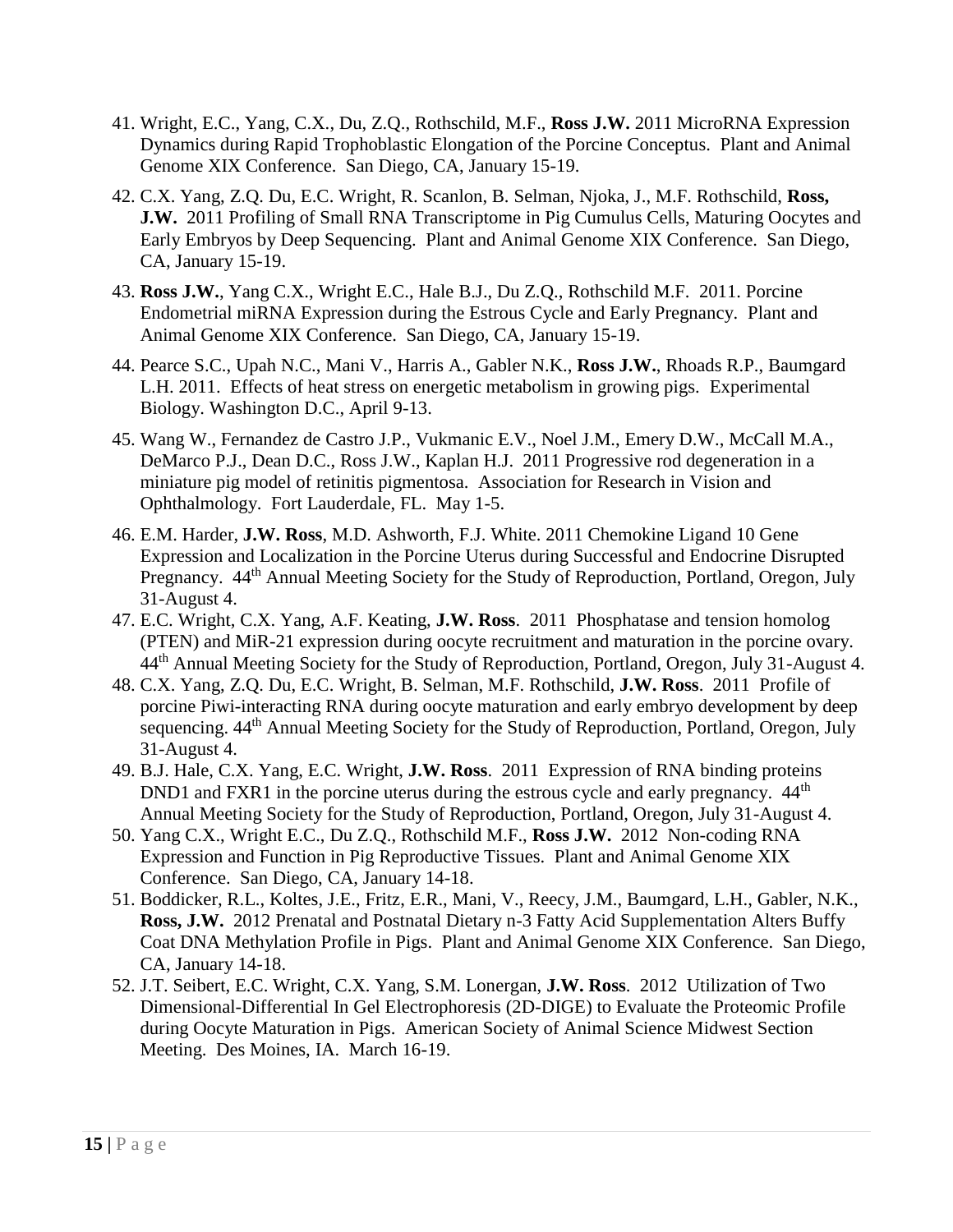- 53. E.C. Wright, C.X. Yang, R. Scanlon, C.K. Tuggle, **J.W. Ross**. 2012 Development of an in vitro heat stress model for pig oocyte maturation. American Society of Animal Science Midwest Section Meeting. Des Moines, IA. March 16-19.
- 54. Johnson, J.S., Boddicker, R., Pearce, S., Sanz-Fernandez, V., Lucy, M., Safranski, T., Gabler, N., Rhoads, R., **Ross, J.W.,** Patience, J., Lonergan, S., Baumgard, L., and Selsby, J.T. 2012 Gestational thermal environment alters postnatal response to heat stress. Experimental Biology. San Diego, CA, April 21-25.
- 55. Ben-Shlomo, G. **Ross J.W.** 2012 Evaluation of the dark adaptation curve of the pig. Association for Research in Vision and Ophthalmology. Fort Lauderdale, FL. May 1-5.
- 56. Scott, P.A., Wang, W., **Ross, J.W.**, Kaplan H.J. 2012 Anatomical Evidence of Photoreceptor Degeneration in P23H Mutant Rhodopsin Transgenic Hybrid Swine. Association for Research in Vision and Ophthalmology. Fort Lauderdale, FL. May 1-5.
- 57. Pearce, S.C., Boddicker, R.L., Mani, V., Johnson, J.S., Weber, T.E., **Ross, J.W.**, Baumgard, L.H., Gabler, N.K. 2012 Heat stress reduces barrier function and alters intestinal metabolism in growing pigs. 12<sup>th</sup> International Digestive Physiology of Pigs Symposium. Keystone, CO, May  $29<sup>th</sup>$ -June1st.
- 58. Selsby, J.T., Yang, C.X., Hollinger, K., **Ross, J.W.**, Nonneman, D. 2012 Initial characterization of a novel porcine model of Becker muscular dystrophy. New Directions in Skeletal Muscle Biology Conference. New Orleans, LA. June 17-21.
- 59. Boddicker, R.L. Boddicker, N.J., Rhoades, J.N., Pearce, S., Johnson, J., Lucy, M.C., Safranski, T.J., Gabler, N.K., Selsby, J.T., Patience, J., Rhoads, R.P., Baumgard, L.H., **Ross, J.W.** 2012 Heat stress experienced in utero alters postnatal body composition parameters in growing pigs. American Society of Animal Science Annual Meeting. Phoenix, AZ, July 15-19.
- 60. Won, S.G.L., Xie, G., Boddicker, R.L., Rhoades, J.N., Lucy M.C., Safranski, T.J., Selsby, J.T., Lonergan, S., Baumgard, L.H., **Ross J.W.**, Rhoads R.P. 2012 Acute duration heat stress alters expression of cellular bioenergetic-associated genes in skeletal muscle of growing pigs. American Society of Animal Science Annual Meeting. Phoenix, AZ, July 15-19.
- 61. Sanz-Fernandez, M.V., Boddicker R.L., **Ross, J.W.**, Rhoads, R.P., Baumgard, L.H. 2012 Effects of heat stress on insulin production in β-TC-6 pancreatic cells. American Society of Animal Science Annual Meeting. Phoenix, AZ, July 15-19.
- 62. Safranski, T.J., Rhoades, J.N., Lucy M.C., Gabler, N.K., **Ross J.W.**, Rhoads R.P., Baumgard, L.H. 2012 Umbilical vein blood-oxygen relationship with pre-weaning growth in piglets. American Society of Animal Science Annual Meeting. Phoenix, AZ, July 15-19.
- 63. Lucy, M.C., Safranski, T.J., Rhoades, J.N., **Ross, J.W.,** Gabler, N.K., Rhoads, R.P., Baumgard, L.H. 2012 Effect of heat stress (HS) on thermal regulation during pregnancy in first parity sows. American Society of Animal Science Annual Meeting. Phoenix, AZ, July 15-19.
- 64. Lucy, M.C., Safranski, T.J., Rhoades, J.N., **Ross, J.W.**, Gabler, N.K., Rhoads, R.P., Baumgard, L.H. 2012 Litter characteristics and thermoregulatory behavior of first parity sows exposed to a controlled heat stress (HS) during gestation. American Society of Animal Science Annual Meeting. Phoenix, AZ, July 15-19.
- 65. Nteeba, J., Ullerich, E.E., Pearce, S.C., Boddicker, R., **Ross, J.W.**, Baumgard, L.H., Keating, A.F. 2012 Effect of heat stress on phosphatidylinositol-3 kinase signaling in gilt ovaries. American Society of Animal Science Annual Meeting. Phoenix, AZ, July 15-19.
- 66. Tuggle, C.K., Gong, G., Huang, T., **Ross, J.W.** 2012 Duplication and divergence of expression and function of the IL1B gene in the pig genome. Symposium on Functional Genomics of Early Development of Livestock - Banff, Alberta, Canada July 24-26.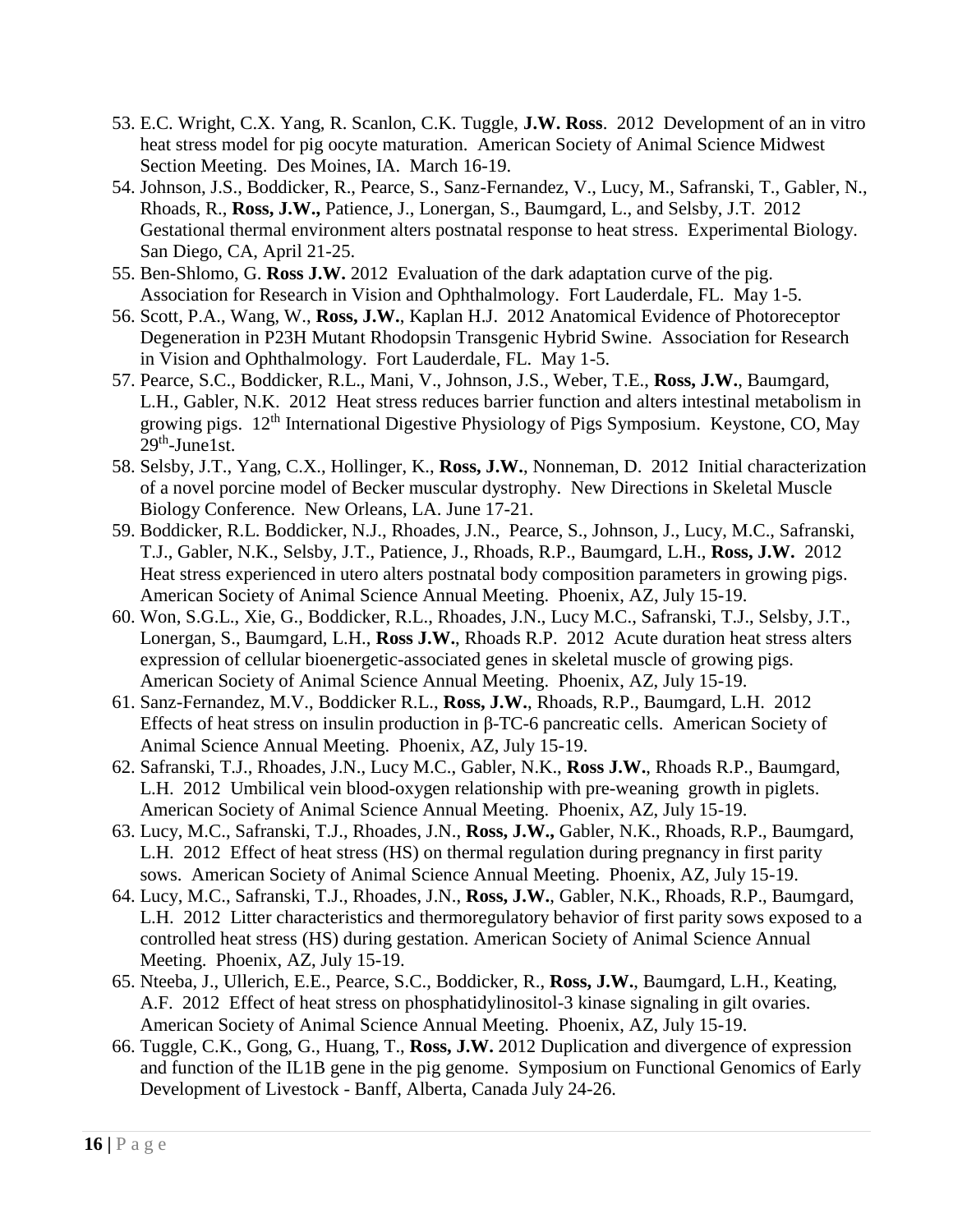- 67. Yang, C.X., Wright, E.C., Hale, B., Keating, A.F., **Ross J.W.** 2012 FOXO3 Expression and Localization During Pig Oocyte Meiosis Maturation and Embryo Early Development. 45<sup>th</sup> Annual Meeting Society for the Study of Reproduction, State College, Pennsylvania, August 12- 15.
- 68. Mordhorst, B.R., Wright, E.C., Yang, C.X., **Ross J.W.** 2012 Microvesicles Isolated from Follicular Fluid Impact In Vitro Maturation of Pig Oocytes. 45<sup>th</sup> Annual Meeting Society for the Study of Reproduction, State College, Pennsylvania, August 12-15.
- 69. Wright, E.C., Yang, C.X., Mordhorst, B.R., Boddicker, R.L., Baumgard, L.H., Keating, A.F., **Ross J.W.** 2012 FOXO3 and AP1 Expression in Pre‐Pubertal Pig Ovaries During Follicle Development. 45<sup>th</sup> Annual Meeting Society for the Study of Reproduction, State College, Pennsylvania, August 12-15.
- 70. Graves, K.L., Mordhorst, B., Oldfather, N., Wright, E.C., Hale, B., Boddicker, R.L., Keating, A.F., **Ross J.W.** 2012. Identification of measures predictive of age at first puberty. Allen D. Leman Swine Conference. St. Paul, MN, September 15-18.
- 71. Waide, E.H., C.K. Tuggle, N.M. Ellinwood, **J.W. Ross**, N. Boddicker, D.M. Thekkoot, J.M. Young, E. Snella, C.-S. Ho, R.R.R. Rowland, C.R. Wyatt, J.C.M. Dekkers. 2012 Bone marrow allotransplantation rescues severe combined immunodeficiency phenotype in pigs. International Porcine Reproductive and Respiratory Syndrome Symposium. Kansas City, MO, November 29- 30.
- 72. Boddicker, R.L., Koltes, J.E., Fritz, E.R., Yin, T., Mani, V., Reecy, J.M., Nettleton, D., Baumgard, L.H., Gabler, N.K., **Ross, J.W.** 2013 Genome-Wide Methylation Profile and Methylation-Associated SNP Analysis Following Prenatal and Postnatal Dietary n-3 Fatty Acid Supplementation in Pigs. Plant and Animal Genome XIX Conference. San Diego, CA, January 12-16.
- 73. Rosado Montilla, S.I., Pearce, S.C., Gardan-Salmon, D., Gabler, N.K., Ross, J.W., Rhoads, R.P., Baumgard, L.H., Lonergan, S.M., Selsby, J.T. 2013 The effect of heat stress on inflammatory signaling in porcine skeletal muscle. American Society of Animal Science Midwest Section Meeting. Des Moines, IA. March 11-13.
- 74. Yang, C.X., Wright, E.C., Du, Z.Q., Hale, B., Rothschild, M.F., Ross, J.W. 2013 Small RNA expression and function during oocyte maturation and embryo development in the pig. American Society of Animal Science Midwest Section Meeting. Des Moines, IA. March 11-13.
- 75. Johnson, J.S., **Ross, J.W.,** Selsby, J.T., Boddicker, R.L., Lucy M.C., Safranski T.J., Rhoads R.P., Baumgard L.H. 2013 Effects of *in-utero* heat stress on post-natal thermoregulation. Experimental Biology Annual Meeting. Boston, MA. April 18-22.
- 76. Rosado, S., Johnson, T., Pearce S.C., Gardan-Salmon, D., Gabler, N.K., **Ross, J.W.,** Rhoads R.P., Baumgard L.H., Lonergan, S., Selsby, J.T. 2013. Heat stress triggers an antioxidant response in porcine skeletal muscle. Experimental Biology Annual Meeting. Boston, MA. April 18-22.
- 77. Hollinger, K., Yang, C.X., **Ross, J.W.,** Rohrer G.A., Nonneman, D., Selsby, J.T. Dystrophin insufficiency causes a Becker muscular dystrophy-like phenotype in swine. Experimental Biology Annual Meeting. Boston, MA. April 18-22.
- 78. T. J. Safranski, J. N. Rhoades, D. H. Keisler, **J. W. Ross,** N. K. Gabler, R. P. Rhoads, L. H. Baumgard, and M. C. Lucy. 2013 Metabolic and hormonal profile of first parity sows exposed to controlled heat stress during gestation. 9<sup>th</sup> International Conference on Pig Reproduction. Olsztyn, Poland, June  $9-12^{\text{th}}$ .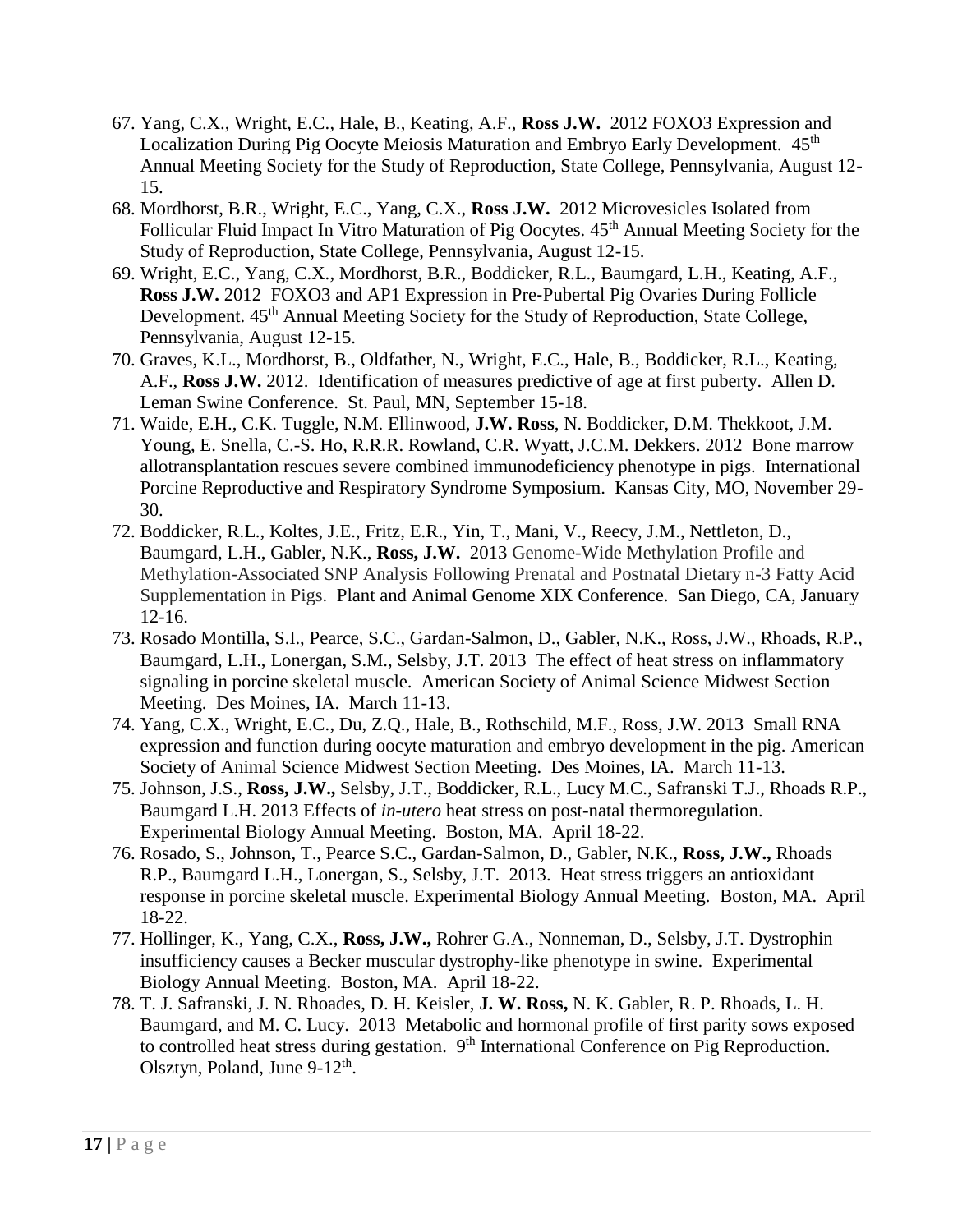- 79. F.J. White and **J.W. Ross.** 2013 Chemokine Ligands 9, 10, and 11 during Successful and Endocrine Disrupted Pregnancy in the Porcine Uterus. 9<sup>th</sup> International Conference on Pig Reproduction. Olsztyn, Poland, June 9-12<sup>th</sup>.
- 80. Johnson, J.S., Sanz-Fernandez, M.V., Stoakes, S.K., Abuajamieh, M., Ross, J.W., Lucy, M.C., Safranski, T.J., Rhoads, R.P., Baumgard, L.H. 2013 Gestational heat stress alters postnatal thermoregulation. American Society of Animal Science Annual Meeting. Indianapolis, Indiana July 8-12.
- 81. Graves, K.L., Mordhorst, B., Oldfather, N., Wright, E.C., Hale, B., Boddicker, R.L., Keating, A.F., **Ross J.W.** 2013 Identification of measures predictive of puberty onset. 46<sup>th</sup> Annual Meeting Society for the Study of Reproduction, Montreal, Quebec July 22-25.
- 82. Yang, C.X., Du, Z.Q., Boddicker, R.L., Wright, E.C., Baumgard, L.H., Rothschild, M.F., **Ross, J.W.** 2013 Utilization of RIP-seq to identify pig cumulus-oocyte-complex RNA bound by dead end homolog 1. 46<sup>th</sup> Annual Meeting Society for the Study of Reproduction, Montreal, Quebec July 22-25.
- 83. Hale, B., Yang, C.X., Johnson, T., **Ross, J.W.** 2013 Biogenesis of microRNA-21 in relation to germinal vesicle breakdown in the porcine oocyte. 46<sup>th</sup> Annual Meeting Society for the Study of Reproduction, Montreal, Quebec July 22-25.
- 84. Seibert, J.T., Boddicker, R.L., Koltes, J.E., Reecy, J., Nettleton, D., Lucy, M.C., Safranski, T.J., Rhoads, R.P., Gabler, N.K., Baumgard, L.H., **Ross, J.W.** 2014 Alterations in transcriptional profile as the result of prenatal HS exposure in pigs. Plant and Animal Genome XXII Conference. San Diego, CA, January 11-15.
- 85. Powell, E., Cunnick, J., Waide, E,. Schroyen, M., Goldman, F.D., **Ross, J.W.,** Ellinwood, N.M., Snella, E., Esch, K., Dekkers, J.C.M., Tuggle, C.K. 2014 Toward humanization of the pig; boldly going where only mice have gone before. Plant and Animal Genome XXII Conference. San Diego, CA, January 11-15.
- 86. Waide, E.H., Tuggle, C.K., Ellinwood, N.M., **Ross, J.W.,** Dekkers, J.C.M. 2014 Not all SCID pigs are created equally: two natural mutations cause Severe Combined Immuno Deficiency (SCID) in pigs. Plant and Animal Genome XXII Conference. San Diego, CA, January 11-15.
- 87. Johnson, J.S., Sanz-Fernandez, M.V., Patience, J.F., Ross, J.W., Gabler, N.K., Lucy, M.C., Safranski, T.J., Rhoads, R.P., Baumgard, L.H. 2014 *In utero* heat stress alters body composition during the early finishing phase (60 to 80 kg) in pigs. American Society of Animal Science Midwest Section Meeting. Des Moines, IA. March 17-19.
- 88. Johnson, J.S., Sanz-Fernandez, M.V., Patience, J.F., **Ross, J.W.,** Gabler, N.K., Lucy, M.C., Safranski, T.J., Rhoads, R.P., Baumgard, L.H. 2014 Effects of *in utero* heat stress and core body temperature on tissue accretion during the growing phase (30 to 60 kg) in pigs. American Society of Animal Science Midwest Section Meeting. Des Moines, IA. March 17-19.
- 89. Selsby, J.T., Kaiser, A., **Ross, J.W.,** Nonneman, D.J., Johnson, A.K., Stalder, K.J. Dystrophin insufficiency causes locomotor dysfunction in a swine model of dystrophinopathy. 2014 New Directions in Skeletal Muscle Biology Conference. Chicago, IL. June 29-July 2.
- 90. Scott, P.A., Fernandez de Castro, J.P., DeMarco P.J., Ross, J.W., Walters, E., Prather, R.S., McCall, M.A., Kaplan, H.J. 2014 Pro-23-His transgenic miniature swine exhibit functional and morphological characteristics similar to humans with autosomal dominant retinitis pigmentosa. 2014 Swine Biomedical Research Conference. Raleigh, NC, July 6<sup>th</sup>-8<sup>th</sup>.
- 91. Izquierdo-Rico MJ, **Ross JW**, Soriano-Úbeda C, Hernández-Caravaca I, Viera L, Matas C, García-Vázquez FA. 2014 Prostaglandin PGJ2 added to artificial insemination sperm dosage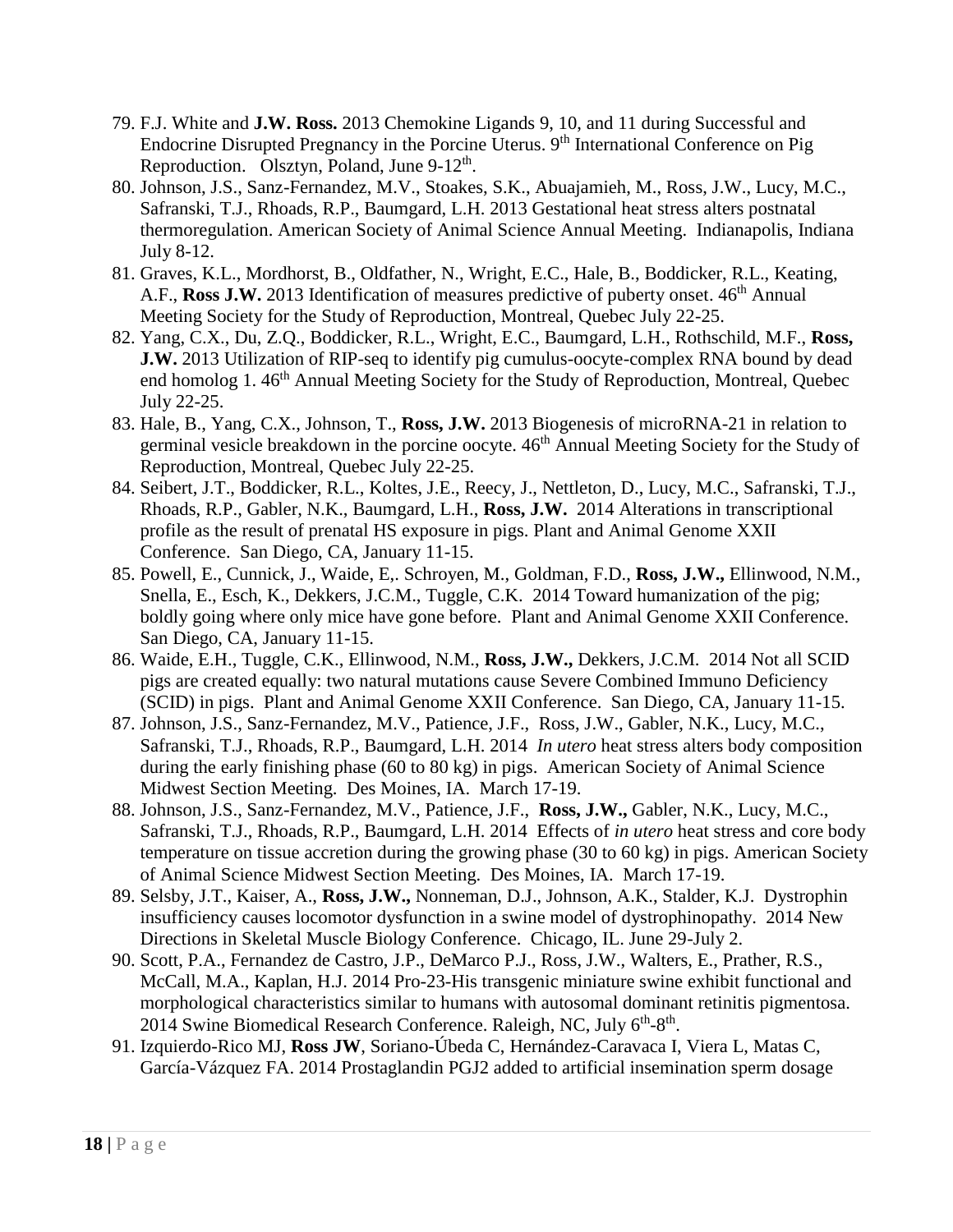reduces the expression of the inflammatory genes in sow uterus. World Congress of Reproductive Biology. September 2-4.

- 92. Baumgard, L.H., **Ross, J.W.,** Gabler, N.K. Lonergan, S.M., Keating, A.F., Selsby, J.T., Rhoads R.P. Metabolic and health consequences of heat stress: Knowledge gaps and opportunities. 2014 American Society of Animal Science Annual Meeting. Kansas City, Missouri July 20-24.
- 93. Hale, B.J., Yang, C.X., Wright, E.C., **Ross J.W.** Small RNA expression and function during oocyte maturation and embryo development in the pig. 2014 American Society of Animal Science Annual Meeting. Kansas City, Missouri July 20-24.
- 94. Johnson, JS, Abuajamieh, M., Sanz-Fernandez, M.V., Seibert, J.T., Stoakes, S.K., Keating, A.F., **Ross, J.W.,** Selsby, J.T., Rhoads, R.P., Baumgard, L.H. The impact of *in utero* heat stress and nutrient restriction on progeny body composition. 2014 American Society of Animal Science Annual Meeting. Kansas City, Missouri July 20-24.
- 95. Sanz-Fernandez, M.V., Johnson, JS., Seibert, J.T., Boddicker, R.L., Cox, L., Isom, S.C., **Ross, J.W.,** Rhoads, R.P., Baumgard, L.H. 2014 Effects of heat stress on the transcriptional profile of peripheral tissues in growing pigs. American Society of Animal Science Annual Meeting. Kansas City, Missouri July 20-24.
- 96. Hale, B.J., Johnson, T.P., **Ross, J.W.** 2014 Characterization of microRNA-21 regulation during porcine oocyte maturation. 47<sup>th</sup> Annual Meeting Society for the Study of Reproduction, Grand Rapids, Michigan July 19-23.
- 97. Beedle, A.M., Ball, C.E., Hollinger, K., Patel, N.B., Modi, J.N., Rajasekaran, V., Nonneman, D.J., **Ross, J.W.,** Kennedy, E.J., Selsby, J.T., Fortunato, M.F. 2014 Rabbit monoclonal antibodies for the detection of alpha-dystroglycan core protein. New Directions in Biology and Disease of Skeletal Muscle Conference, Chicago, IL. June 29-July 2.
- 98. Boddicker, R.L., Koltes, J.E., Fritz, Johnson, J., Seibert, J.T., Reecy, J.M., Nettleton, D., Lucy, M.C., Safranski, T.J., Selsby, J.T., Rhoads, R.P., Gabler, N.K., Baumgard, L.H., **Ross, J.W.** 2015 Alterations in body composition and transcriptional profile as the result of prenatal HS exposure in pigs. Plant and Animal Genome XXIII Conference. San Diego, CA, January 10-14.
- 99. Kim, K.S., Kim, E.S., Seibert, J.T., Kim, K.S., Ross, J.W., Baumgard, L.H., Keating, A.F., Rothschild, M.F. 2015 Genome-wide association analyses of biological responses to heat stress in pigs. Plant and Animal Genome XXIII Conference. San Diego, CA, January 10-14.
- 100. Seibert, J.T., Abuajamieh, M., Sanz Fernandez, M.V., Johnson, J.S., Lei, S., Stoakes, S.K., Patience, J.F., **Ross, J.W.,** Rhoads, R.P., Lonergan, S.M., Baumgard, L.H. 2015 Effects of heat stress on adipose tissue fatty acid composition and moisture content in pigs. American Society of Animal Science Midwest Section Meeting. Des Moines, IA. March 15-18.
- 101. Wiegert, J.G., Preisser, R.H., Lucy, M.C., Safranski T.J., Rhoads, R.P., **Ross, J.W.,** Baumgard, L.H., Estienne, M.J., Rhoads, M.L. 2015 Trans-generational effects of in utero heat stress on subsequent lactational performance of gilts and performance of offspring. American Society of Animal Science Midwest Section Meeting. Des Moines, IA. March 15-18.
- 102. Lucy M.C., Safranski, T.J., Rhoades, J.N., Keisler, D.H., Ross, J.W., Gabler, N.K., Rhoads, R.P., Baumgard, L.H. 2015 Serum insulin-like growth factor-I (IGF1), growth hormone (GH), insulin, and glucose in first parity sows exposed to heat stress (HS) during gestation. American Society of Animal Science Midwest Section Meeting. Des Moines, IA. March 15-18.
- 103. Zhao, L., McMillan, R.P., Xie, G., Zhang, Z., Baumgard, L.H., Selsby, J.T., **Ross, J.W.,** Gabler, N., Hulver, M., Rhoads, R.P. 2015 Effect of heat stress on porcine skeletal muscle metabolism. Experimental Biology Annual Meeting. Boston, MA. March 28-April 1.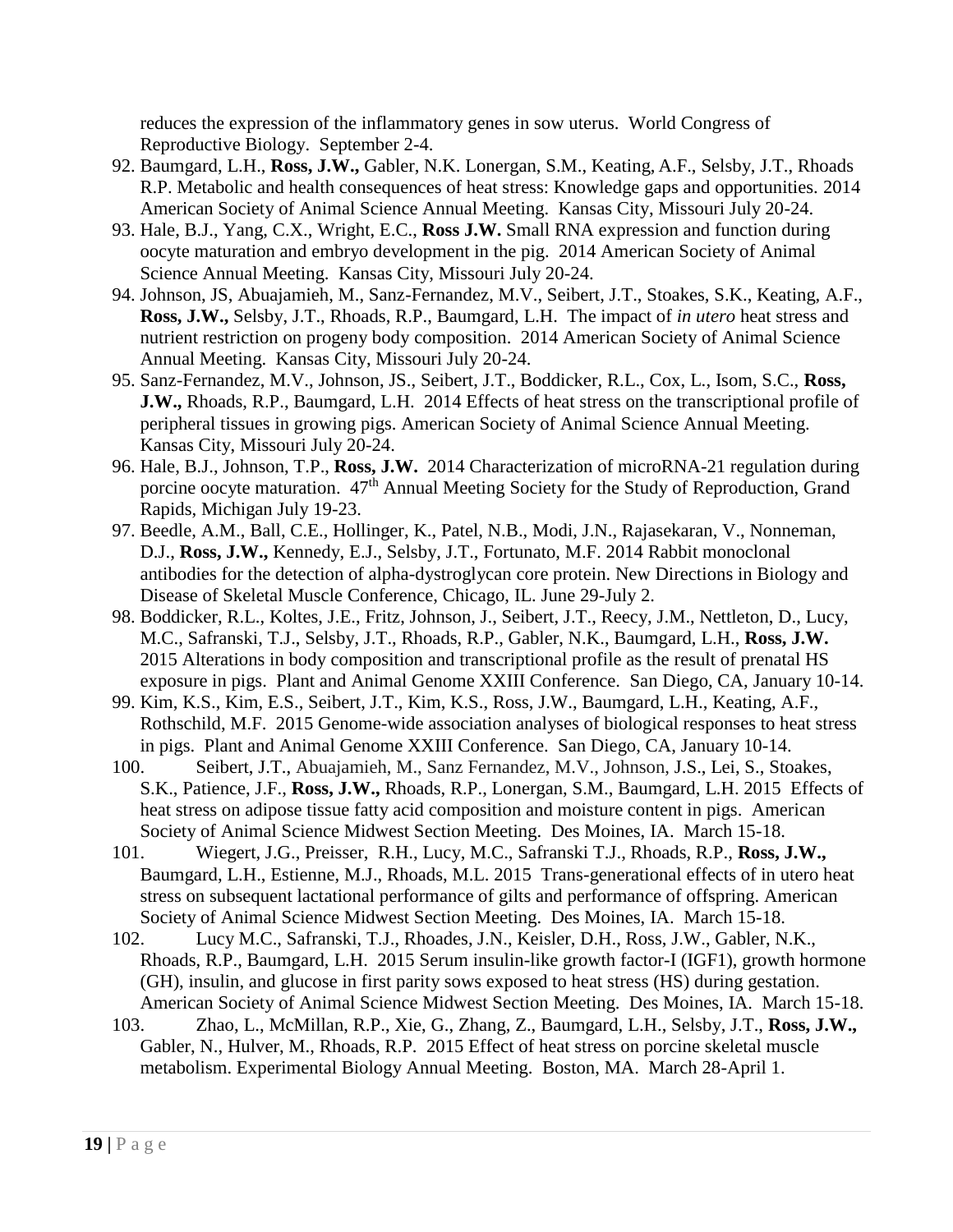- 104. Abuajamieh, M., Laughlin, E.J., Lei, S.M., Stoakes, S.K., Mayorga, E.J., Seibert, J.T., Nolan, E.A., Sanz Fernandez , M.V., Ross, J.W., Selsby, J. T., Rhoads, R.P., Baumgard, L. H. 2015 The Effects of Recovery Time from Heat Stress on Circulating Bioenergetics Variables and Biomarkers of Leaky Gut. Experimental Biology. Boston, MA. March 28-April 1.
- 105. Hale, B., Hager, C., Baumgard, L.H., Keating, A.F., Ross, J.W. 2015 Heat Stress Induces Autophagy in Pig Ovaries during Follicular Development. 47<sup>th</sup> Annual Meeting Society for the Study of Reproduction, San Juan, Puerto Rico. June 18-22.
- 106. Kvidera, S.K., E.A. Horst, E.J. Laughlin, E.J. Mayorga, J.T. Seibert, M. Abuajamieh, M. Al-Qaisi, S. Lei, A.F. Keating, J.W. Ross, and L.H. Baumgard. 2016. Effects of Repeated Lipopolysaccharide Infusion on Hematologic, Metabolic, and Intestinal Histology Parameters. FASEB J. 30:925.14.
- 107. Seibert, J.T., K.L. Graves, T. Johnson, A.F. Keating, L.H. Baumgard, J.W. Ross. 2016. Reproducibility of Heat Stress Susceptibility and Future Reproductive Success during Heat Stress in Pigs. ADSA-ASAS 2016 Midwest Meeting. Iowa Events Center, March 15, Des Moines, Iowa.
- 108. Hale, B.J., Hager, C.L., Al-Shaibi, A., Baumgard, L.H., Keating, A.F., Ross, J.W. 2016. Heat stress induces autophagy in pig ovaries during follicular development. ADSA-ASAS 2016 Midwest Meeting. Iowa Events Center, March 15, Des Moines, Iowa.
- 109. Hines, E. A., Seibert, J.T., Stoakes, S., Graves, K., Hale, B., Abuajamieh, M., Hager, C., Rademacher, C., Keating, A.F., Baumgard, L.H, and Ross, J.W. 2016. Evaluation of physiological indicators of heat stress and their association with seasonal infertility in first parity sows. ADSA-ASAS 2016 Midwest Meeting. Iowa Events Center, March 15, Des Moines, Iowa.
- 110. Al-Shaibi, A., Hale, B.J., Hager, C.J., Ross, J.W., Baumgard, L.H., Keating, A.F. 2016. Impact of cyclical heat stress during follicular development on ovarian TLR4, PI3K and steroidogenic proteins in synchronized post-pubertal gilts. ADSA-ASAS 2016 Midwest Meeting. Iowa Events Center, March 15, Des Moines, Iowa.
- 111. Brownstein, A., C. Summers, S. Ganesan, B. Hale, S. Pearce, N. Gabler, J.W. Ross, R.P. Rhoads, L.H. Baumgard and J.T. Selsby. 2016. Heat stress causes autophagic stalling in oxidative skeletal muscle. FASEB J. 30:1290.15
- 112. Hale, B.J., Hager, C.L., Baumgard, L.H., Keating, A.F., Ross, J.W. 2016 Heat Stress Induces Anti-Apoptotic Signaling in the Ovary through BCL-2 Family Proteins. 49<sup>th</sup> Annual Meeting Society for the Study of Reproduction, San Diego, CA. July 16-20.
- 113. M.J. Dickson, J. Nteeba, S.K. Kvidera, L.H. Baumgard, J.W. Ross, A.F. Keating. 2016. Alterations in porcine ovarian signaling induced by metabolic endotoxemia. 49<sup>th</sup> Annual Meeting Society for the Study of Reproduction, San Diego, CA. July 16-20.
- 114. L.H. Baumgard, J.T. Seibert, S.K. Kvidera, A.F. Keating, J.W. Ross, and R.P. Rhoads. 2016. Production, biological, and genetic responses to heat stress in ruminants and pigs. J. Anim. Sci. 94 (E-Suppl. 5):401.
- 115. M. J. Dickson, K.L. Bidne, B.J. Hale, C.L. Hager, J.T. Seibert, L.H. Baumgard, J.W. Ross, A.F. Keating. 2016. Impact of heat stress and metabolic endotoxemia on porcine ovarian function. J. Anim. Sci. 94 (E-Suppl. 5):1043.
- 116. S.K. Kvidera, E.A. Horst, E.J. Mayorga, J.T. Seibert, M.A. Al-Qaisi, J.W. Ross, R.P. Rhoads, and L.H. Baumgard. 2016. Effect of supplemental citrulline on thermal and production parameters during heat stress in growing pigs. J. Anim. Sci. 94 (E-Suppl. 5):995.
- 117. M. Abuajamieh, S.K. Kvidera, E.A. Horst, E.J. Mayorga, J.T. Seibert, J.S. Johnson, J.W. Ross, M.A. Al-Qaisi, P.J. Gorden, J. DeFrain, R.P. Rhoads, and L.H. Baumgard. 2016. The effects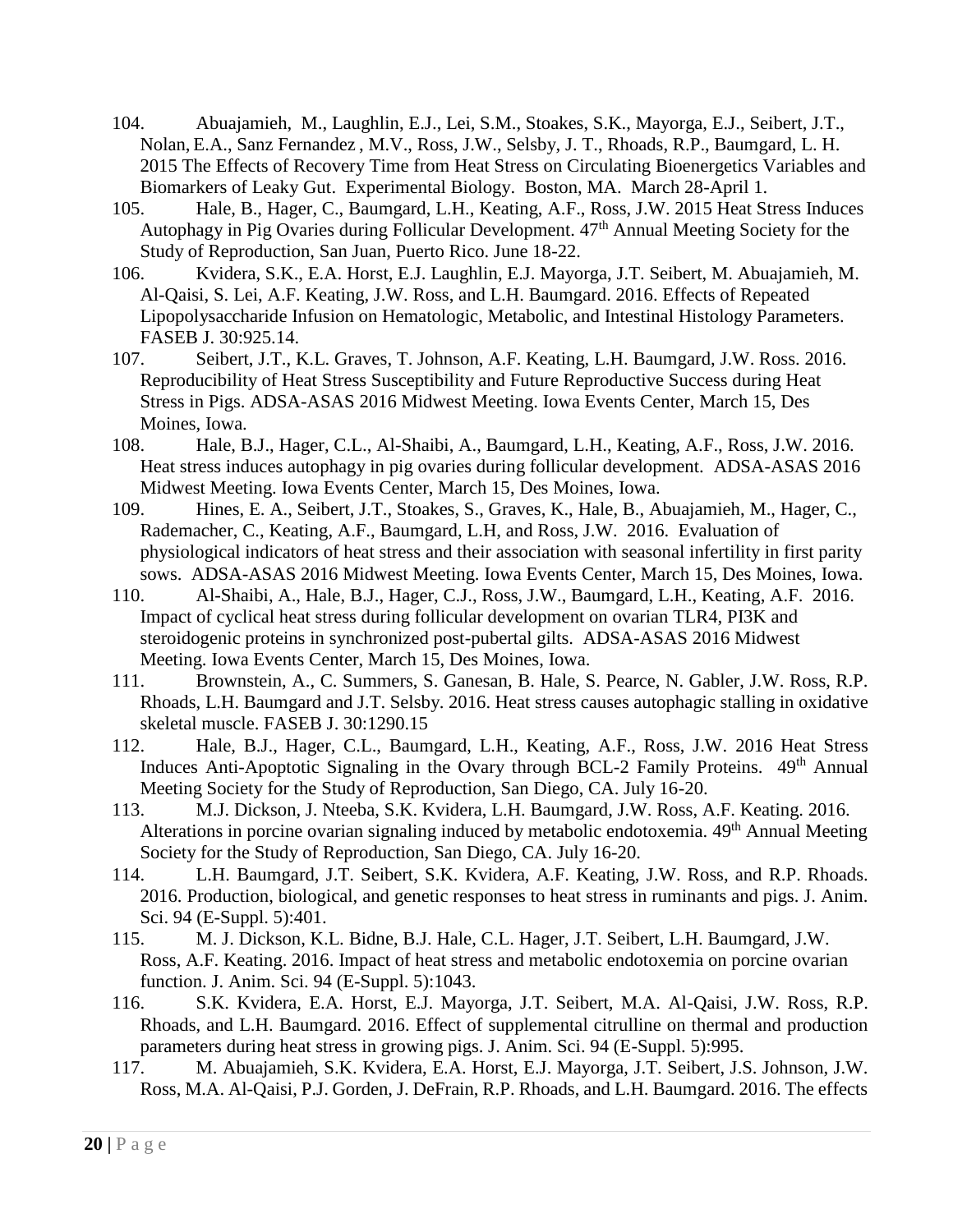of zinc amino acid complex on biomarkers of gut integrity and metabolism in heat-stressed steers. J. Dairy Sci. 99 (E-Suppl. 1):1175.

- 118. E.A. Horst, S.K. Kvidera, M. Abuajamieh, E.J. Mayorga, M.A. Al-Qaisi, H.B. Green, K.M. Schoenberg, W.E. Trout, and L.H. Baumgard. 2016. The effects of ketosis, feed restriction, and an endotoxin challenge on circulating serotonin (5-HT) in lactating dairy cows. J. Dairy Sci. 99 (E-Suppl. 1):1103.
- 119. K.L. Bidne, M.J. Dickson, S.K. Kvidera, L.H. Baumgard, J.W. Ross, and A.F. Keating. 2016. Lipopolysaccharide exposure in swine alters ovarian toll-like receptor 4 expression. J. Anim. Sci. 94 (E-Suppl. 5):1090.
- 120. E.A. Hines, J.T. Seibert, M. Abuajamieh, K. Graves, C. Hager, B. Hale, S. Stoakes, C. Rademacher, A.F. Keating, L.H. Baumgard, and J.W. Ross. 2016 Heat Stress and Association with Seasonal Infertility in Sows. Allen D. Leman Conference, St. Paul, MN. September 19.
- 121. Romoser, M.R., Hale, B., Seibert, J., Bidne, K., Dickson, M., Gall, T., Baumgard, L.H. Keating, A.F., Ross, J.W. Assessment of methods for accurate reproductive tract scoring by vulva width as a tool for gilt selection. 2017 American Society of Animal Science Midwest Section Meeting. Omaha, NE.
- 122. Mackenzie J Dickson, Jackson Nteeba, Katie L. Bidne, Ben J. Hale, Candice L. Hager, Sara K. Kvidera, Jacob T. Seibert, Lance H. Baumgard, Jason W. Ross, Aileen F. Keating. Characterizing the effects of acute and chronic heat stress on porcine ovarian function. 2017 American Society of Animal Science Midwest Section Meeting. Omaha, NE.
- 123. Baumgard, L.H., S.K. Kvidera, E.A. Horst, M.J. Dickson, J.A. Ydstie, C.S. Shouse, E.J. Mayorga, M. Al-Qaisi, S. Lei, K.L. Bidne, J.T. Seibert, B.J. Hall, A. F. Keating, J.W. Ross, J.T. Selsby and R.P. Rhoads. 2017. Consequences of leaky gut on the immune system, metabolism, physiology and animal performance. The American Dairy Science Association Annual Meeting. June, 25-28, Pittsburgh, PA.
- 124. Hines, E.A., Romoser, M., Keating, A.F., Baumgard, L.H., Niemi, J., Haberl, B., Kerr, B., Touchette, K., Ross, J.W. 2017. Effect of maternal arginine supplementation on offspring performance of pigs in a commercial production environment. Workshop Meeting: "Importance of nutrition and environment on birth weight, muscle growth, health and survival of the neonate workshop meeting". Animal and Grassland Research and Innovation Centre, Moorepark, Fermoy Co. Cork, Ireland. May 4-5.
- 125. Baumgard, L.H., Kvidera, S.K., Horst, E.A., Dickson, M.J., Ydstie, J.A., Shouse, C.S., Mayorga, E.J., Al-Qaisi, M., Lei, S., Bidne, K.L., Seibert, J.T., Hall, B.J., Keating, A.F., Ross, J.W., Selsby, J.T., Rhoads, R.P. 2017. Consequences of leaky gut on the immune system, metabolism, physiology and animal performance. American Society of Dairy Science annual meeting.
- 126. Li Y., Adur, M, Wang, W., Hale, B.J., Wierson W., Essner, J., Tuggle, C.K., Ross, J.W. 2018 Effect of injection timing on CRISPR/Cas9 Mediated Gene Modification Efficiency in Parthenogenetically Activated and In Vitro Fertilization Derived Porcine Embryos. 50<sup>th</sup> Annual Meeting Society for the Study of Reproduction, Washington, D.C. July 13-16.
- 127. Hale, B.J., Li Y., Adur, M.K., Ross, J.W. Inhibition of Germinal Vesicle Breakdown Using IBMX Increases MicroRNA-21 in the Porcine Oocyte. 50<sup>th</sup> Annual Meeting Society for the Study of Reproduction, Washington, D.C. July 13-16.
- 128. Hines, E.A., Romoser, M., Keating, A.F., Baumgard, L.H., Niemi, J., Williams, N.H., Haberl, B., Kerr, B., Touchette, K.T., Ross, J.W. 2017. Supplementation of arginine does not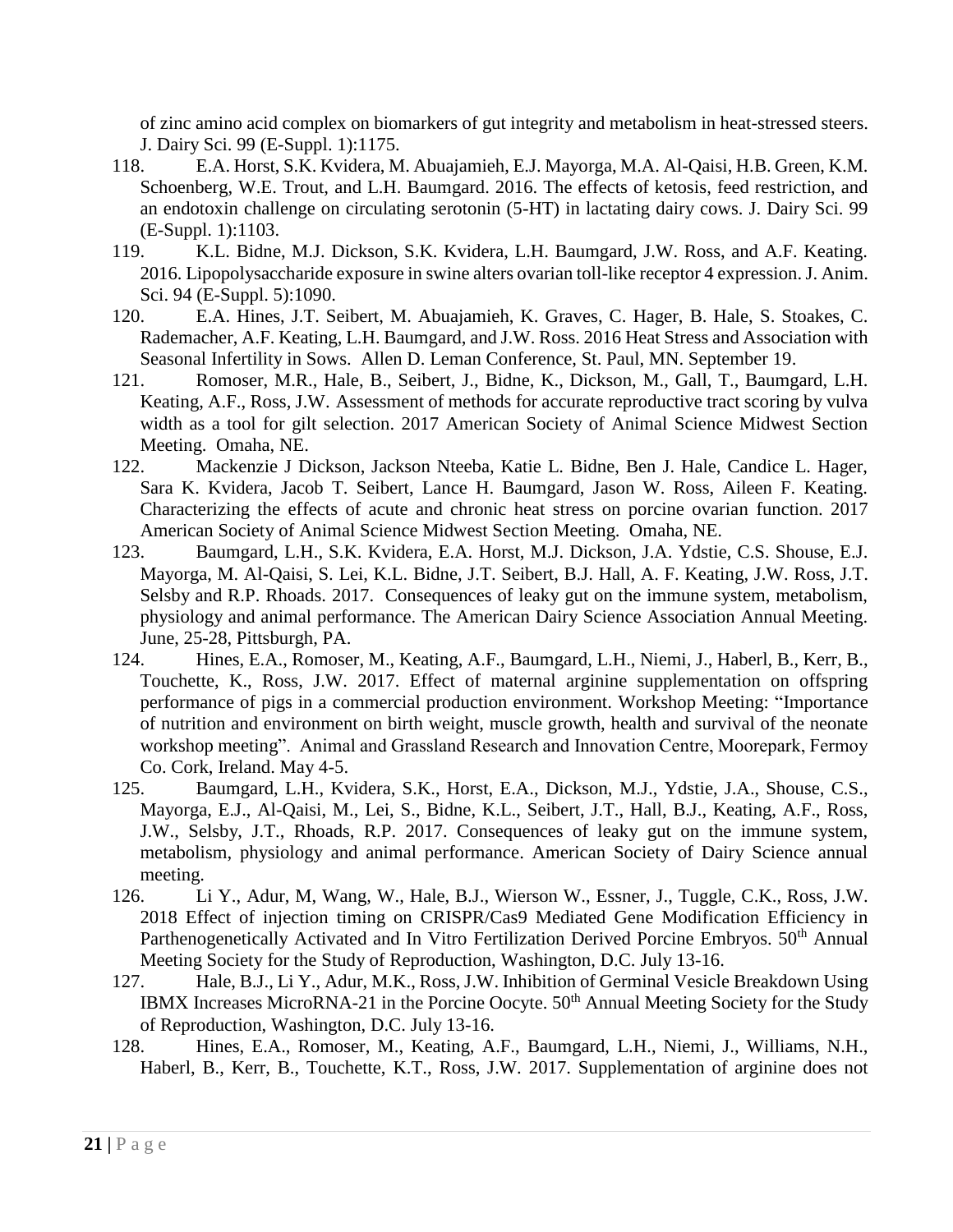improve gilt reproductive performance under commercial conditions.  $50<sup>th</sup>$  Annual Meeting Society for the Study of Reproduction, Washington, D.C. July 13-16.

- 129. Baumgard, L.H., E.A. Horst, E.J. Mayorga, M. Al-Qaisi, C.S. Shouse, S.K. Kvidera, S. Lei, J.T. Seibert, H.A. Ramirez-Ramirez, J. A. D. R. N. Appuhamy, A.F. Keating, J.W. Ross, J.T. Selsby and R.P. Rhoads. 2018 Heat Stress, Consequences of Gut Barrier Dysfunction. American Society of Animal Science Midwest Section Meeting. Omaha, NE. J. Anim. Sci. 96 (Suppl. 2). 217-218.
- 130. Li, Y., Adur, M.K., Boettcher, A.N., Schultz, R.B., Kiefer, Z.E., Wang, W., Loving, C., Tuggle, C.K., Ross, J.W. 2018 Generation of  $IL2RG<sup>-Y</sup> ART<sup>-/-</sup>$  double knockout piglets using CRISPR/Cas9. The Large Animal Genetic Engineering Summit. Park City, UT. June 3-6.
- 131. Seibert, J.T., Adur, M.K., Thomas, P.Q., Keating, A.F., Baumgard, L.H., Ross, J.W. 2018 The effects of heat stress or lipopolysaccharide exposure on ovarian heat shock protein expression in pigs. 51<sup>st</sup> Annual Meeting Society for the Study of Reproduction, New Orleans, LA. July 10-13.
- 132. Schultz, R.B., Bidne, K.L., Romoser, M.R., Adur, M.K., Seibert, J.T., Baumgard, L.H., Keating, A.F., Ross, J.W. 2018 Effect of heat stress on corpus luteum function and expression of microRNA during early pregnancy in pigs.  $51<sup>st</sup>$  Annual Meeting Society for the Study of Reproduction, New Orleans, LA. July 10-13.
- 133. Li, Y., Adur, M.K., Keating, A.F., Ross, J.W. 2018 Influence of MicroRNA inhibition on pig oocyte maturation and embryo development. 51st Annual Meeting Society for the Study of Reproduction, New Orleans, LA. July 10-13.
- 134. Li, Y., Adur, M.K., Schultz, R.B., Wang, W., Tuggle, C.K., Ross, J.W. 2018 The effect of Artemis on CRISPR/Cas9 induced DNA repair during in vitro fibroblast transfection and embryo microinjection. 51<sup>st</sup> Annual Meeting Society for the Study of Reproduction, New Orleans, LA. July 10-13.
- 135. Adur, M.K., Romoser, M.R., Bidne, K.L., Seibert, J.T., Hines, E.A., Keating, A.F., Baumgard, L.H., Ross, J.W. 2018 Effect of increased ambient temperature on porcine endometrial heat stress response during the peri-implantation phase. 51<sup>st</sup> Annual Meeting Society for the Study of Reproduction, New Orleans, LA. July 10-13.
- 136. Corredor, F.A., Leach, R., Ross, J.W., Keating, A.F., Serao, N.V.L. 2018 Genetic and genomic analysis of vulva size in Landrace and Yorkshire gilts. American Society of Animal Science Midwest Section Meeting. Vancouver, Canada. July 8-12.
- 137. Chipman, A.C., Rademacher, C.J., Johnson, C., Stalder, K., Johnson, A., Keating, A.F., Patience, J.F., Gabler, N.K., Linhares, D., Schwartz, K., Millman, S., Studer, J., Kiefer, Z., Schmitz-Esser, S., Silva, G., Ross, J.W. 2018. Pelvic Organ Prolapse: An industry-wide collaboration to identify putative contributing factors. St. Paul, MN, September 15-18.
- 138. Corredor, F.A., Sanglard, L.P., Ross, J.W., Keating, A.F., Serao, N.L. 2019. Phenotypic and genomic relationships between vulva score and reproductive performance in first-parity sows. American Society of Animal Science Midwest Section Meeting. Omaha, NE. March 11-13.
- 139. Ella E Akin, Anna K Johnson, Cassandra Jass, Jason W Ross, Suzanne T Millman, John Stinn, Kenneth J Stalder, PSII-13 Providing on-farm handling tools to move grow-finish pig cadavers, *Journal of Animal Science*, Volume 97, Issue Supplement\_2, July 2019, Page 232. <https://doi.org/10.1093/jas/skz122.408>
- 140. Kiefer, Z.E., Chipman, A.L., Studer, J.M., Koester, L.R., Showman, L., Keating, A.F., Schmitz-Esser, S., Ross, J.W. 2019. Identification of putative factors associated with pelvic organ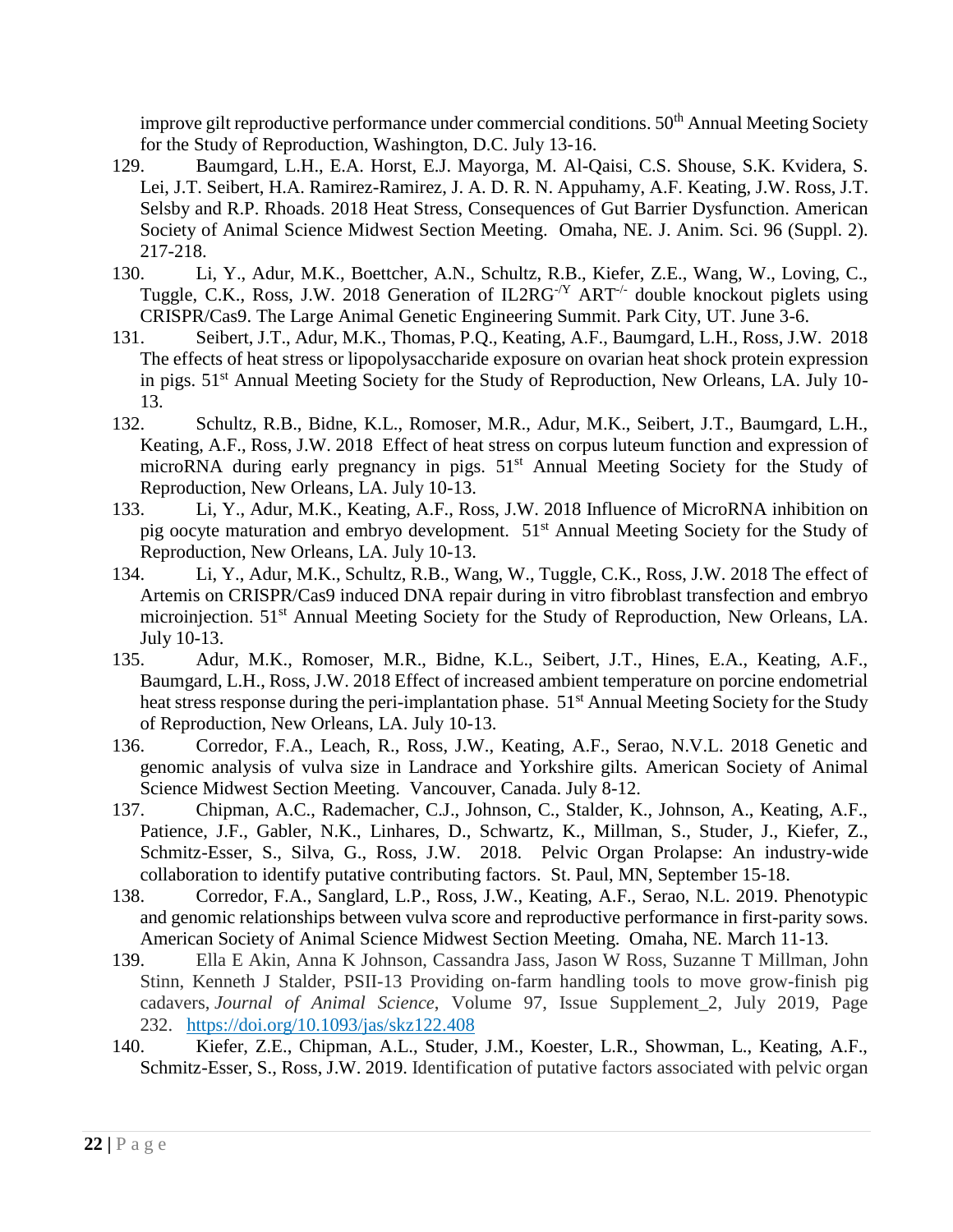prolapse in sows during late gestation.  $52<sup>nd</sup>$  Annual Meeting Society for the Study of Reproduction, San Jose, CA. July 18-21.

- 141. Studer, J.M., Kiefer, Z.E., Keating, A.F., Baumgard, L.H., Olsen, K.M., Rambo, Z., Wilson, M.E., Rapp, C., Ross, J.W. 2019. Investigating the impact of manganese supplementation on corpus luteum function. 52nd Annual Meeting Society for the Study of Reproduction, San Jose, CA. July 18-21.
- 142. Adur, M.K., Romoser, M.R., Bidne, K.L., Schultz, R.B., Keating, A.F., Baumgard, L.H., Ross, J.W. 2019 Proteomic assessment of the intra-uterine secretome during the peri-implantation phase to understand effects of increased ambient temperature on the porcine heat stress response. 52<sup>nd</sup> Annual Meeting Society for the Study of Reproduction, San Jose, CA. July 18-21.
- 143. Schultz, R.B., Bidne, K.L., Romoser, M.R., Adur, M.K., Baumgard, L.H., Keating A.F., Ross, J.W. 2019. Effect of heat stress on the corpus luteum proteome during early pregnancy establishment in pigs.  $52<sup>nd</sup>$  Annual Meeting Society for the Study of Reproduction, San Jose, CA. July 18-21.
- 144. Ross, J.W., Hale, B.J., Seibert, J.T., Adur, M.K., Keating, A.F., Baumgard, L.H. 2019. Physiological mechanisms through which heat stress compromises reproduction in pigs. 52<sup>nd</sup> Annual Meeting Society for the Study of Reproduction, San Jose, CA. July 18-21.
- 145. Adur, M.K., Kaiser, A., Sathe, S.R., Liu, H., Charley, S., Li, Yunsheng, L., Tuggle, C.K., Ross, J.W. 2019. Delayed sperm production in a presumed Sertoli cell only syndrome case in two boars affected by Severe Combined Immunodeficiency. Society for Theriogenology Annual Conference. Savannah, GA. July 24-27.
- 146. Garcia, A., A. Johnson, M. Calvo-Lorenzo, J. Ross, E. Akin, K. Stalder, J. McGlone, and S. Millman. 2019. Sick and injured (compromised) pigs on-farm. Pig Welfare Symposium. Minneapolis, Minnesota. November 13-15.
- 147. Akin, E., A. Johnson, J. Brown, C. Jass, H. Kittrell, S. Millman, J. Ross, K. Skoland, K. Stalder, J. Stinn, and L. Karriker. 2019. Providing handling tools to move non-ambulatory pigs on-farm. 53rd Congress of the International Society of Applied Ethology (ISAE).
- 148. Baumgard, L.H., R.P. Rhoads, J.W. Ross, A.F. Keating, N.K. Gabler and J.T. Selsby. 2019. The intestinal, metabolic, inflammatory and production responses to heat stress. 70th Annual Meeting of the European Federation of Animal Science (EAAP), Ghent Belgium. Pp. 259.
- 149. Rishi, J.K., Roach, C.M., Baumgard, L.H., Ross, J.W., Keating, A.F. 2020. Impact of heat stress on ovarian chemical biotransformation enzyme abundance. 59<sup>th</sup> Annual Meeting and ToxEpo of the Society of Toxicology. Anaheim, CA, March 15-19.
- 150. Yan, Y., Baumgard, L.H., Ross, J.W., Greiner, L. 2020. A post-partum glucocorticoid may reduce inflammation and improve sow lactation performance. American Association of Swine Veterinarians Annual Meeting. Atlanta, GA. March 7-10.

### *Non-Peer Reviewed Publications*

- 1. Boddicker, R.L., Koltes, J.E., Fritz, E.R., Mani, V., Reecy, J.M., Baumgard, L.H., Gabler, N.K., **Ross, J.W.** 2012 Prenatal and Postnatal Dietary n-3 Fatty Acid Supplementation Alters Buffy Coat DNA Methylation Profile in Pigs. Iowa State University Department of Animal Science Industry Report.
- 2. Wright, E.C., Yang, C.X., Tuggle, C.K., **Ross, J.W.** 2012 Heat stress during pig oocyte in vitro maturation impacts embryonic development and gene expression. Iowa State University Department of Animal Science Industry Report.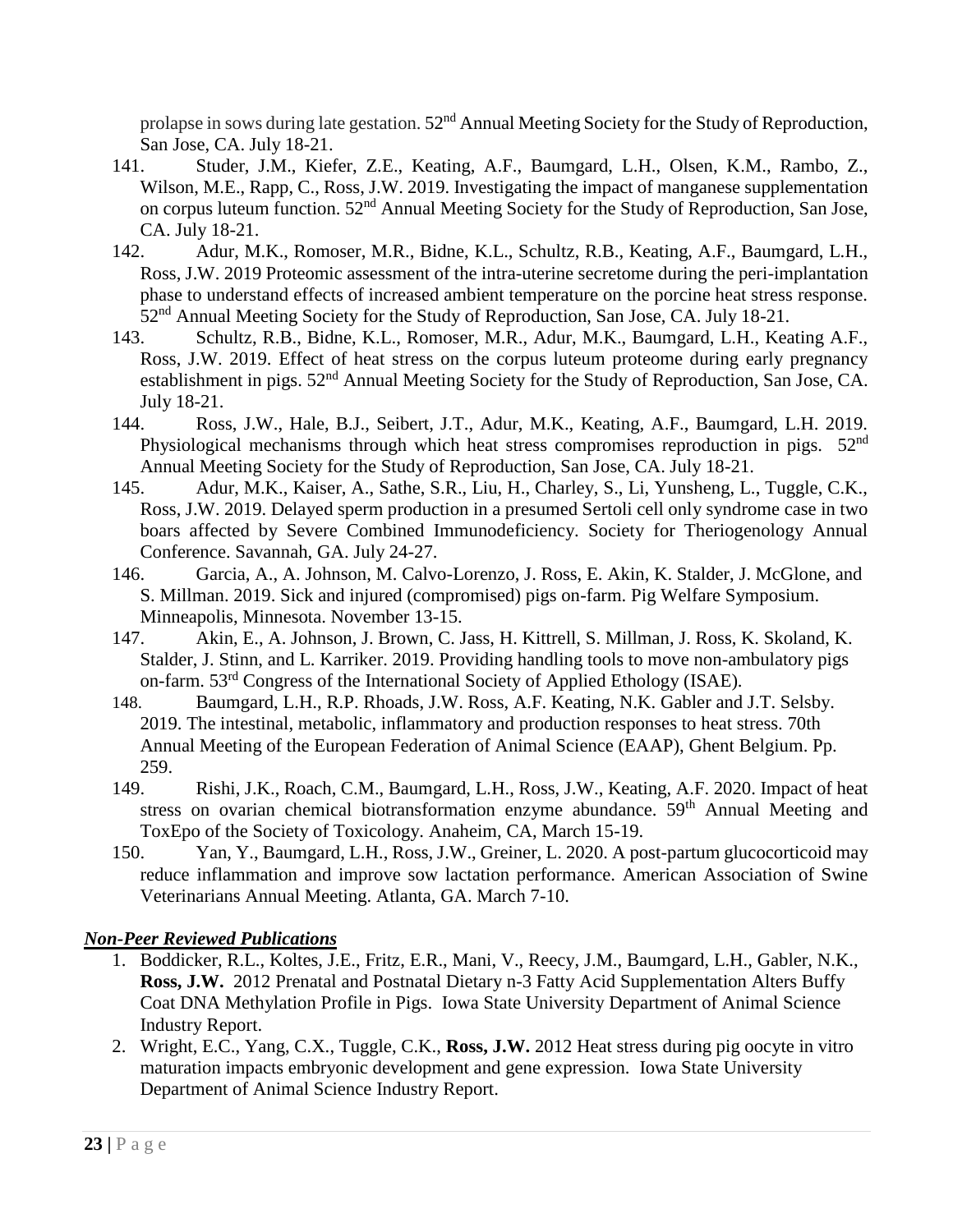- 3. Yang, C.X., Gardan-Salmon, D., Selsby J.T., **Ross, J.W.** 2012 Utility and efficiency of homologous recombination for introducing targeted modifications to the pig genome. Iowa State University Department of Animal Science Industry Report.
- 4. Yang, C.X., Wright E.C., **Ross, J.W.** 2012 DND1 expression and function in the porcine ovary, oocyte and embryo. Iowa State University Department of Animal Science Industry Report.
- 5. Nteeba, J., Baumgard, L.H., **Ross, J.W.**, Keating, A.F. 2012 Effects of heat stress on ovarian physiology in growing pigs. Iowa State University Department of Animal Science Industry Report.
- 6. Johnson, J., Boddicker, R., Sanz-Fernandez, V., **Ross, J.W.**, Baumgard, L., and Selsby, J.T. 2012 Gestational thermal environment alters postnatal response to heat stress. Iowa State University Department of Animal Science Industry Report.
- 7. Yang, C.X., Hale, B., Keating, A.F., Ross, J.W. 2013 FOXO3 expression and function in the pig oocyte and embryo. Iowa State University Department of Animal Science Industry Report.
- 8. Waide, E., Tuggle, C.K., Ellinwood, N.M., Ross, J.W., Boddicker, N., Thekkoot, D., Young, J., Snella, E., Ho, S., Rowland R., Wyatt, C., Hui, H., Dekkers J. 2013 Discovery and use of a natural mutation that results in Severe Combined Immuno Deficiency in Pigs. Iowa State University Department of Animal Science Industry Report.
- 9. Nteeba, J., Pearce, S.C., Boddicker R.L., Ross, J.W., Baumgard, L.H., Keating A.F. 2013 Effects of chronic heat stress on ovarian steroidogenesis pathway members in gilts. Iowa State University Department of Animal Science Industry Report.
- 10. Hale, B., Yang, C.X., Ross, J.W. 2013 Expression of RNA Binding Protein DND1 in the Porcine Uterus during the Estrous Cycle and Early Pregnancy. Iowa State University Department of Animal Science Industry Report.
- 11. Graves, K.L., Mordhorst B., Oldfather N., Wright E.C., Hale, B., Keating, A.F., Stalder, K., Ross, J.W. 2013 Identification of Measures Predictive of Age at First Puberty. Iowa State University Department of Animal Science Industry Report.
- 12. Kaiser, A., Johnson, A., Ross, J.W., Selsby, J.T., Stalder, K. 2014 Positive reinforcement training piglets to stand in a container and follow a human. Iowa State University Department of Animal Science Industry Report.
- 13. Cruzen, S., Boddicker, R., Johnson, T., Arkfeld, E., Ross, J.W., Lonergan, S., Safranski, T., Lucy, M. 2014 Carcass Composition of Market Weight Pigs Subjected to Heat Stress *in utero* or during Growth. Iowa State University Department of Animal Science Industry Report.
- 14. Akin, E, Ross, J, Stalder, K, Millman, S, Jass, C, Stinn, J, Johnson, A. Movement Ease for Grow-Finish Pig Cadavers On Farm using a Sked, Deer Sled, and Modified Deer Sled. 2019. Iowa State University Department of Animal Science Industry Report.
- 15. Akin, E, Ross, J, Stalder, K, Millman, S, Jass, C, Stinn, J, Johnson, A. Employee Survey to Determine Movement Ease for Grow-Finish Pig Cadavers On Farm using a Sked, Deer Sled, and Modified Deer Sled. 2019. Iowa State University Department of Animal Science Industry Report.
- 16. Akin, E., E., A. K. Johnson, J. W. Ross, S. T. Millman, K. J. Stalder, C. D. Jass, and J. P. Stinn. 2019. Handling tools to move non-ambulatory pigs that comply with the Common Swine Industry Audit. Pork Information Gateway. PIG 05-02- 02. [http://porkgateway.org/resource/handling-tools-move-non-ambulatory-pigs-comply](http://porkgateway.org/resource/handling-tools-move-non-ambulatory-pigs-comply-common-swine-industry-audit/)[common-swine-industry-audit/](http://porkgateway.org/resource/handling-tools-move-non-ambulatory-pigs-comply-common-swine-industry-audit/)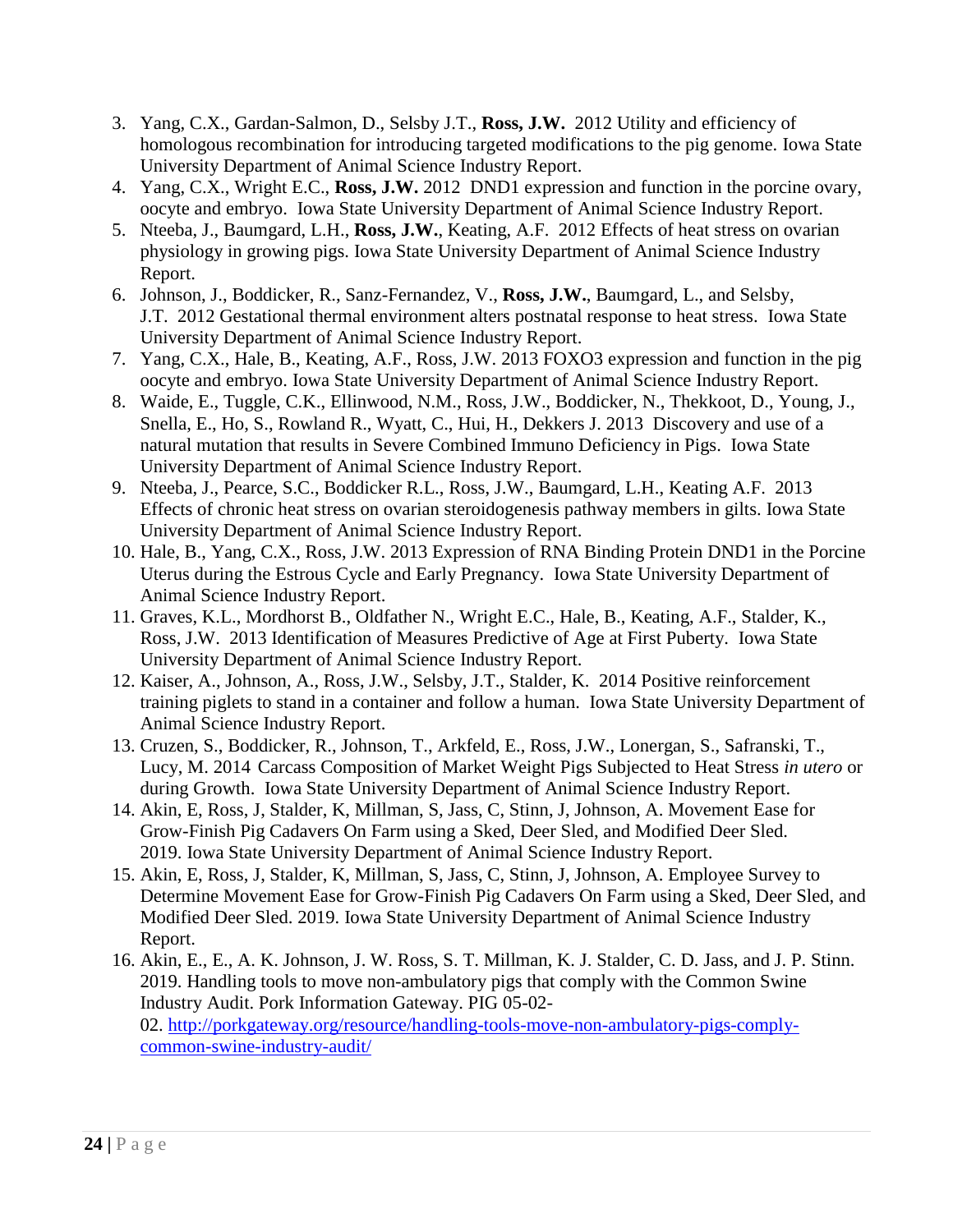### *Published Proceedings*

- 1. Ross, J.W., Selsby, J.T., Nonneman, D.J. 2013 Genetic Modification of Pigs: Expanding their Utility as Biomedical Models. National Breeders Roundtable Annual Conference. St. Louis, MO.
- 2. Johnson, J.S., M. Abuajamieh, M.V. Sanz-Fernandez, J.T. Seibert, S.K. Stoakes, J.W. Ross, J.T. Selsby, N.K. Gabler, H. Xin, M.C. Lucy, T.J. Safranski, R.P. Rhoads, and L.H. Baumgard. 2013. Heat stress alters energy metabolism during pre- and postnatal development. XXIII International Reunion on Production of Meat and Milk in Hot Climates. Mexicali, Mexico. Pp. 38-50.
- 3. Johnson A.K., Ross, J.W., Azarpajouh, S., Millman, S.T. 2016. Iowa Swine Welfare School: Tier One - On farm euthanasia for producers. James D. McKean Swine Disease Conference. Ames, Iowa.
- 4. Chipman, A.L., Rademacher, C.J., Johnson, C.D., Stalder, K.J., Johnson, A.K., Keating, A.F., Patience, J.F., Gabler, N.K., Linhares, D., Schwartz, K.J., Millman, S.T., Studer, J.M., Kiefer, Z.E., Silva, G. Ross, J.W. 2018. Pelvic Organ Prolapse: An industry-wide collaboration to identify putative contributing factors. James D. McKean Swine Disease Conference. Ames, Iowa. November 1-2.
- 5. Kiefer, Z.E., Chipman, A.L., Studer, J., Johnson, C., Rademacher, C.J., Linhares, D.C.L., Ross, J.W. 2019. Update on Prolapses and Pig Survivability Initiative. James D. McKean Swine Disease Conference. Ames, Iowa. November 7-8.

# *Invited Presentations*

- 1. "Conceptus and Uterine Factors Regulating Successful Pregnancy in the Pig". November 1, 2005. United States Department of Agriculture, Meat Animal Research Center, Clay Center, NE.
- 2. "Conceptus and Uterine Factors Contributing to Successful Pregnancy in the Pig". September 13, 2006. University of Missouri-Columbia, Animal Science Research Center, Columbia, MO.
- 3. "MicroRNA Regulation of Reproduction in Pigs". January 23rd, 2009. Iowa State University, College of Veterinary Medicine, VMPM/VetPath Seminar Series, Ames, IA.
- 4. "Factors affecting the formation of the maternal:placental interface in the pig" March 15-17, 2010. American Society of Animal Science Midwest Section Meeting. Des Moines, IA.
- 5. "Generation of Transgenic Animal Models". October 5<sup>th</sup>, 2010. Animal Breeding and Genetics Seminar Series, Ames, IA
- 6. "Genetic Modification of Pigs to Improve Agriculture and Biomedicine". September 12, 2011. Osborn Club Meeting, Ames, IA
- 7. "Non-coding RNA Expression and Function during Oocyte Maturation in Pigs". October 16<sup>th</sup>, 2011. IAS-ISU Ensminger Bilateral Academic Exchange on Animal Science. Institute of Animal Sciences, Chinese Academy of Agricultural Sciences. Beijing, China.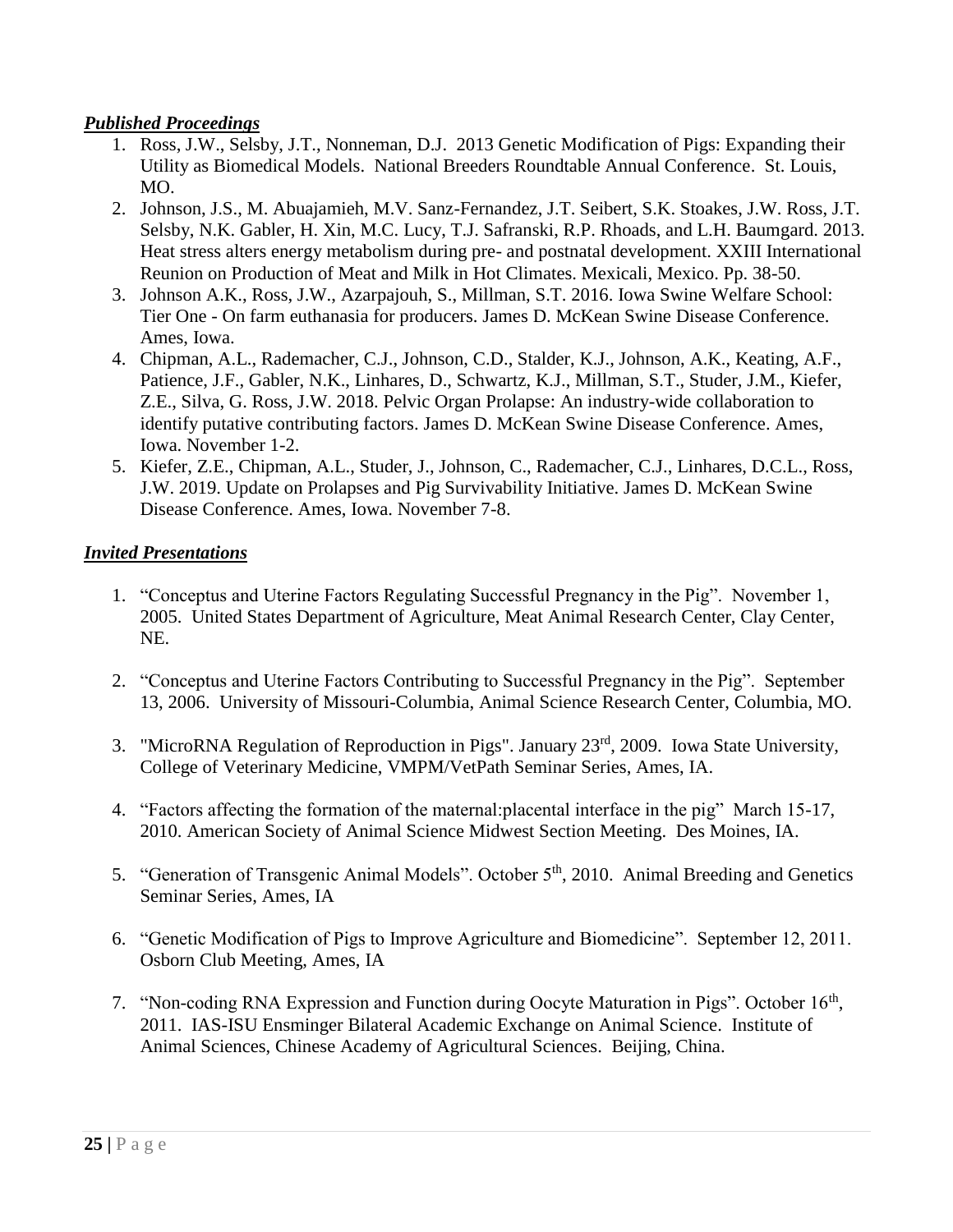- 8. "Non-coding RNA Expression and Function during Oocyte Maturation in Pigs". October 18<sup>th</sup>, 2011. IAS-ISU Ensminger Bilateral Academic Exchange on Animal Science. Institute of Animal Sciences, Huazhong Agricultural University. Wuhan, China.
- 9. "Non-coding RNA Expression and Function during Oocyte Maturation in Pigs". October 19th, 2011. Institute of Zoology, Chinese Academy of Agricultural Sciences. Beijing, China.
- 10. "Non-coding RNA Expression and Function in Pig Reproductive Tissues". Swine Workshop at the Plant and Animal Genome XX Conference. San Diego, CA, January 14-18, 2012.
- 11. "Small RNA expression and function during oocyte maturation and embryo development in the pig". Utah State University Animal Science Department. Logan, UT, April 12, 2012.
- 12. "Identification of measures predictive of age at first puberty". Allen D. Leman Swine Conference. St. Paul, MN, September 17, 2012.
- 13. "Genetic Modification of Pigs: How and Why". Iowa Branch of American Association for Laboratory Animal Science. Tama, IA, October 5<sup>th</sup>, 2012.
- 14. "Strategies for Improving Swine Reproduction". Lauren Christian Lectureship. Iowa Pork Congress. Des Moines, IA. January 24, 2013
- 15. "Small RNA expression and function during oocyte maturation and embryo development in the pig" American Society of Animal Science Midwest Section Meeting. Des Moines, IA. March 11-13. 2013
- 16. "Genetic Modification of Pigs: Expanding their Utility as Biomedical Models". National Breeders Roundtable Annual Conference. St. Louis, MO. May 1, 2013.
- 17. "Strategies for Improving Swine Reproduction". Swine Reproduction Conference for Iowa Swine Producers. Sheldon, IA. December 3, 2013.
- 18. "Strategies for Improving Swine Reproduction". Swine Reproduction Conference for Iowa Swine Producers. Waverly, IA. December 4, 2013.
- 19. "Small RNA expression and function during oocyte maturation and embryo development in the pig". American Society of Animal Science Annual Meeting. Kansas City, Missouri July 24, 2014.
- 20. "Impact of environment on swine reproduction: immediate and longer term consequences". Iowa Swine Day. Ames, IA, June 26<sup>th</sup>, 2014.
- 21. "Understanding the Biology of Seasonal Infertility". Allen D. Leman Swine Conference. St. Paul, MN, September 15, 2014.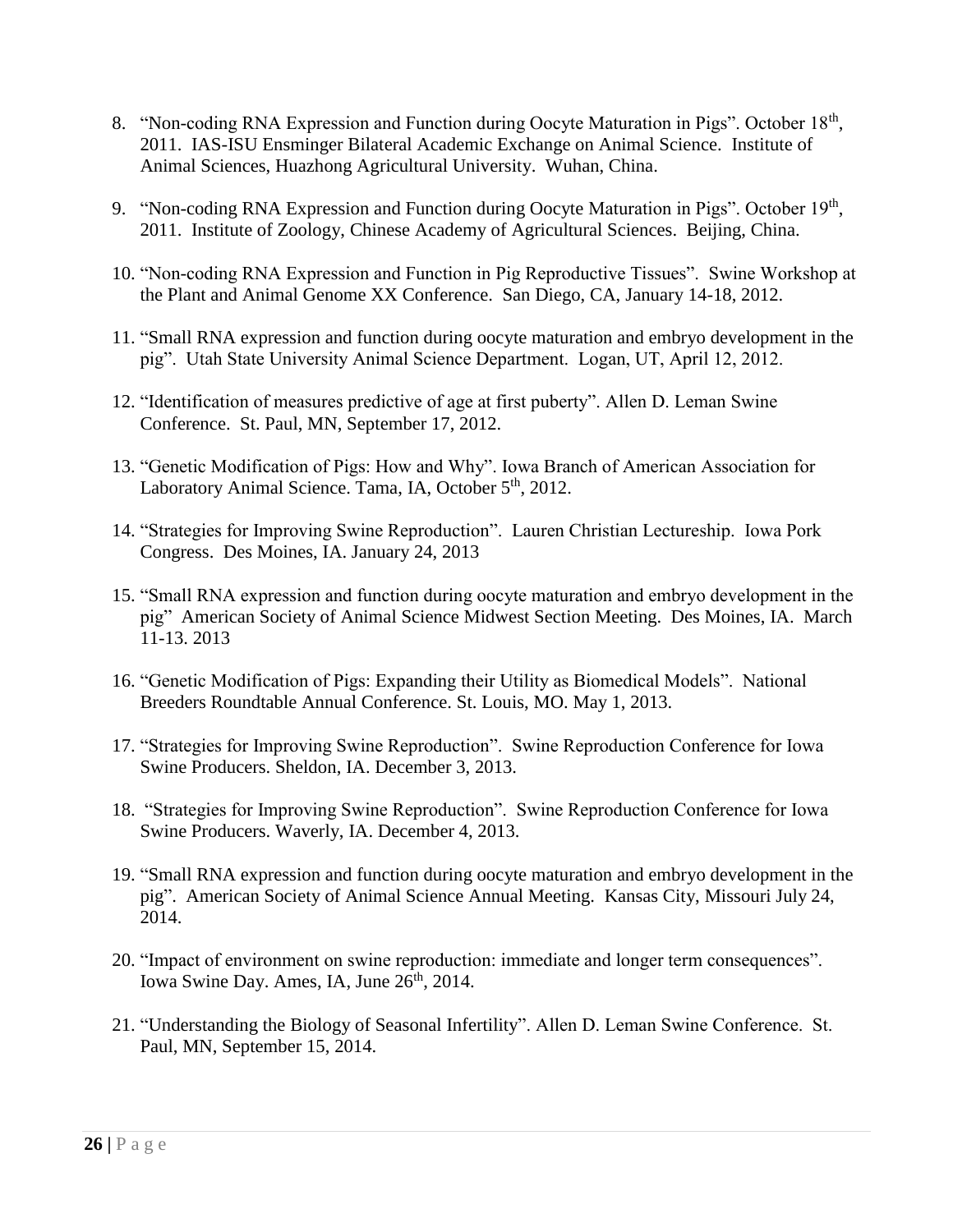- 22. "Small RNA expression and function during oocyte maturation and embryo development in the pig". American Society of Animal Science Annual Meeting. Purdue University, West Lafayette, IN. April 10, 2015.
- 23. "Mechanisms by which Seasonal Heat Stress Affects Pig Reproduction Efficiency". 2<sup>nd</sup> Biannual Heat Stress Symposium. Ames, IA. April 16, 2015.
- 24. "Understanding the biology of seasonal infertility and pig reproduction efficiency". Swine Reproduction Conference for Iowa Swine Producers. Le Mars, IA. June 10, 2015.
- 25. "Understanding the biology of seasonal infertility and pig reproduction efficiency". Swine Reproduction Conference for Iowa Swine Producers. Waverly, IA. June 11, 2015.
- 26. "Understanding the biology of seasonal infertility to develop mitigation strategies for swine" National Pork Board Webinar Series on Seasonality. Online Webinar. August 25<sup>th</sup>, 2015.
- 27. "Prenatal Impacts of Gestational Environment on Offspring Growth and Performance". International Conference on Feed Efficiency in Swine. Omaha, NE. October 21, 2015.
- 28. "Physiological consequences of heat stress in pigs". Australasian Pig Science Association Biennial Conference. Melbourne, Victoria, Australia. November 23<sup>rd</sup>, 2015.
- 29. "Strategies for improving replacement gilt selection". United Kingdom Pig and Poultry Fair. Stratford-upon-Avon, United Kingdom. May 9<sup>th</sup>, 2016.
- 30. "Gestational impacts on the subsequent performance of offspring". Workshop with swine producers and swine consultants preceding the World Pork Expo in Des Moines, IA. June  $7<sup>th</sup>$ , 2016.
- 31. "Understanding the biology of seasonal infertility in swine to develop mitigation strategies". World Pork Expo. Des Moines, IA. June 8<sup>th</sup>, 2016.
- 32. "Mechanisms of compromised productivity in gilts and improving strategies for replacement selection" Zinpro Feet First Symposium. Minneapolis, MN. September 8<sup>th</sup>, 2016.
- 33. "Mechanisms of compromised productivity in gilts and improving strategies to maximize potential" Smithfield Hog Production Quarterly Meeting for the Princeton Division. Princeton, MO. February 24<sup>th</sup>, 2017.
- 34. "A Sustainable Pork Industry" Iowa State University College of Agriculture and Life Sciences Sustainability Symposium. Ames, IA. April 13<sup>th</sup>, 2017.
- 35. "Gene Editing in Animal Agriculture" at the Innovation Advancement Workshop hosed by the Iowa BioIT Initiative. Coralville, IA. November 16<sup>th</sup>, 2017.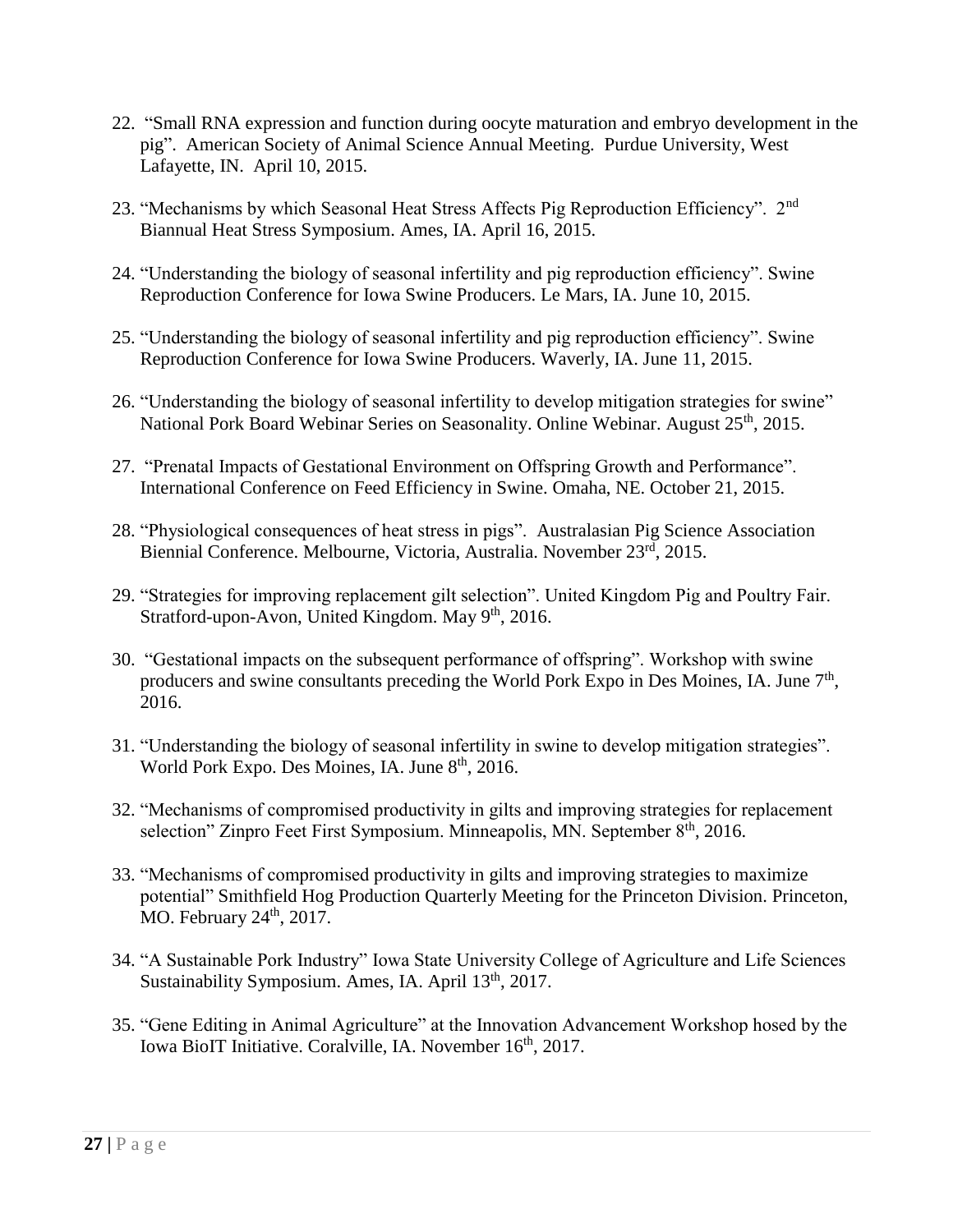- 36. "Strategies for Improving Reproductive Performance in Gilts". Swine Reproduction Conference for Iowa Swine Producers. Waverly, IA. December 12, 2017.
- 37. "Strategies for Improving Reproductive Performance in Gilts". Swine Reproduction Conference for Iowa Swine Producers. Le Mars, IA. December 13, 2017.
- 38. "Strategies for Improving Reproductive Performance in Gilts". SowBridge Online Presentation, January  $4<sup>th</sup>$ , 2018.
- 39. "Pelvic Organ Prolapse". National Pork Board Animal Science Committee. Des Moines, IA. February  $14<sup>th</sup>$ , 2018.
- 40. "Understanding the basis of sow mortality and strategies to maximize productivity". Swine Summit 2018. Morton, MN. March 21<sup>st</sup>, 2018.
- 41. "Understanding the basis of sow mortality and strategies to maximize productivity". Ralco Team Meeting, Webinar. April 12<sup>th</sup>, 2018
- 42. "Understanding the basis of sow mortality and strategies to maximize productivity". APC Meeting, Ankeny, IA. April  $26<sup>th</sup>$ , 2018
- 43. "Pelvic Organ Prolapse: An update and next steps from 104 farms collaborating on a National Pork Board project". Nutritionist Roundtable, Clive, IA. June 5<sup>th</sup>, 2018.
- 44. "Pelvic Organ Prolapse: An update and next steps from 104 farms collaborating on a National Pork Board project". World Pork Expo, Des Moines, IA, June 6<sup>th</sup>, 2018.
- 45. "Pelvic Organ Prolapse: An update and next steps from 104 farms collaborating on a National Pork Board project". 7<sup>th</sup> Annual Iowa Swine Day, Ames, IA. June 28<sup>th</sup>, 2018.
- 46. "Pelvic Organ Prolapse: An update and next steps from 104 farms collaborating on a National Pork Board project". National Pork Industry Conference, Wisconsin Dells, WI. July 9<sup>th</sup>, 2018.
- 47. "Mechanisms of microRNA regulation impacting oocyte and early embryo development in the pig". Agriculture and Food Research Initiative Principal Investigator Meeting. New Orleans, LA. July  $10^{th}$ , 2018.
- 48. "Pelvic Organ Prolapse: An update and next steps from 104 farms collaborating on a National Pork Board project". National Pork Board Animal Science Committee. Chicago, IL. July 27<sup>th</sup>, 2018.
- 49. "Pelvic Organ Prolapse: An industry-wide collaboration to identify putative contributing factors." Allen D. Leman Swine Conference. Minneapolis, MN. September 18<sup>th</sup>, 2018.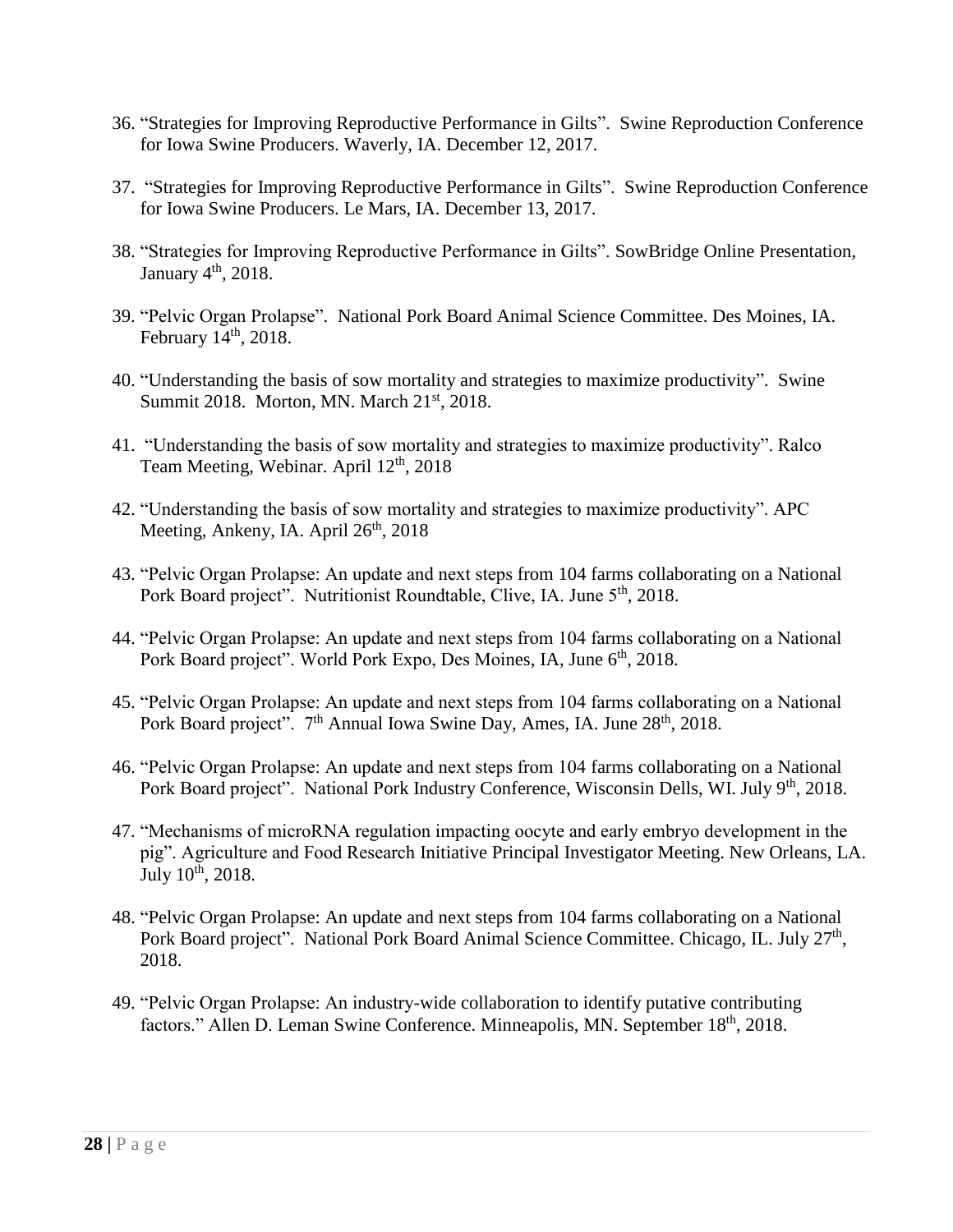- 50. "Pelvic Organ Prolapse: An industry-wide collaboration to identify putative contributing factors and a review of Smithfield's data." Arranged meeting with Smithfield Hog Production Headquarters. Wallace, North Carolina, October 22<sup>nd</sup>, 2018.
- 51. "Pelvic Organ Prolapse: An industry-wide collaboration to identify putative contributing factors" Standard Nutrition Conference. Omaha, NE. October 24<sup>th</sup>, 2018.
- 52. "Pelvic Organ Prolapse: An industry-wide collaboration to identify putative contributing factors." Iowa State University James D. McKean Swine Disease Conference. Ames, IA. November 2<sup>nd</sup>, 2018.
- 53. "Pelvic Organ Prolapse: An industry-wide collaboration to identify putative contributing factors." National Swine Improvement Federation Annual Conference, Nashville, TN. November 30<sup>th</sup>, 2018
- 54. "An integrated approach to improve whole herd pig survivability" National Swine Improvement Federation Annual Conference, Nashville, TN. November 30<sup>th</sup>, 2018.
- 55. "Understanding Sow health Challenges in today's production systems" American Feed Industry Association High Performance Sow Symposium at the International Production and Processing Expo. Atlanta, GA. February  $13<sup>th</sup>$ , 2019.
- 56. "Physiological Mechanisms through which heat stress compromises Reproduction in Pigs" Midwest American Association of Animal Science Meeting. Omaha, NE. March 12<sup>th</sup>, 2019.
- 57. "Understanding Health Challenges in today's production systems: An industry-wide collaboration to identify putative contributing factors" SowBridge Producer Webinar, April 3rd, 2019.
- 58. "An industry-wide approach to better understand the putative causes of pelvic organ prolapse in sows" Zoetis Producer Meeting, Naples, FL. June 20<sup>th</sup>, 2019.
- 59. "Physiological mechanisms through which heat stress compromises reproduction in pigs" 52<sup>nd</sup> Annual Meeting for the Society for the Study of Reproduction. San Jose, CA. July 22<sup>nd</sup>, 2019.
- 60. "An integrated approach to improve whole herd pig survivability. National Pork Board Webex Webinar, August 27<sup>th</sup>, 2019.
- 61. "An industry-wide approach to better understand the putative causes of pelvic organ prolapse in sows". Zoetis Technical Service Team Webinar, September 20<sup>th</sup>, 2019.
- 62. "Current efforts towards improving pig livability." Allen D. Leman Swine Conference. Minneapolis, MN. September 16<sup>th</sup>, 2019.
- 63. "An industry-wide approach to better understand the putative causes of pelvic organ prolapse in sows" Medicated Feed Additive Expert Council. Des Moines, IA. October 22<sup>nd</sup>, 2019.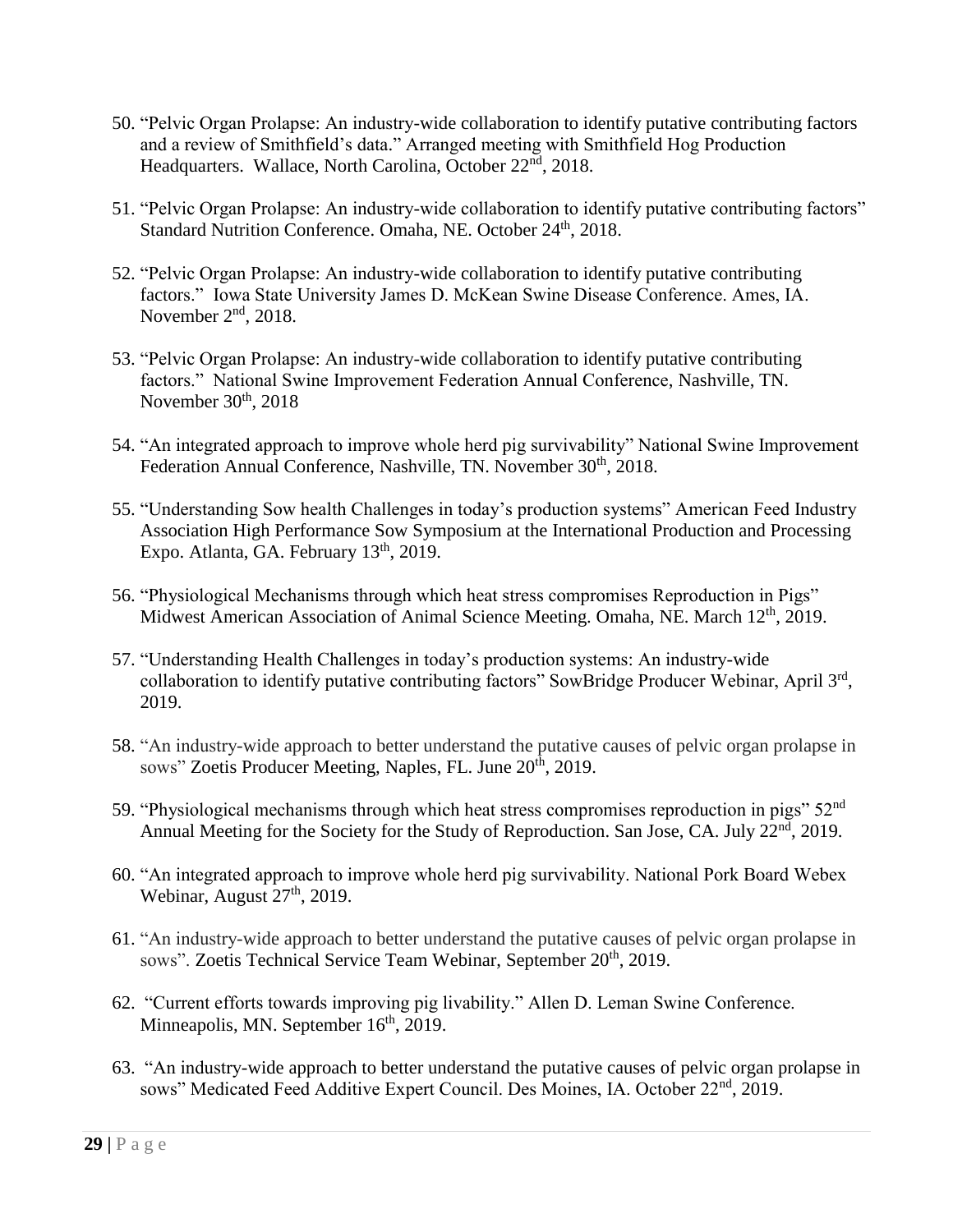- 64. "An industry-wide approach to better understand the putative causes of pelvic organ prolapse in sows" North Carolina Veterinary Medical Association Swine Veterinary Conference. Raleigh, NC, November  $1<sup>st</sup>$ , 2019.
- 65. "An update on prolapses and the pig survivability initiative". Iowa State University James D. McKean Swine Disease Conference. Ames, IA, November 8<sup>th</sup>, 2019.
- 66. "Update on Prolapses and Pig Survivability Initiative" Online Webinar for the Nutriquest Technical Team. December  $4<sup>th</sup>$ , 2019.
- 67. "Strategies for Improving Reproductive Performance in Gilts". American Association of Swine Veterinarians Annual Meeting. Atlanta, GA. March 8<sup>th</sup>, 2020.
- 68. "An industry-wide approach to better understand pelvic organ prolapse in sows". American Association of Swine Veterinarians Annual Meeting. Atlanta, GA. March 8<sup>th</sup>, 2020.

# *Popular Press, Extension, Outreach Publications*

- 1. Does floor space allowance during rearing impact future reproduction? Mark J. Estieenne, Stuart R. Callahan, Jason W. Ross. National Hog Farmer, April 17, 2015. (Part of a Blueprint series on Sow Productive Lifetime).
- 2. Iowa Pork Industry Center leads effort to address pelvic organ prolapses. Chris Rademacher, Amanda Chipman, Jason W. Ross. National Hog Farmer, April 03, 2018.
- 3. Blythe Schulz and Jason W. Ross. Here's a genome editing and CRISPR-Cas9 primer. National Hog Farmer Article. [https://www.nationalhogfarmer.com/animal-health/here-s-genome-editing](https://www.nationalhogfarmer.com/animal-health/here-s-genome-editing-and-crispr-cas9-primer)[and-crispr-cas9-primer.](https://www.nationalhogfarmer.com/animal-health/here-s-genome-editing-and-crispr-cas9-primer) April, 2019.
- 4. Ella E. Akin, Anna K. Johnson, Jason W. Ross, Kenneth J. Stalder, S. T. Millman, C. D. Jass, and J. Stinn. "Providing humane on-farm handling tools to move non-ambulatory grow-finish pigs". Published by National Hog Farmer, November 2019.
- 5. Akin, E., A. K. Johnson, J. W. Ross, K. J. Stalder, S. T. Millman, C. Jass and J. Stinn. 2020. Better options needed to handle non-ambulatory swine. PORK. January 31<sup>st</sup> 2020. Available at: <https://www.porkbusiness.com/article/better-options-needed-handle-non-ambulatory-swine>
- 6. AASV 2020: Understanding pelvic organ prolapse and sow longevity. Jason Ross interviewed by Sarah Mikesell. [https://thepigsite.com/articles/aasv-understanding-pelvic-organ-prolapse-and-sow](https://thepigsite.com/articles/aasv-understanding-pelvic-organ-prolapse-and-sow-longevity)[longevity.](https://thepigsite.com/articles/aasv-understanding-pelvic-organ-prolapse-and-sow-longevity) March 24, 2020.

### *Digital Interviews:*

- 1. Sow prolapse and pig survivability research progress. Jason Ross interviewed by Kevin Schulz of the National Hog Farmer. [https://www.nationalhogfarmer.com/animal-health/sow-prolapse](https://www.nationalhogfarmer.com/animal-health/sow-prolapse-pig-survivability-research-progresses)[pig-survivability-research-progresses.](https://www.nationalhogfarmer.com/animal-health/sow-prolapse-pig-survivability-research-progresses) November 8, 2019.
- 2. Perineal scoring first clue to pelvic-organ prolapse in sow-mortality project. Jason Ross interviewed by Pig Health Today. [https://pighealthtoday.com/perineal-scoring-first-clue-to](https://pighealthtoday.com/perineal-scoring-first-clue-to-pelvic-organ-prolapse-in-sow-mortality-project/)[pelvic-organ-prolapse-in-sow-mortality-project/.](https://pighealthtoday.com/perineal-scoring-first-clue-to-pelvic-organ-prolapse-in-sow-mortality-project/) April 26, 2019.
- 3. Researchers tackle survivability issues head-on. Jason Ross interviewed by Pig Health Today. <https://pighealthtoday.com/researchers-tackle-survivability-issues-head-on/>November 14, 2019.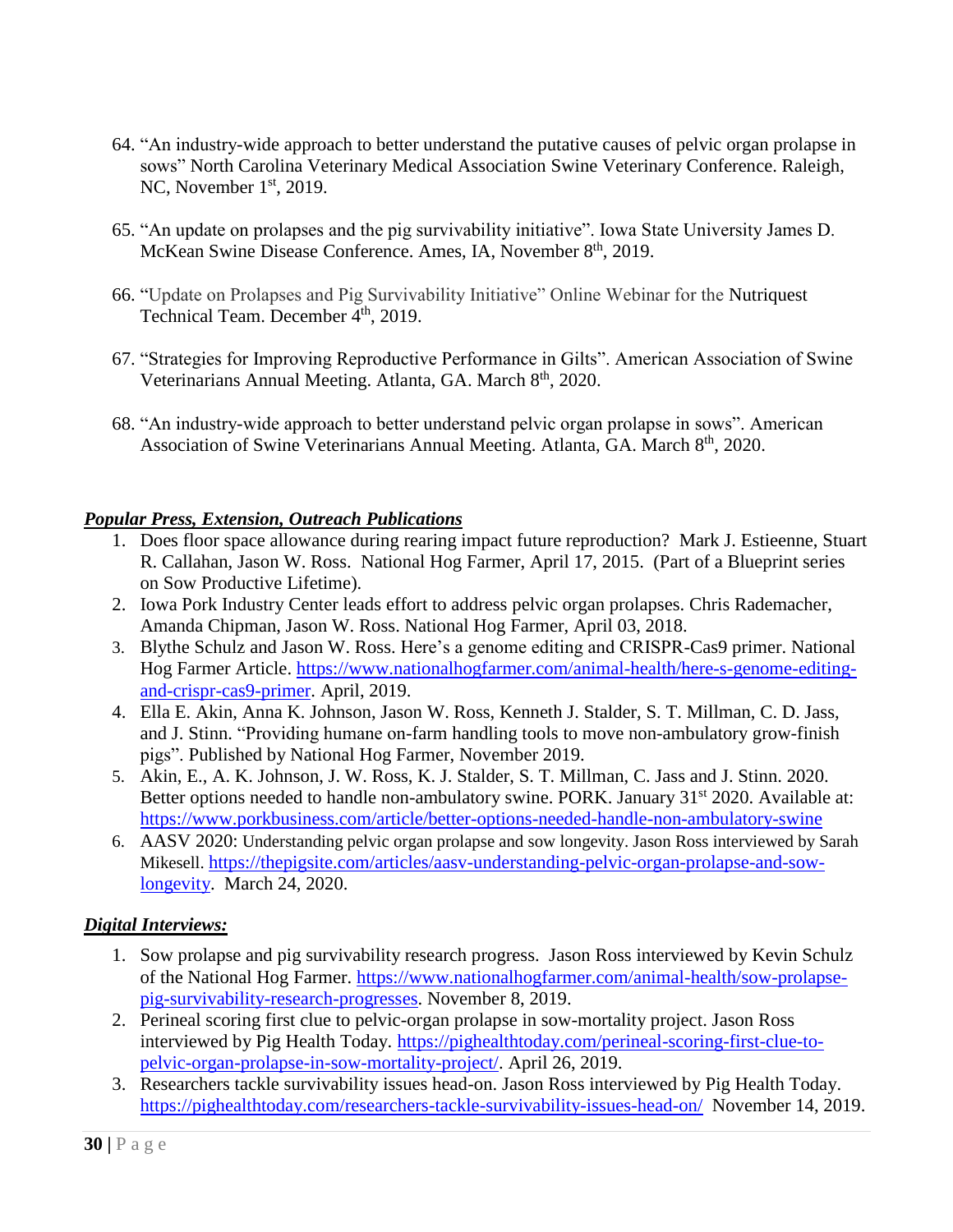### **PATENTS**

- **1. Genetic Test and Genetic Basis for SCID in pigs. Patent No. : US 9,745,561 B2. August 29, 2017. Inventors:** Jack C. M. Dekkers, Christopher K. Tuggle Emily H. Waide, Jason W. Ross, N. Matthew Ellinwood, Martine Schroyen.
- **2. Livestock Animals with Improved Growth Performance. (Provisional). January 7, 2020.**  Jason W. Ross, Ronald B. Schultz, Nicholas K. Gabler.

### **RESEARCH FUNDING**

*Forty-Six grants and contracts awarded from 2007-2020. Career Funding as PI, Co-PI, or Co-investigator: \$19,389,752 (\$5,498,163 as PI)*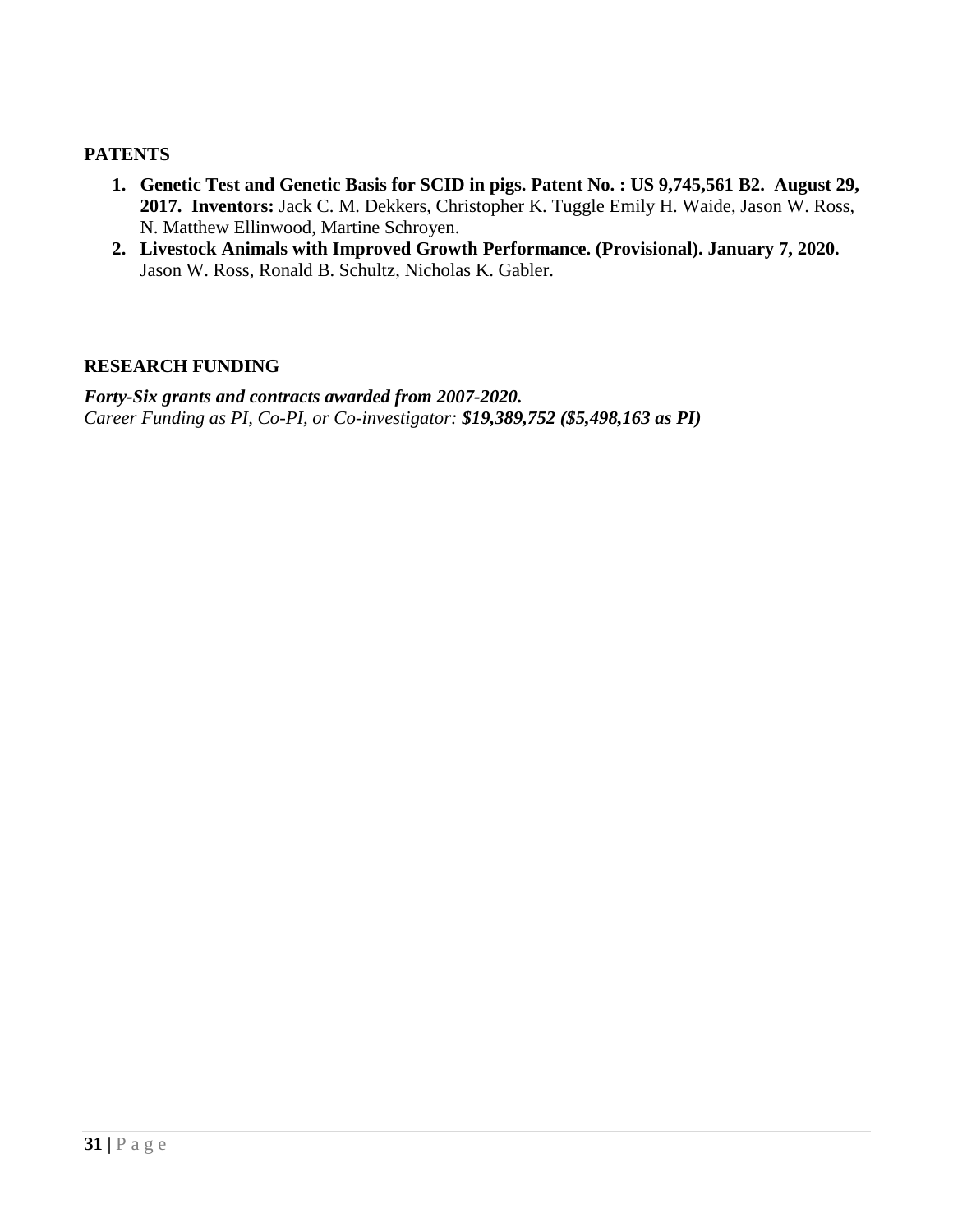# **TRAINING AND MENTORING**

### *Postdoctoral Research Fellow - As Primary Mentor (n = 5)*

### *Past Postdoctoral Trainees:*

- 1. Dr. Caixia Yang-February, 2009- October, 2013
	- a. Area of Research: Molecular Reproductive Physiology
	- b. Current Status: Faculty member at North-east Agricultural University, Harbin, China
- 2. Dr. Rebecca Boddicker- June 2011- May 2013 (Co-Mentored with Dr. Lance Baumgard)
	- a. Area of Research: Epigenetics and Transcriptional Profiling
	- b. Notable Accomplishments
		- i. Submitted NIFA postdoc grant in Jan. 2012
		- ii. Recipient of Epigenetics Travel Grant to attend and present research data at the 2013 Plant and Animal Genome Conference
	- c. Current Status: Postdoc at Mayo Clinic, Rochester, MN Studying Epigenetics and Cancer
- 3. Dr. Josephat Njoka, June, 2014 June 2015
	- a. Area of Research: Biomedical Animal Management
- 4. Dr. Yunsheng Li-May, 2016- August, 2018
	- a. Area of Research: Reproductive Biotechnology
	- b. Current Status: Faculty Position in China

# *Current Postdoctoral Trainees:*

- 5. Dr. Malavika Adur-October, 2015- Present
	- a. Area of Research: Reproductive Biotechnology

### *Graduate Students- As Major Advisor (n = 4 Master of Science and 5 Doctor of Philosophy)*

### *Past Graduate Students:*

- 1. Dr. Elane Wright
	- a. Major: Animal Reproduction and Molecular, Cellular and Developmental Biology.
	- b. Degree: **Doctor of Philosophy**, Spring, 2012
	- c. Notable Accomplishments
		- i. 2011 USDA National Institute of Food and Agriculture NRI Merit Award for her abstract presented at the 2011 Society for the Study of Reproduction annual meeting.
		- ii. Submitted and was awarded a NIFA postdoc grant in Jan. 2012.
	- d. Dissertation Title: MicroRNA expression and function during porcine oocyte maturation and early embryonic development
	- e. Awards: Research Excellence Award from the ISU Graduate College
	- f. Current Status-USDA Research Technician at the USDA Meat Animal Research Center in Clay Center, NE. (Mentor- Dr. Jeremy Miles)
- 2. Mr. Kody Graves
	- a. Animal Science Department Teaching Assistantship
	- b. Degree: **Master of Science**, Animal Physiology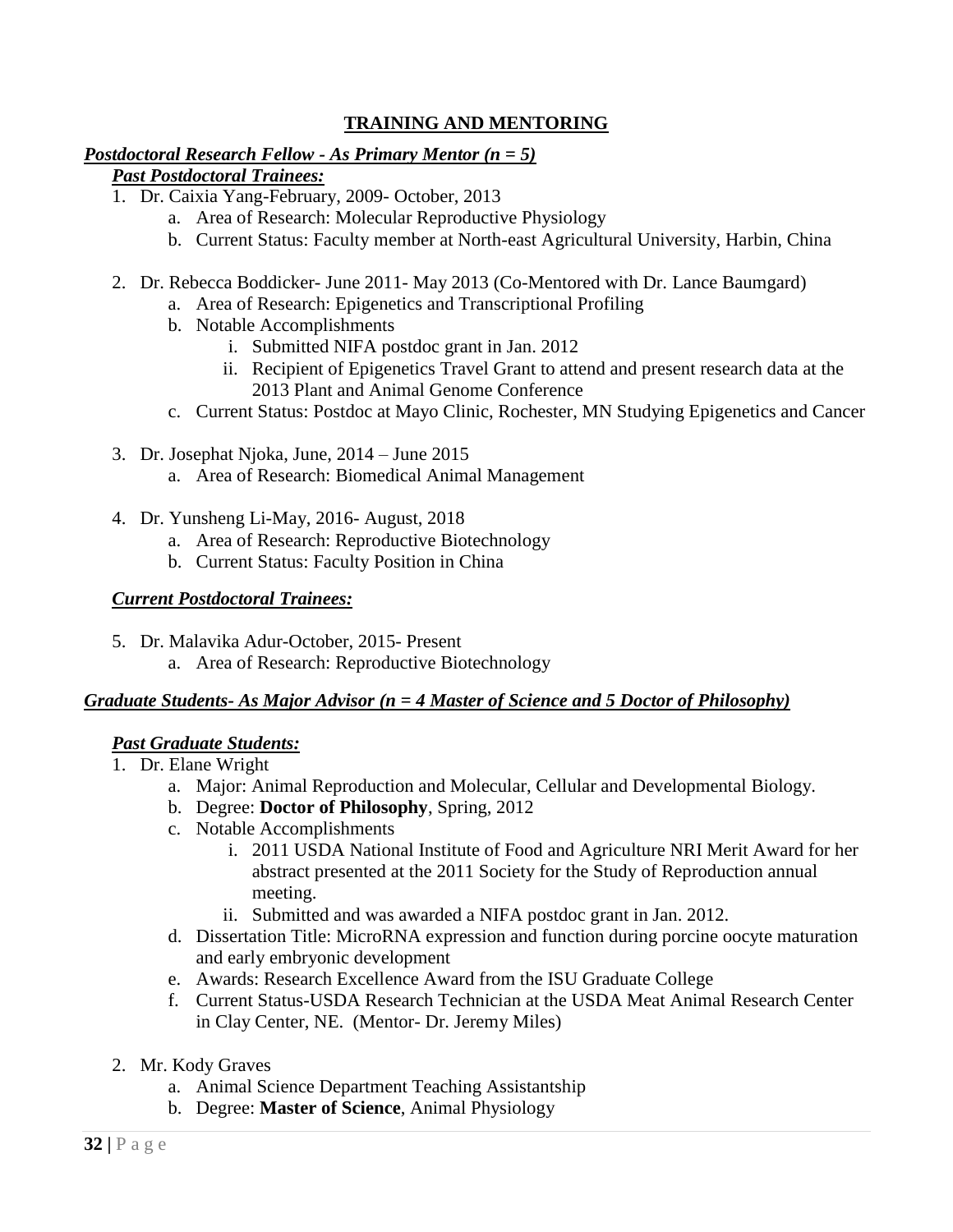- c. Graduation Term: Summer, 2015
- d. Thesis Title: Factors associated with puberty onset and reproductive performance of gilts
- e. Current Employment: Graves Cattle Company
- 3. Mr. Ben Hale
	- a. Major: Interdepartmental Genetics
	- b. Degree: **Doctor of Philosophy,** Summer, 2017
	- c. Submitted National Science Foundation GRSF grant in November, 2011.
	- d. Submitted National Institute of Food and Agriculture doctoral grant in January, 2013.
	- e. Dissertation Title: Two components of maintaining developmental competence: microRNA-21 in the maturing oocyte and autophagy induction in the follicular stage ovary
	- f. Awards: Research Excellence Award from the ISU Graduate College
	- g. Current Employment: Postdoctoral Research Fellow at Washington State with Patricia Hunt.
- 4. Mr. Matthew Romoser
	- a. Major: Animal Physiology
	- b. Degree: **Master of Science.** Fall, 2017
	- c. Thesis Title: Strategies for improving reproductive performance in gilts
	- d. Awards: Teaching Excellence Award from the ISU Graduate College
	- e. Current Employment: Fast Genetics
- 5. Ms. Elisabeth Hines
	- a. Major: Animal Science
	- b. Degree: **Doctor of Philosophy.** Summer, 2018
	- c. Thesis Title: The effects of maternal and production environment on offspring development and swine production efficiency
	- d. Current Employment: Assistant Professor in Animal Science at Penn State
- 6. Mr. Jacob Seibert
	- a. Major: Molecular, Cellular and Developmental Biology
	- b. Co-Mentored with Dr. Lance Baumgard
	- c. Degree: **Doctor of Philosophy.** Fall, 2018
	- d. Awards: Research Excellence Award from the ISU Graduate College
	- e. Current Employment: Postdoctoral Fellow at the University of Minnesota

### *Current Graduate Students:*

- 7. Mr. Blythe Schulz
	- a. Major: Interdepartmental Genetics.
	- b. Degree: **Doctor of Philosophy.**
	- c. Current lab member
- 8. Ms. Zoe Kiefer
	- a. Major: Animal Physiology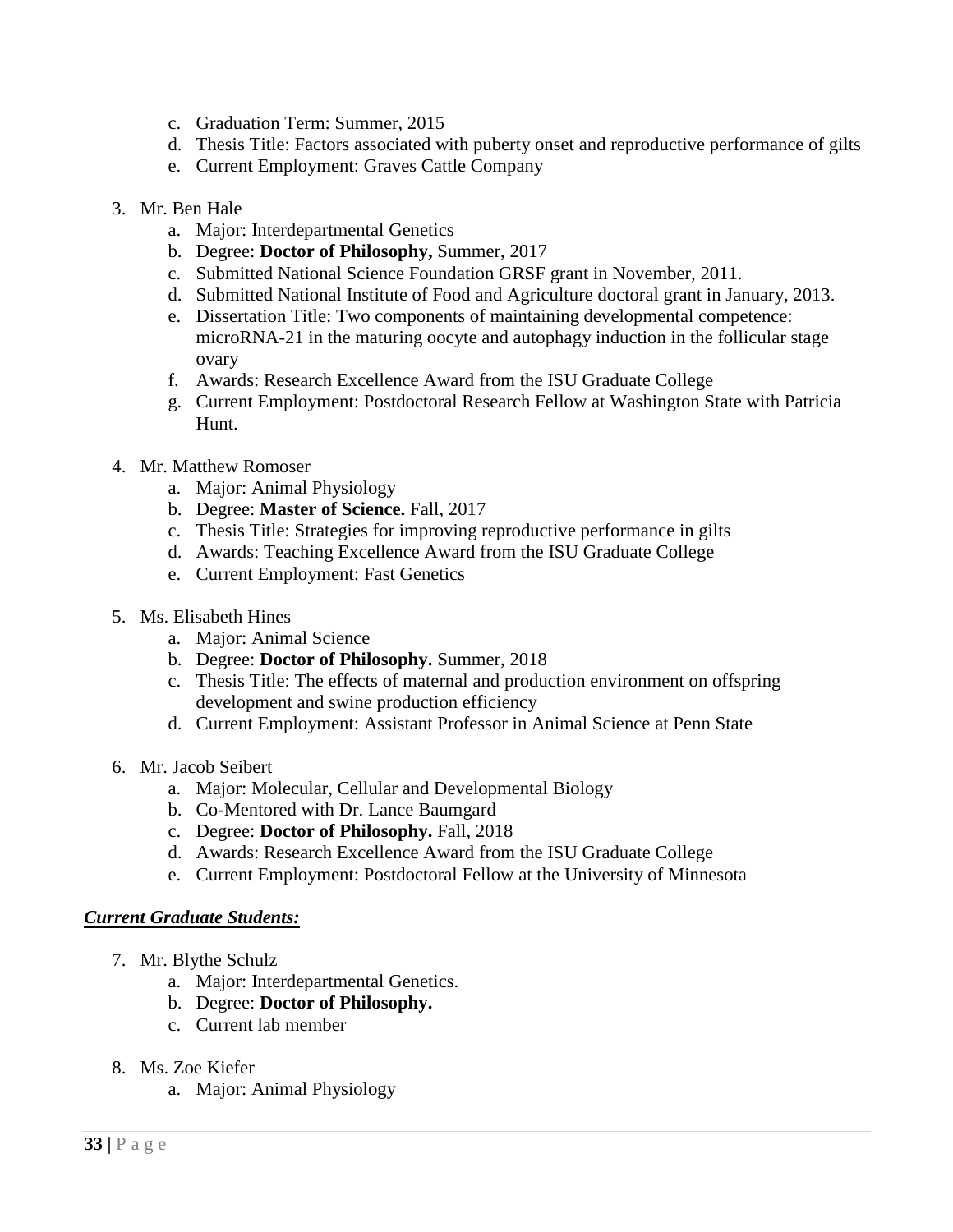- b. Degree: **Master of Science**
- c. Current lab member
- 9. Ms. Jamie Studer
	- a. Major: Animal Physiology
	- b. Degree: **Master of Science**
	- c. Current lab member

### *Graduate Students- As Committee Member*

- 1. Mr. Josephat Njoka
	- a. Major Advisor: Dr. Peter Hoffman
	- b. Degree: **Master of Science** in Interdepartmental Graduate Studies
	- c. Graduation Term: Spring, 2011
- 2. Ms. Jaculyn Green
	- a. Major Advisor: Dr. Mike Persia
	- b. Degree: **Master of Science** in Animal Science
	- c. Graduation Term: Summer, 2011
- 3. Ms. Amanda Harris
	- a. Major Advisor: Dr. Nicholas Gabler
	- b. Degree: **Master of Science** in Animal Physiology
	- c. Graduation Term: Fall, 2012
- 4. Mr. Matt Kenny
	- a. Major Advisor: Dr. Warren Franke
	- b. Degree: **Master of Science** in Kinesiology
	- c. Defended Thesis: August 21, 2013
- 5. Ms. Jill Madden
	- a. Major Advisor: Dr. Aileen Keating
	- b. Degree: **Doctor of Philosophy** in Genetics
	- c. Graduation Term: Spring, 2014
- 6. Ms. Katrin Hollinger
	- a. Major Advisor: Dr. Joshua Selsby
	- b. Major: **Doctor of Philosophy** in Genetics
	- c. Graduation Term: Spring, 2014
- 7. Mr. Jay Johnson
	- a. Major Advisor: Dr. Lance Baumgard
	- b. Major: **Doctor of Philosophy** in Nutritional Science
	- c. Graduation Term: Spring, 2014
- 8. Mr. Jackson Nteeba
	- a. Major Advisor: Dr. Aileen Keating
	- b. Degree: **Doctor of Philosophy** in Genetics
	- c. Graduation Term: Spring, 2014
- 9. Mr. Josephat Njoka
	- a. Major Advisor: Dr. Peter Hoffman
	- b. Major: **Doctor of Philosophy** in Animal Science
	- c. Graduation Term: Spring, 2014
- 10. Ms. Shanti Ganesan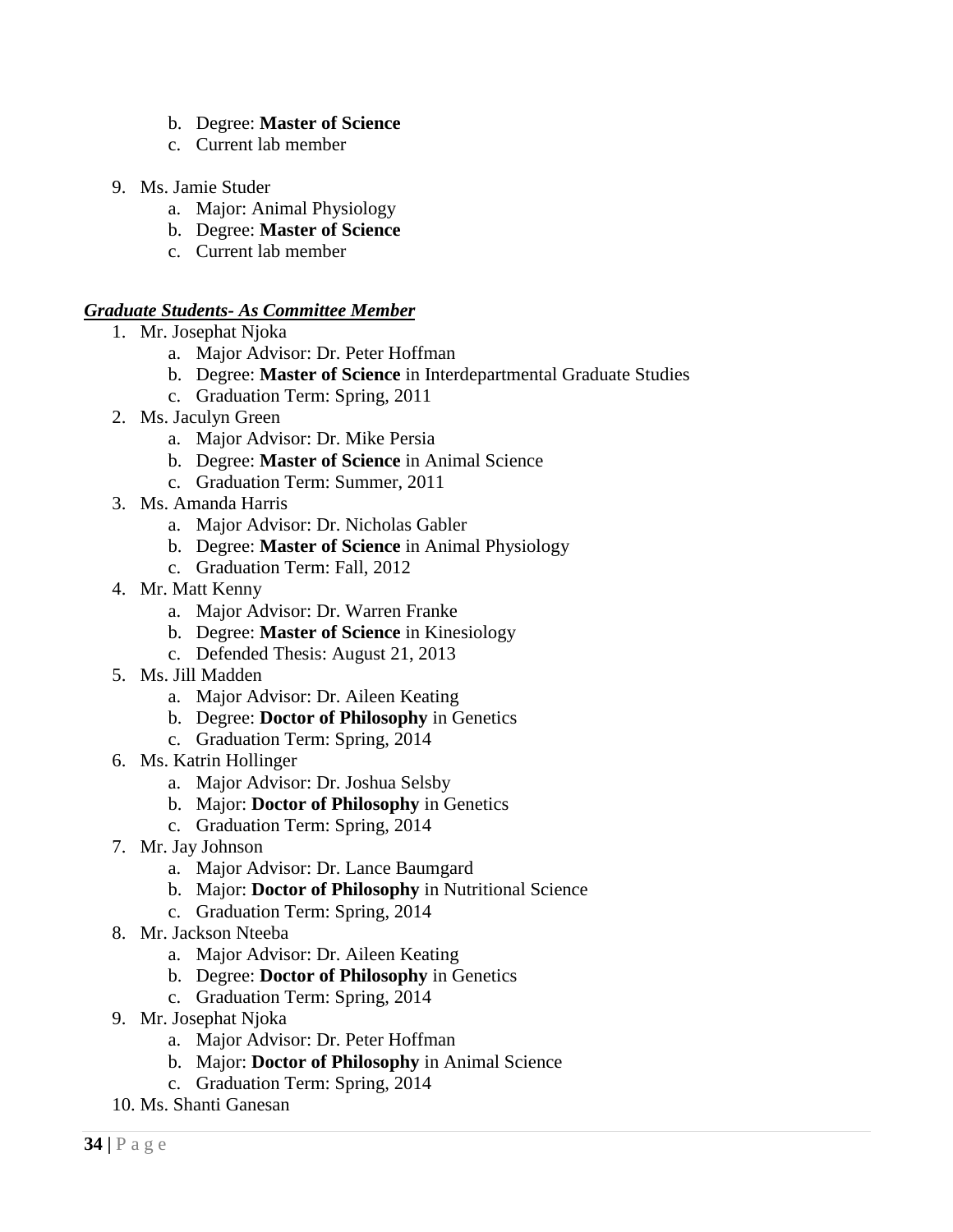- a. Major Advisor: Dr. Aileen Keating
- b. Degree: **Doctor of Philosophy** in Toxicology
- c. Graduation Term: Fall, 2014
- 11. Mr. Daniel Mathew
	- a. Major Advisor: Dr. Matt Lucy, University of Missouri
	- b. Degree**: Doctor of Philosophy** in Animal Reproduction
	- c. Graduation Term: Fall, 2014
- 12. Dr. Tyler Dohlman, DVM
	- a. Major Advisor: Dr. Patrick Gunn
	- b. Degree: **Master of Science** in Animal Physiology
	- c. Graduation Term: Spring, 2015
- 13. Ms. Jessica Colpoys
	- a. Major Advisor: Dr. Anna Johnson
	- b. Degree: **Doctor of Philosophy** in Animal Physiology
	- c. Graduation Term: Fall, 2015
- 14. Mr. Dongsuk Kim
	- a. Major Advisor: Dr. Anumantha Kanthasamy
	- b. Degree: **Doctor of Philosophy** in Molecular, Cellular and Developmental Biology
	- c. Graduation Term: Spring, 2016
- 15. Ms. Porsha Thomas
	- a. Major Advisor: Dr. Aileen Keating
	- b. Degree: **Master of Science** in Toxicology
	- c. Graduation Term: Spring, 2016
- 16. Mr. Ahmad Al-Shaibi
	- a. Major Advisor-Dr. Aileen Keating
	- b. Degree: **Master of Science** in Genetics
	- c. Graduation Term: Spring, 2016
- 17. Ms. Alexandra Brownstein
	- a. Major Advisor-Dr. Joshua Selsby
	- b. Degree: **Master of Science** in Genetics
	- c. Graduation Term: Spring, 2016
- 18. Mr. José Bruno Del Rio-Malewski
	- a. Major Advisor: Dr. Ravindra Singh
	- b. Degree: **Master of Science** in Genetics
	- c. Graduation Term: Summer, 2016
- 19. Ms. Monica Langley
	- a. Major Advisor- Dr. Anumantha Kanthasamy
	- b. Degree: **Doctor of Philosophy** in Toxicology
	- c. Graduation Term: Spring, 2017
- 20. Ms. Mackenzie Dickson
	- a. Major Advisor-Dr. Aileen Keating
	- b. Degree: **Master of Science** in Animal Physiology
	- c. Graduation Term: Spring, 2017
- 21. Ms. Sarah Weiland
	- a. Major Advisor-Dr. John Patience
	- b. Degree: **Master of Science** in Animal Science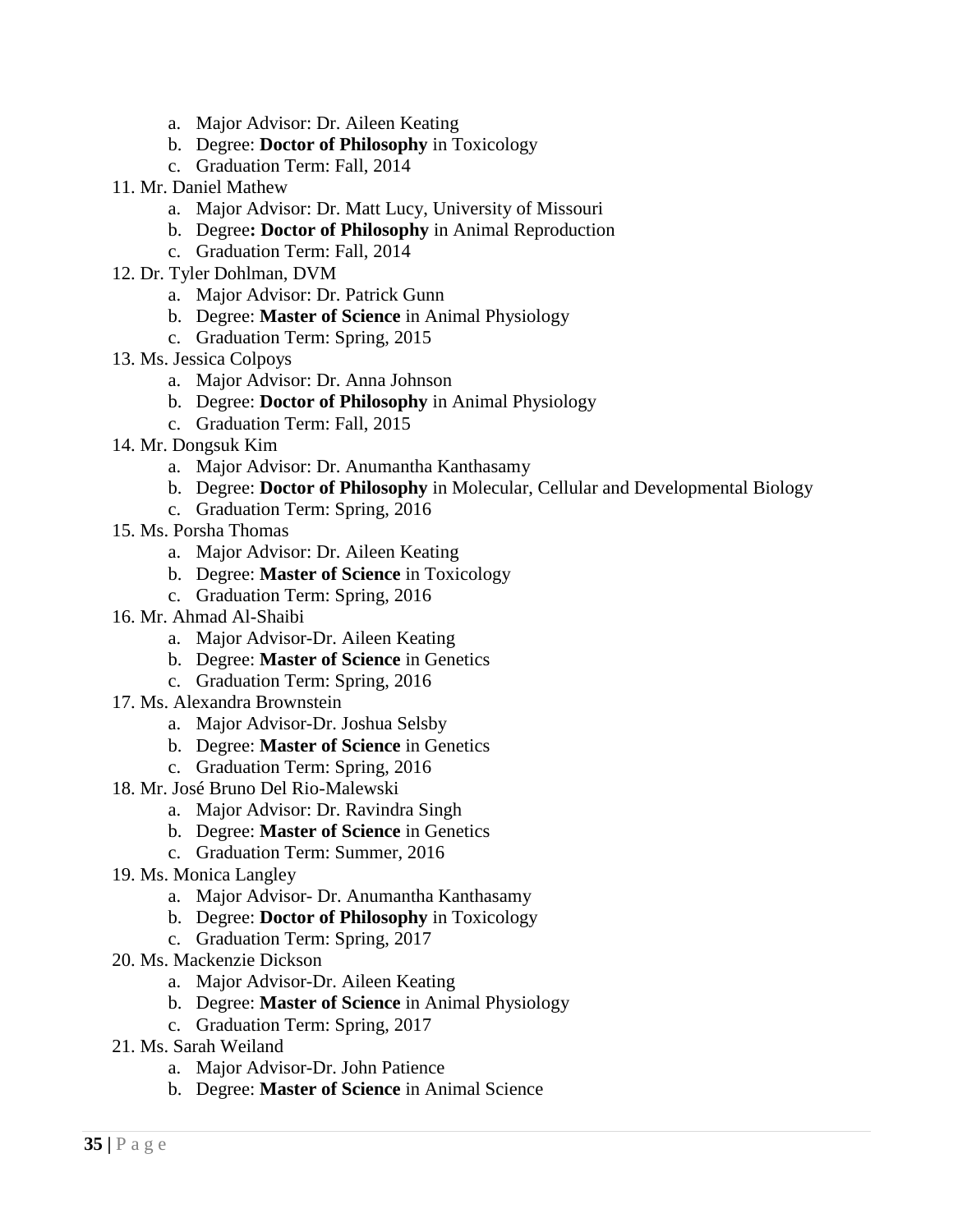- c. Graduation Term: Spring, 2017
- 22. Ms. Edith Mayorga-Lozano
	- a. Major Advisor-Dr. Lance Baumgard
	- b. Degree: **Master of Science** in Animal Science
	- c. Graduation Term: Summer, 2017
- 23. Ms. Katie Bidne
	- a. Major Advisor-Dr. Aileen Keating
	- b. Degree: **Master of Science** in Animal Physiology
	- c. Graduation Term: Summer, 2017
- 24. Ms. Ellis Powell
	- a. Major Advisor- Dr. Chris Tuggle
	- b. Degree: **Doctor of Philosophy** in Genetics
	- c. Graduation Term: Summer, 2017
- 25. Ms. Qingyun Li
	- a. Major Advisor: Dr. John Patience
	- b. Degree: **Doctor of Philosophy** in Animal Science
	- c. Graduation Term: In Progress
- 26. Ms. Hannah Spaulding
	- a. Major Advisor: Dr. Josh Selsby
	- b. Degree: **Doctor of Philosophy** in Molecular, Cellular and Developmental Biology
	- c. Graduation Term: In Progress
- 27. Mr. Wesley Wierson
	- a. Major Advisor- Dr. Jeffrey Essner
	- b. Degree: **Doctor of Philosophy** in Molecular, Cellular and Developmental Biology
	- c. Graduation Term: In Progress
- 28. Mr. Jordan Welker
	- a. Major Advisor- Dr. Jeffrey Essner
	- b. Degree: **Doctor of Philosophy** in Genetics
	- c. Graduation Term: In Progress
- 29. Cayla Iske
	- a. Major Advisor: Dr. Cheryl Morris
	- b. Degree: **Doctor of Philosophy** in Animal Science
	- c. Graduation Term: In Progress
- 30. Mr. Jesus Acosta
	- a. Major Advisor: Dr. John Patience
	- b. Degree: **Doctor of Philosophy** in Animal Science
	- c. Graduation Term: In Progress
- 31. Analisa Biswas
	- a. Major Advisor: Dr. Geetu Tujeta
	- b. Degree: **Doctor of Philosophy** in Molecular, Cellular and Developmental Biology
	- c. Graduation Term: In Progress
- 32. Adeline Boettcher
	- a. Major Advisor: Dr. Chris Tuggle
	- b. Degree: **Doctor of Philosophy** in Molecular, Cellular and Developmental Biology
	- c. Graduation Term: In Progress
- 33. Ms. Ella Akin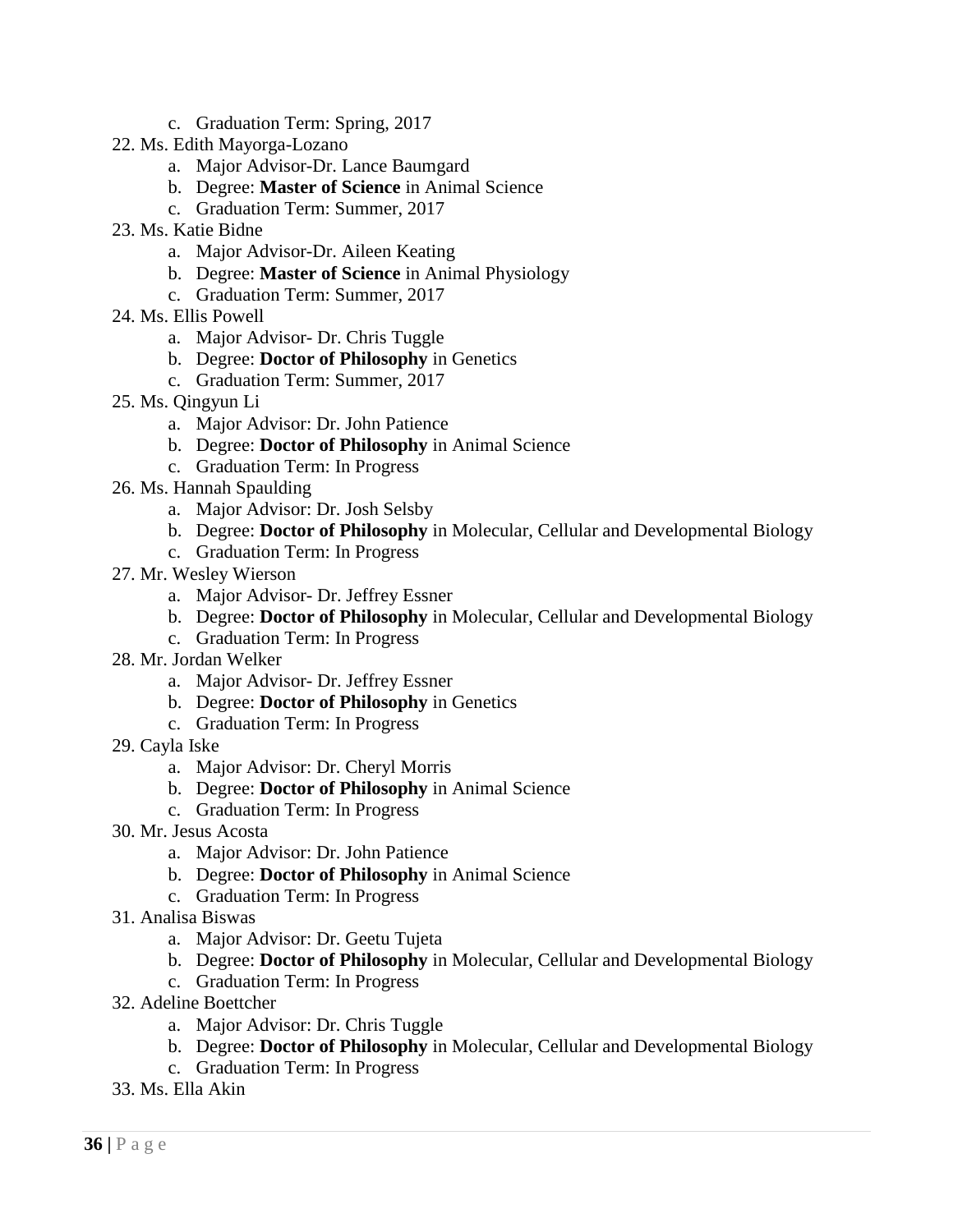- a. Major Advisor: Dr. Anna Johnson
- b. Degree: **Master of Science** in Animal Physiology
- c. Graduation Term: In Progress

#### 34. Ms. Carrie McCarthy

- a. Major Advisor: Dr. Hugo Ramirez-Ramirez
- b. Degree: **Master of Science** in Animal Science
- c. Graduation Term: In Progress
- 35. Kendra Clark
	- a. Major Advisor-Dr. Aileen Keating
	- b. Degree: **Doctor of Philosophy**
	- c. Graduation Term: In Progress

### *Undergraduate Student Research Assistants (n = 51)*

| Ms. Robyn Scanlon        | Mr. Matt Garrick       | Ms. Kelsi Young       |
|--------------------------|------------------------|-----------------------|
| Mr. Chris Almond         | Ms. Sarah Edwards      | Mr. Kenton Doty       |
| Ms. Brittney Yehling     | Ms. MarlyBob Dobyns    | Ms. Alexis Patinos    |
| Ms. Briar Tenold         | Ms. Nikki Sterling     | Ms. Rachel Edaburn    |
| Ms. Zoe Kiefer           | Mr. Will Crum          | Mr. Nick Cullen       |
| Ms. AJ Kramer            | Ms. Christy Calderwood | Ms. Jennie Greene     |
| Ms. Kelsey Meyer         | Ms. Megan Jackson      | Ms. Abbie Miller      |
| Ms. Samantha Ehrlich     | Mr. Tyler Hawbecker    | Ms. Yvonne White      |
| Mr. Cole Banta           | Ms. Corrine Smolen     | Ms. Kaitlyn Chantry   |
| Ms. Sterling Schnepff    | Ms. Kayla Stafford     | Mr. David Seibert     |
| Ms. Sydney Smith         | Ms. Emily Gamm         | Mr. Daniel Bade       |
| Mr. Elliot Russell       | Mr. Paul Bakshi        | Mr. Ben Selman        |
| Ms. Elizabeth Bialkowsky | Ms. Bethany Mordhorst  | Ms. Jackie Coughenour |
| Ms. Stacey Geerdes       | Ms. Candice Hager      | Ms. Amy Turner        |
| Ms. Ella Meyer           | Ms. Megan Collison     | Ms. Miranda Schmidt   |
| Ms. Angela Lepore        | Ms. Carrie Shouse      | Mr. Adam Nihsen       |
| Ms. Sarah Edwards        | Ms. Natasha Hemann     | Mr. Jordan Nankivil   |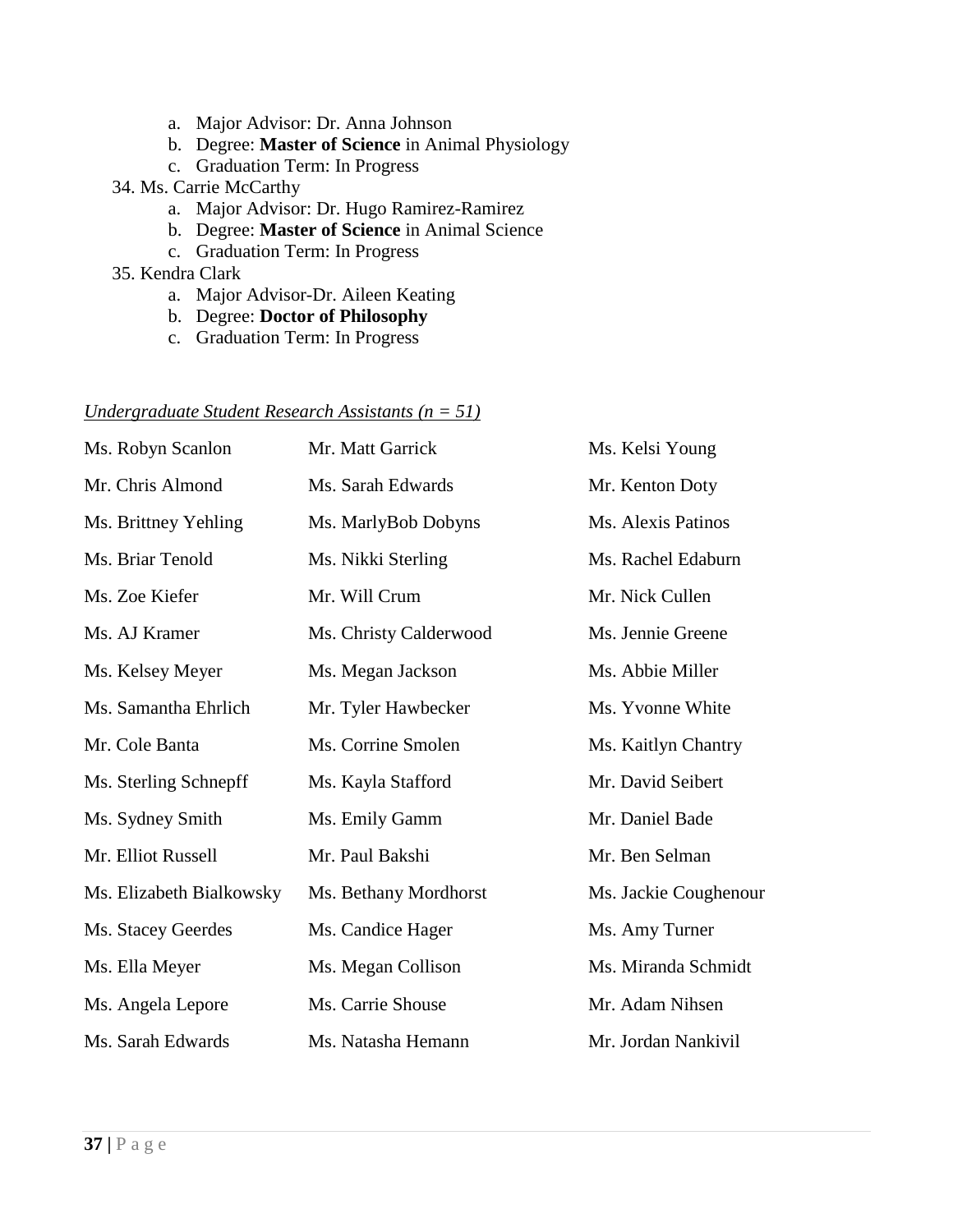### **Teaching Experience**

#### *Oklahoma State University, Stillwater, OK (Spring 2001 to Fall 2005)*

Dr. Ross served as a Teaching Assistant for the following courses:

| <b>ANSI</b> 1133 | Spring 2001      | <b>Fundamentals of Food Science</b>     |
|------------------|------------------|-----------------------------------------|
| <b>ANSI 3443</b> | <b>Fall 2001</b> | <b>Animal Reproduction</b>              |
| <b>ANSI 4843</b> | Spring 2002      | Applied Biotechniques in Animal Science |
| <b>ANSI 3443</b> | <b>Fall 2002</b> | <b>Animal Reproduction</b>              |
| <b>ANSI 4843</b> | Spring 2003      | Applied Biotechniques in Animal Science |
| <b>ANSI 3543</b> | Fall 2003        | Principles of Animal Nutrition          |
| <b>ANSI 4613</b> | Spring 2005      | <b>Cow-Calf Management</b>              |
| <b>ANSI 3443</b> | Fall 2005        | <b>Animal Reproduction</b>              |
|                  |                  |                                         |

#### *Lincoln University, Jefferson City, MO (Spring 2007)*

**AGR 422 and 422L. Domestic Reproductive Physiology.** Introduction and understanding the reproductive system of domesticated farm animals and strategies to manipulate it.

 *Dr. Ross served as an adjunct professor and co-taught this course with one other adjunct professor in the spring of 2007.*

#### *Iowa State University, Ames, IA (Fall 2008 to Present)*

**An S 214. Domestic Animal Physiology.** (3-0) Cr. 3. F.S. *Prereq: Biol 212, Chem 163 or 177.* Introduction to anatomy and physiology of the neural, circulatory, respiratory, immune, endocrine, reproductive, and digestive systems of domestic animals.

 *Dr. Ross is a contributing instructor six lectures in Fall 2009; two lectures in each of Fall of 2008, Spring of 2009, and Spring and Fall of 2010; one lecture in Spring and Fall of 2011, 2012, 2013, 2014, 2015 and 2016. Dr. Ross's contribution to the course was comparative reproductive physiology.* 

**An S 332. Laboratory Methods in Animal Reproduction.** (0-2) Cr. 1. F.S. *Prereq: Credit or enrollment in 331.* Comparative reproductive anatomy with emphasis on the physiology of normal reproductive function; ways to control and improve reproduction; principles of artificial insemination in farm animals; and selected laboratory exercises with written report.

 *Beginning in the Fall of 2011, Dr. Ross fulfilled a leadership role in the reorganization of this course and was the instructor of record, coordinator and primary contributor to the course for 3 semesters. Dr. Ross continues to teach one lab every semester beginning Spring, 2013.* 

**An S 549. Advanced Vertebrate Physiology I.** (Cross-listed with NutrS, Kin). (4-0) Cr. 4. F. *Prereq: Biol 335; credit or enrollment in BBMB 404 or 420.* Neurophysiology, sensory systems, muscle, neuroendocrinology, endocrinology.

 *Dr. Ross was a contributing instructor (six lectures per semester covering reproduction) to this course in the Fall of 2008, 2009 and 2010. Beginning in 2011, the course has been offered as a fourcredit course and Dr. Ross was the lead instructor and course coordinator until 2016. During 2016 and 2017 Dr. Ross contributed six hours of lecture per semester covering reproduction).*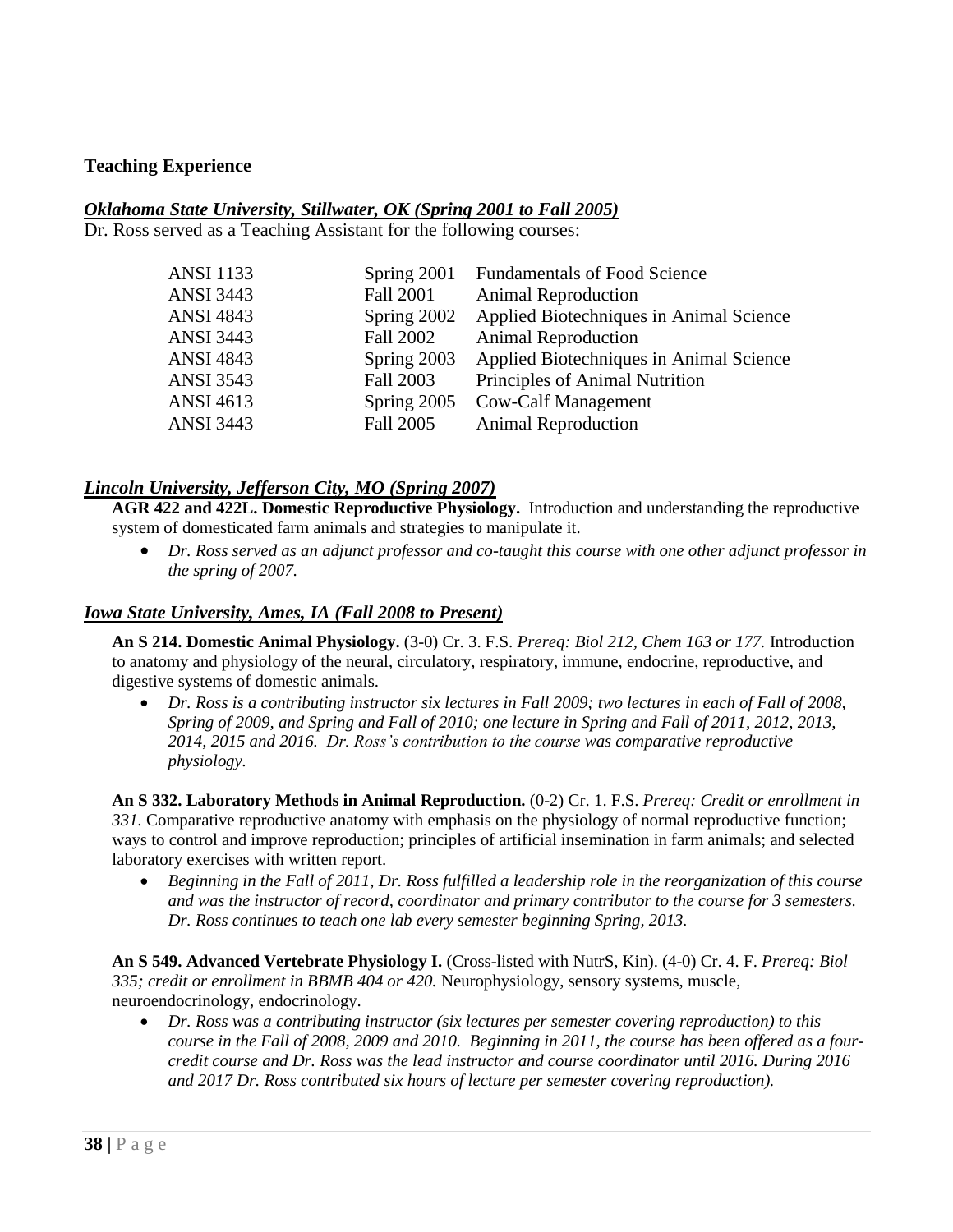**An S 533. Physiology and Endocrinology of Animal Reproduction.** (2-0) Cr. 2. Alt. S. *Prereq: General physiology course.* Development of structure and function of the reproductive system. Physiologic and endocrine aspects including puberty, gametogenesis, estrous cycle, pregnancy, parturition, interaction of environment, thyroid and adrenal function, and nutrition with these processes.

 *Dr. Ross was the instructor of record for this course. It is offered every other year and Dr. Ross last offered this course in the Spring of 2015.*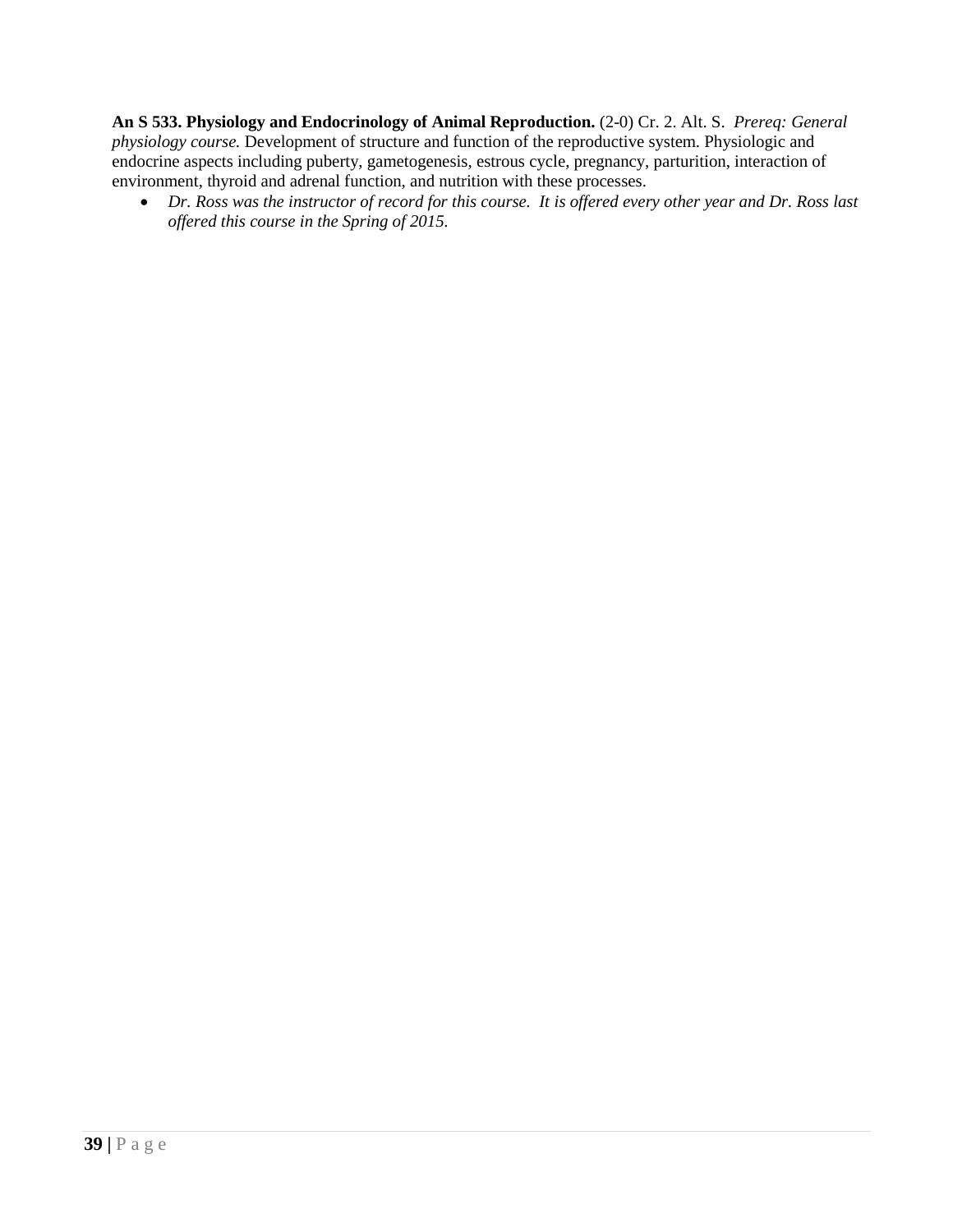# **PROFESSIONAL SERVICE**

### *Departmental Service*

Formal Committees: Kildee Facilities Committee: 2009- Present Advisors Committee: 2008-2013 Graduate Student Affairs Committee: 2009-2015 Department Chair Search Committee: 2013-2014

Ad Hoc Committees:

- 1. Dr. Colin Scanes collaborator status review committee: 2010
- 2. Physiology Section curriculum review and assessment (co-chair): 2010-2011
- 3. Physiology Section committee for external advisory meeting (chair): 2010-2011
- 4. Graduate Curriculum committee for external advisory meeting: 2010-2011
- 5. Search Committee member in the hiring of Dr. Don Beermann (2014-2015)
- 6. Search Committee Chair in the hiring of Dr. Jen Bundy (2016)
- 7. Search Committee Chair in the hiring of Dr. Laura Greiner (2016-2017)

Physiology Section Leader (2014- present)

#### *University Service*

Formal Committees:

- 1. Animal Facilities and Services Committee- 2012 to present.
- 2. Laboratory Animal Resources Director Search and Screen Committee, Summer 2015
- 3. Associate DOGE of the Molecular Cellular and Developmental Biology Interdepartmental Graduate Program, July, 2014 through June, 2016
- 4. DOGE of the Molecular Cellular and Developmental Biology Interdepartmental Graduate Program, July, 2016 through June, 2018

#### *Industry Service*

Iowa State Representative for the North Central Extension Research Activity-57 multistate committee on swine reproductive physiology:

- 1. Secretary (2010-2011) Vice Chair (2011-2012) Chair (2012-2013)
- 2. Committee member for 2010 producer symposium on gilt management hosted at The Maschhoff's in Carlyle, IL.
- 3. Committee chair for 2012 producer symposium on AI Technology hosted at Iowa State University in Ames, IA.
- 4. Committee member for 2014 producer symposium hosted at the University of Nebraska in Lincoln, NE.
- 5. Committee member for 2016 producer symposium hosted at the University of Missouri in Columbia, MO.
- 6. Committee member for 2018 producer symposium hosted at the South Dakota State University in Brookings, SD.